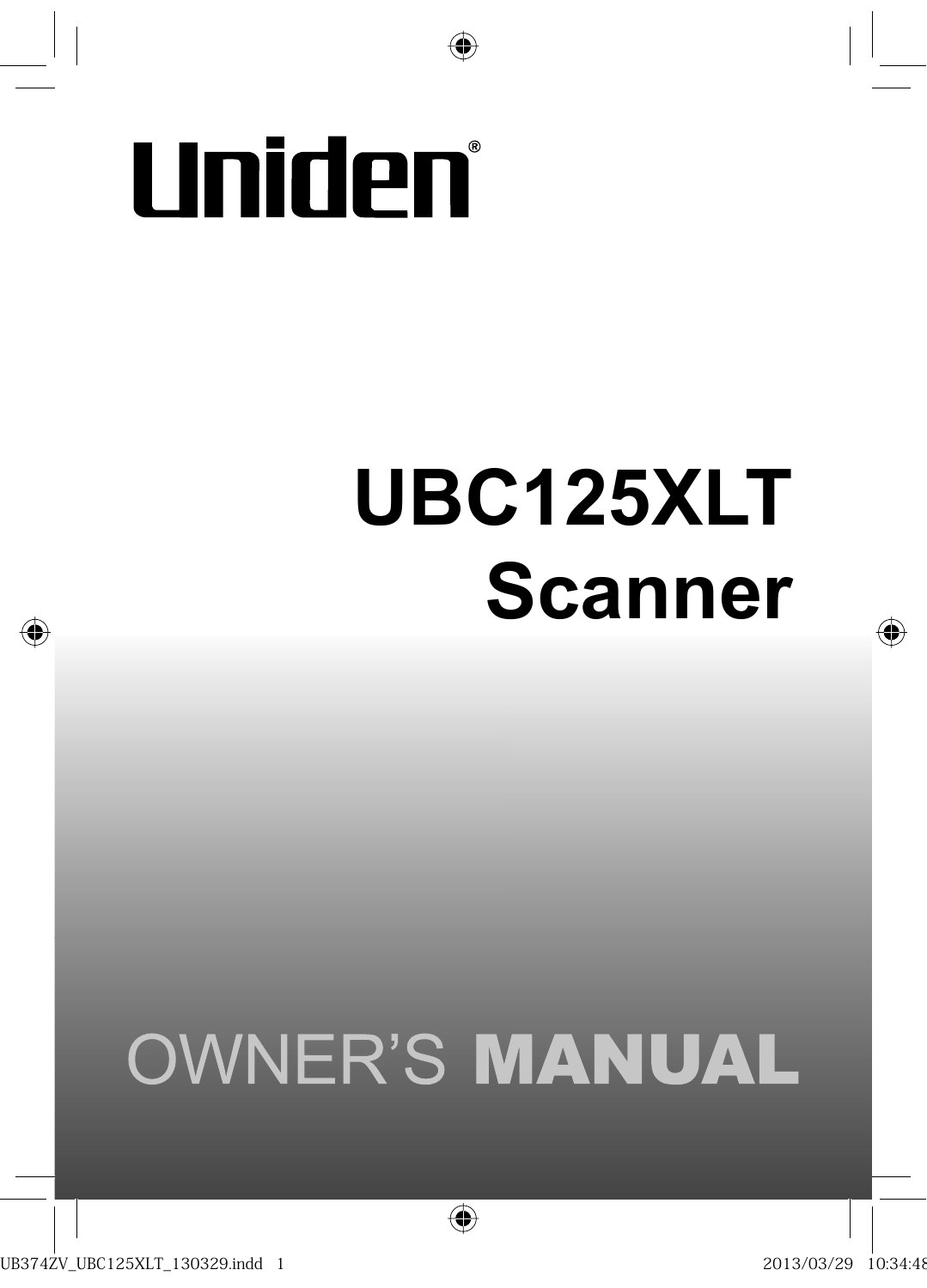## **PRECAUTIONS**

Before you use this scanner, please read and observe the following.

#### *EARPHONE WARNING!*

Be sure to use only a monaural earphone with this scanner. You can also use an optional stereo headset. Use of an incorrect earphone or mono headset might be potentially hazardous to your hearing. The output of the phone jack is monaural, but you will hear it in both headphones of a stereo headset.

Set the volume to a comfortable audio level coming from the speaker before plugging in the monaural earphone or headset. Otherwise, you might experience some discomfort or possible hearing damage if the volume suddenly becomes too loud because of the volume control or squelch control setting. This might be particularly true of the type of earphone that is placed in the ear canal.

#### *WARNING!*

Uniden does not represent this unit to be waterproof. To reduce the risk of fire or electrical shock, do not expose this unit to rain or moisture.

Changes or modifications to this product not expressly approved by Uniden, or operation of this product in any way other than as detailed by this Operating Guide, could void your authority to operate this product.

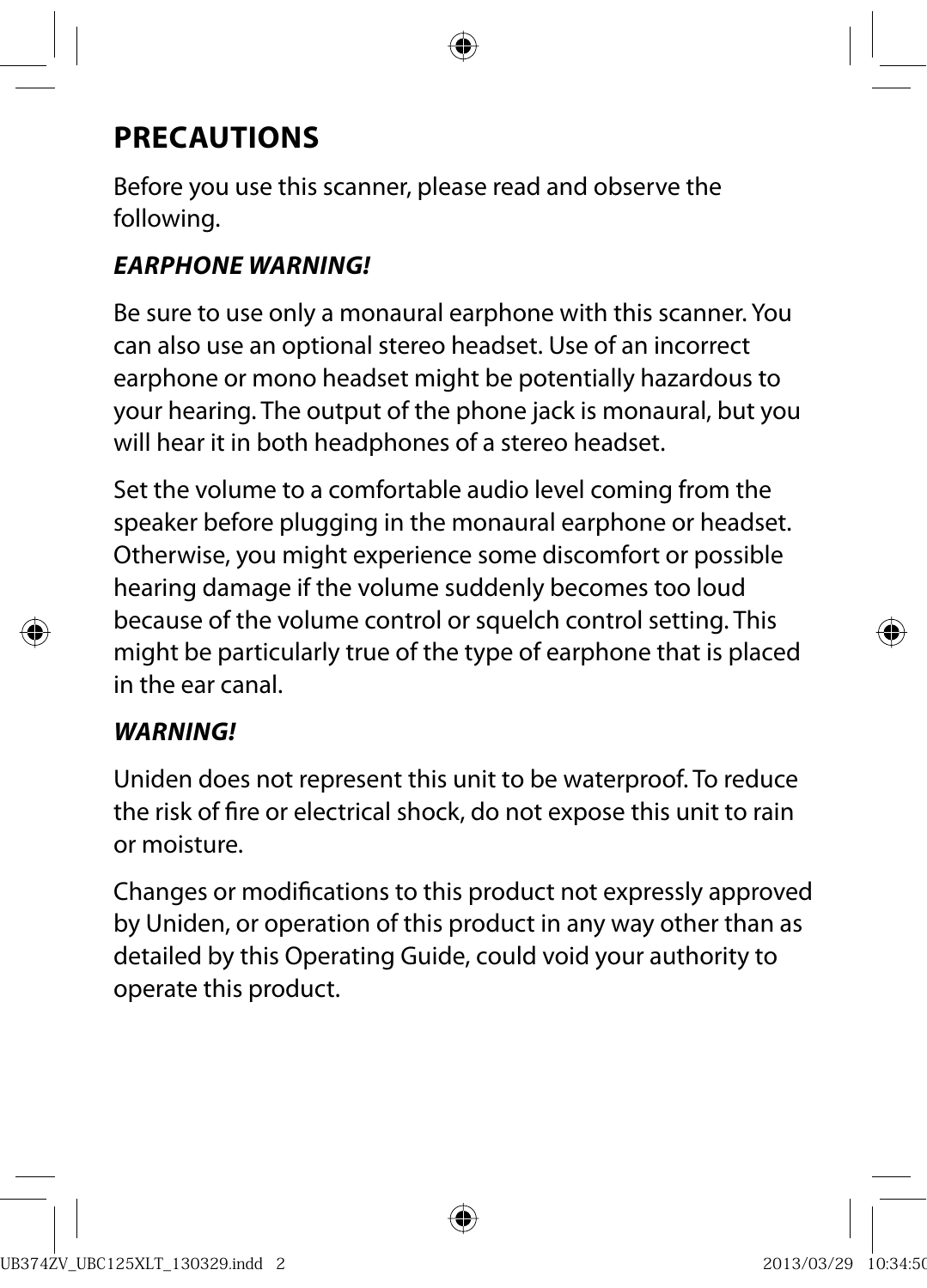

## **CONTENTS**

| SETTING UP YOUR SCANNER17                   |  |
|---------------------------------------------|--|
|                                             |  |
|                                             |  |
| CONNECTING AN EARPHONE/HEADPHONE  18        |  |
| CONNECTING AN EXTENSION SPEAKER 18          |  |
|                                             |  |
|                                             |  |
| Installing Non-Rechargeable Batteries  20   |  |
| Installing Rechargeable Ni-MH Batteries  20 |  |
|                                             |  |
| ABOUT YOUR SCANNER 23                       |  |
|                                             |  |
|                                             |  |
|                                             |  |

 $\bigoplus$ 

⊕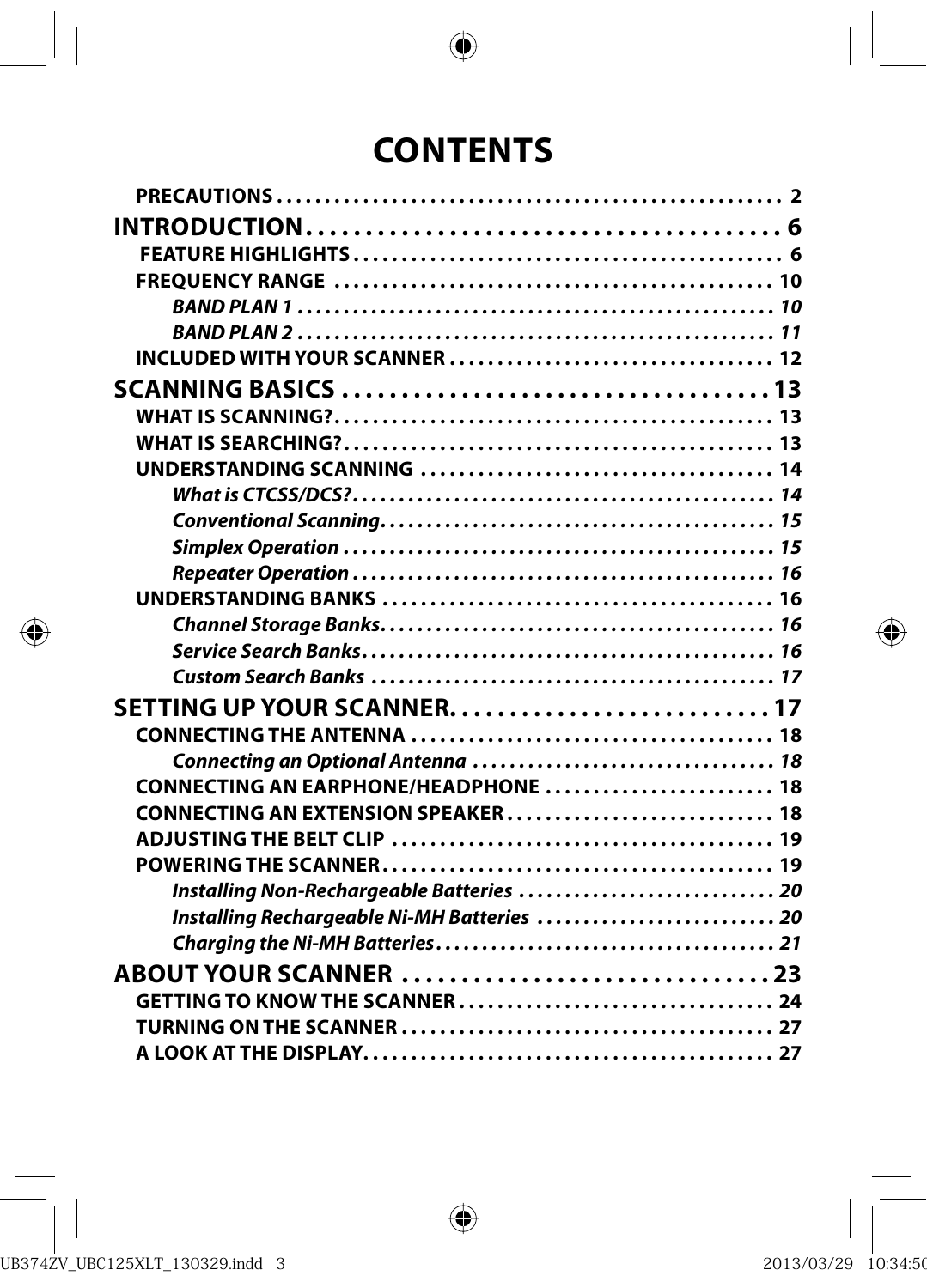| Using the SCROLL CONTROL Knob  29                           |  |
|-------------------------------------------------------------|--|
|                                                             |  |
|                                                             |  |
|                                                             |  |
|                                                             |  |
|                                                             |  |
|                                                             |  |
|                                                             |  |
|                                                             |  |
|                                                             |  |
| PROGRAMMING CHANNELS 34                                     |  |
| PROGRAMMING CHANNEL TEXT TAGS  36                           |  |
| SETTING CTCSS/DCS FOR A CHANNEL  36                         |  |
|                                                             |  |
|                                                             |  |
|                                                             |  |
|                                                             |  |
|                                                             |  |
|                                                             |  |
|                                                             |  |
| MANUALLY SELECTING A CHANNEL  43                            |  |
|                                                             |  |
|                                                             |  |
| Unlock all Channels in Banks Currently Enabled for Scan  44 |  |
|                                                             |  |
| Service Search Receive/Hold Modes  46                       |  |
|                                                             |  |
|                                                             |  |
|                                                             |  |
| Quick Search Receive/Hold Modes  49                         |  |
|                                                             |  |
| Programming Custom Search Ranges  51                        |  |
| Storing Found Search Frequencies  52                        |  |
|                                                             |  |
|                                                             |  |
|                                                             |  |
|                                                             |  |
|                                                             |  |

 $\bigoplus$ 

⊕

 $\bigoplus$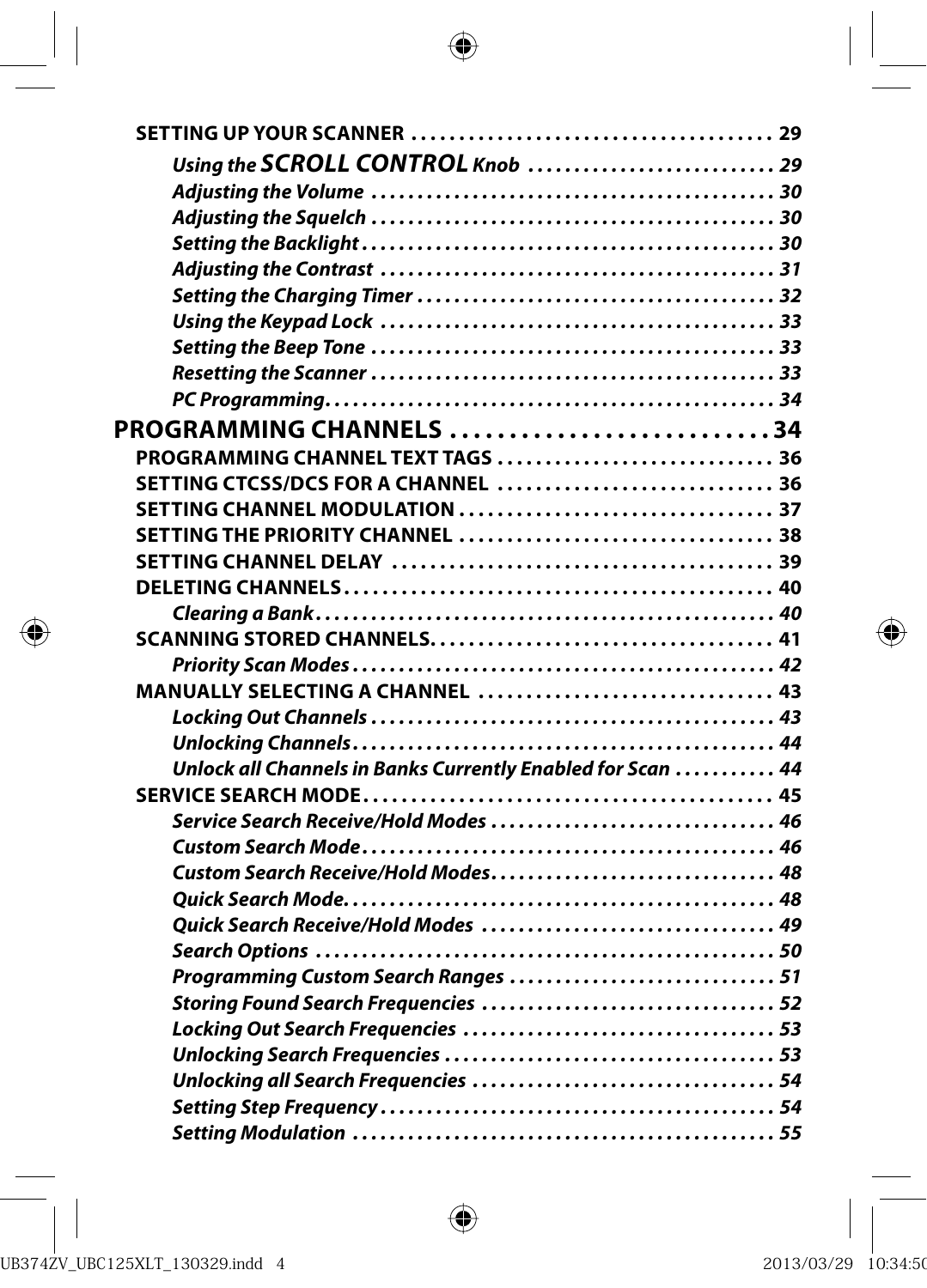

 $\bigoplus$ 

 $\overline{\phantom{a}}$  $\overline{\phantom{a}}$ 

 $\bigoplus$ 



 $\bigoplus$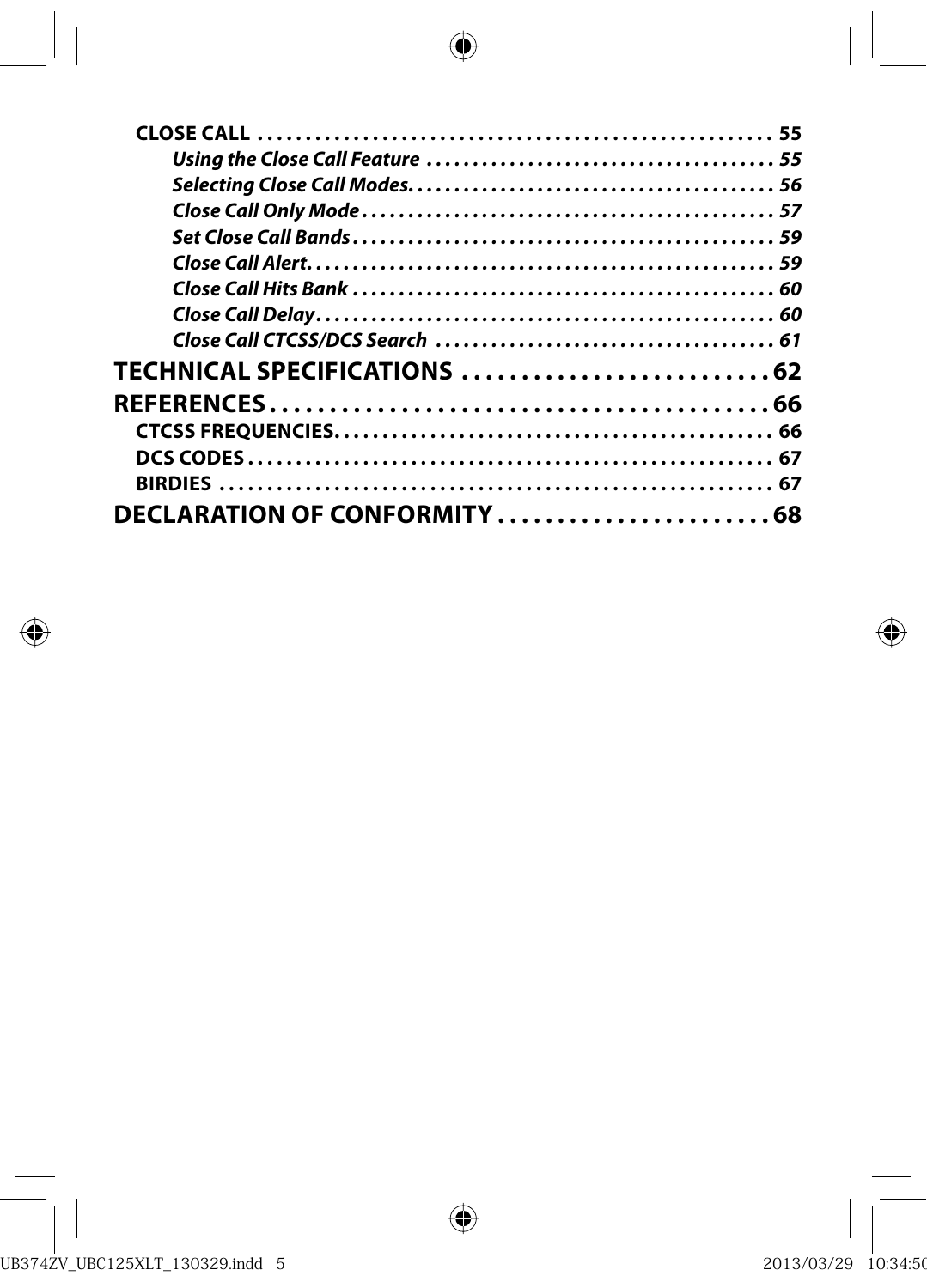## **INTRODUCTION**

Thank you for purchasing a Uniden UBC125XLT Handheld Scanner. The scanner is versatile, compact, and easy to use. In addition to its standard scanning features, your scanner also includes Close Call™ RF capture technology designed to help you detect and identify strong local radio signals in your area. You can program up to 500 frequencies into the scanner's memory either manually or using optional computer software. The scanner lets you scan transmissions and is preprogrammed with service banks for your convenience. You can quickly search those frequencies most commonly used by police and other agencies, without tedious and complicated programming. Use your scanner to monitor:

- Emergency
- Freenet
- PMR
- Marine
- Aircraft
- CB radio
- HAM radio

## **FEATURE HIGHLIGHTS**

**10 Channel Storage Banks** - You can store up to 50 frequencies into each bank for a total of 500 frequencies so you can more easily identify calls.

**Close Call™ RF Capture Technology** - you can set the scanner so it detects and provides information about nearby radio transmissions

⊕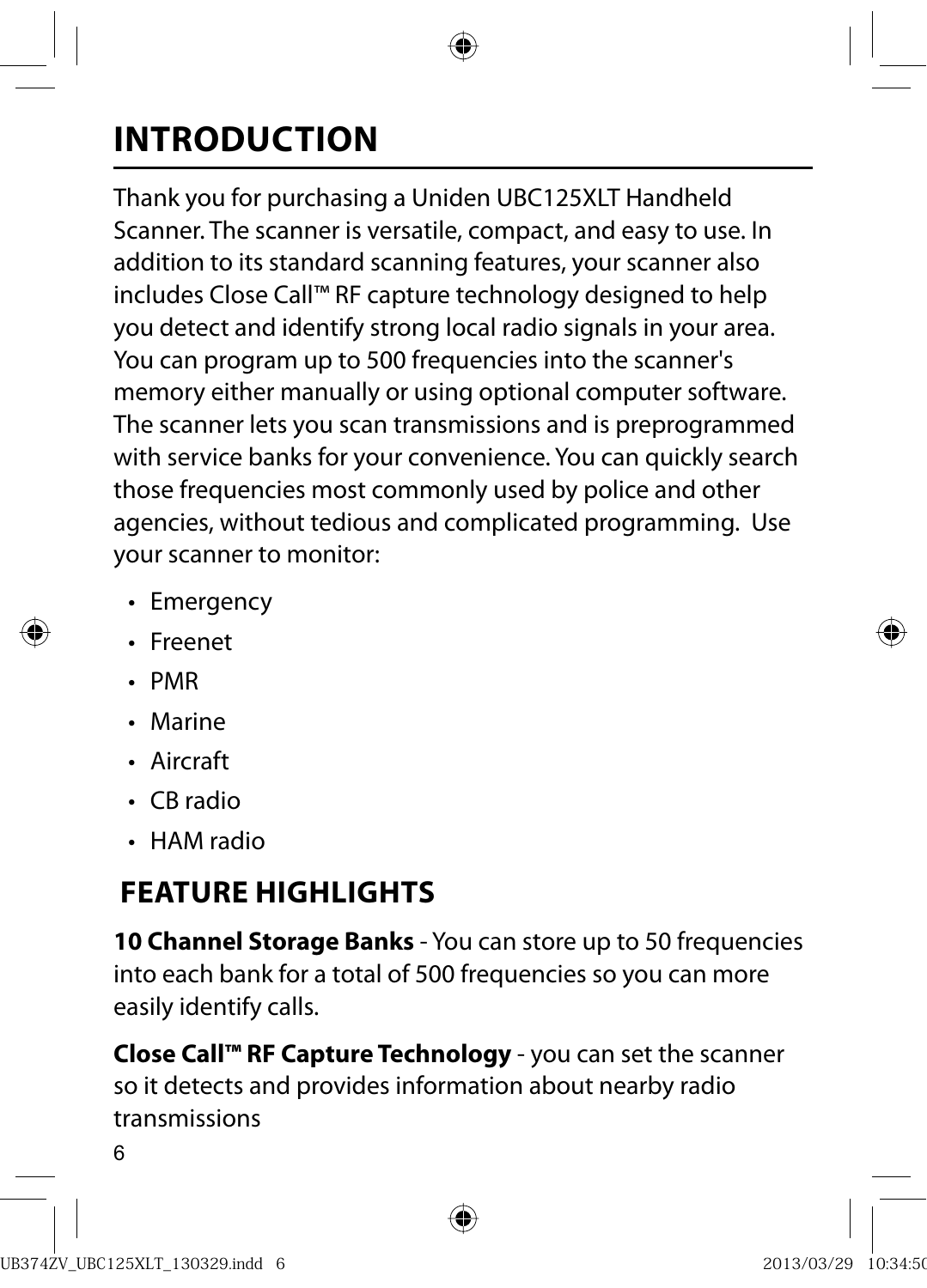**Close Call Do-Not-Disturb** - checks for Close Call activity in between channel reception so active channels are not interrupted.

**Close Call Temporary Store** - temporarily stores and scans the last 10 Close Call hits in the Close Call Hits bank.

**PC Programming** - you can download information into the scanner and upload to the scanner via your personal computer.

**CTCSS and DCS Squelch Modes** - rapid search for CTCSS/DCS tones/codes used during a transmission. You can identify up to 50 CTCSS tones and 104 DCS codes.

**Direct Access** - lets you directly access any channel.

**Lock-Out Function** - lets you set your scanner to skip over specified channels or frequencies when scanning or searching.

**Temporary Lockout** - makes it easy to temporarily lock out any channel or frequency. The lockout is cleared when you turn power off, then back on so you don't have to remember to unlock the channels or frequencies later.

**Triple-Conversion Circuitry** - virtually eliminates any interference from IF (intermediate frequency) images, so you hear only the selected frequency.

**Text Tagging** - you can name each channel, using up to 16 characters per name.

**Service Banks** - frequencies are preset in 7 separate Emergency, Freenet, PMR, Marine, Aircraft, CB radio and HAM radio banks to make it easy to locate specific types of calls and search any or all of these banks.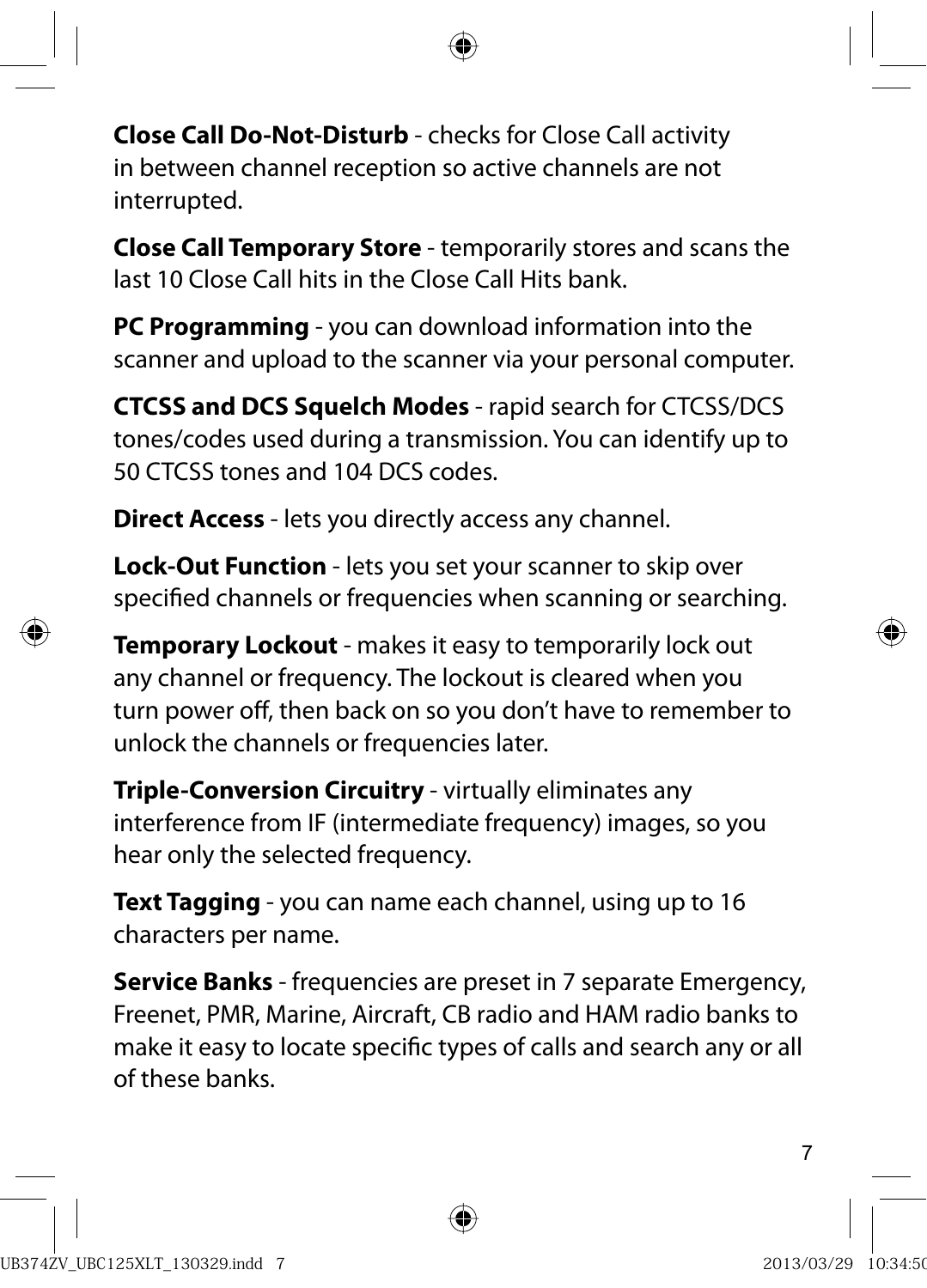**Priority Scan with Do Not Disturb** - lets you program one channel in each bank (10 in all) and then have the scanner check each channel every 2 seconds while it scans the banks so you don't miss transmissions on those channels. Do-Not Disturb keeps the scanner from interrupting transmissions during receiving.

**Priority Plus Scan** - you can set the scanner so it scans only the priority channels.

**Scan/Search Delay/Resume** - controls whether the scanner pauses at the end of the transmission to wait for a reply. You can set the Delay time for each Channel, Close Call Search, Custom Search, and Service search. You can also set a negative delay where the scanner stops on transmissions for a set time then automatically resumes.

**Custom Search** - lets you program up to 10 Custom Search Ranges and search any or all of these ranges.

**Quick Search** - allows you to enter a frequency and start searching up or down from that frequency.

**Turbo Search** - increases the search speed from 100 to 300 steps per second automatically for bands with 5 kHz steps.

**Search Lockouts** - you can lock up to 200 search frequencies: 100 temporary frequencies and 100 permanent frequencies in Custom Search, Service Search, Close Call Search, or Quick Search Modes.

**Frequency Step** - Lets you select a frequency step (5, 6.25, 8.33, 10, 12.5 or 20 kHz) each band coverage band.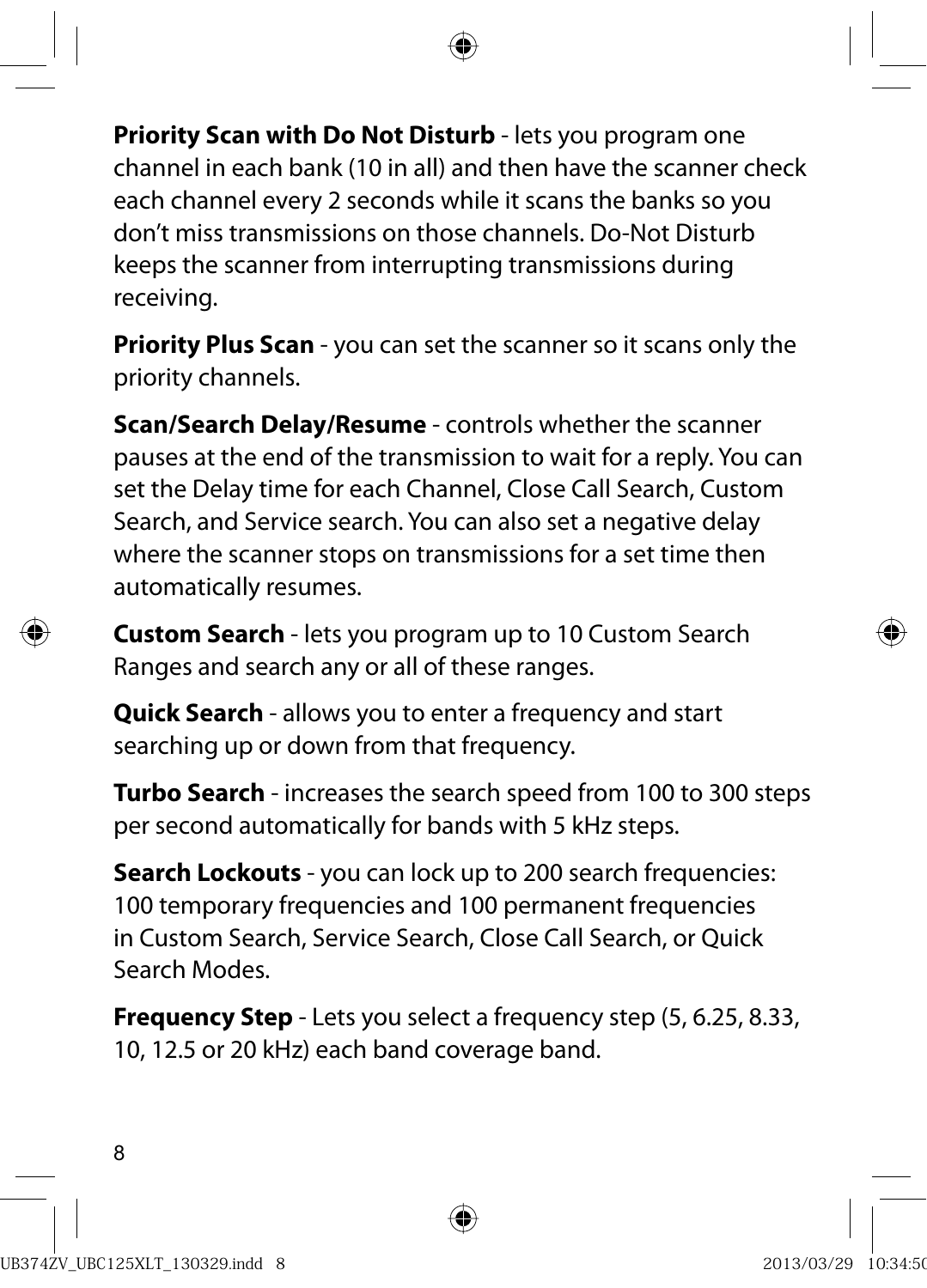**Modulation** - Lets you select a modulation (AM or FM) each band coverage band.

**Display Backlight** - You can turn on/off the LCD backlight, set it operate on squelch only, keypress only, or both.

**Signal Strength Meter** - shows the signal strength for more powerful transmissions.

**Flexible Antenna with BNC Connector** - provides adequate reception in strong signal areas and is designed to help prevent antenna breakage. You can also connect an external antenna for better reception.

**Memory Backup** - keeps the frequencies stored in memory for an extended time if the scanner loses power.

**Three Power Options** - let you power the scanner using the included two AA rechargeable or alkaline batteries or the supplied USB cable.

**Built-In Charger** - allows you to charge Ni-MH batteries in the scanner using a USB port on any computer and the supplied USB cable.

**Key Confirmation Tones** - You can turn on/off a tone that sounds when you perform an operation correctly or if you make an error.

**Key Lock** - lets you lock the scanner's keys to help prevent accidental changes to the scanner's programming.

**Battery Save** - works when there is no transmission for 1 minute in *Scan Hold* mode and any *Search Hold* mode (without Priority Scan and Close Call). This feature turns off RF power for 1 second and turns on it for 300ms to extend the battery life.

⊕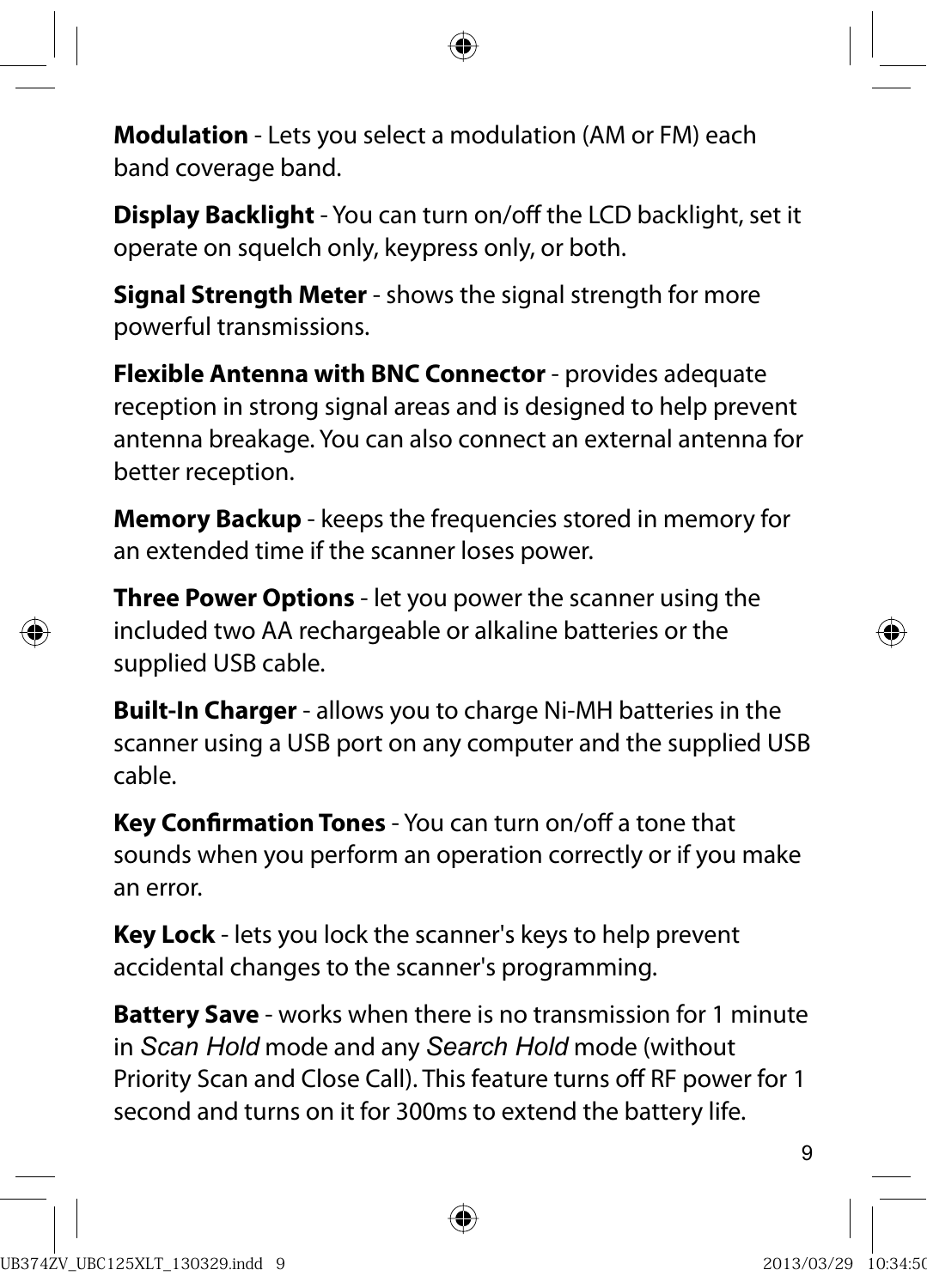**Battery Low Alert** - the **ight** icon will blink in the display and a tone warns you every 15 seconds when the battery power gets low.

## **FREQUENCY RANGE**

This table lists the frequency ranges, default step frequency, default modulation, and type of transmissions you can hear for each range.

#### *BAND PLAN 1*

| <b>FREQUENCY (MHz)</b> |              |            | <b>MODE</b> |
|------------------------|--------------|------------|-------------|
| <b>LOWER</b>           | <b>UPPER</b> | STEP (kHz) |             |
| 25.0000                | 27.9950      | 5.0        | FM          |
| 28,0000                | 30.1950      | 5.0        | FM          |
| 30.2000                | 49.9950      | 5.0        | FM          |
| 50.0000                | 79.9950      | 5.0        | FM          |
| 80.0000                | 82.9950      | 5.0        | FM          |
| 83.0000                | 83.9950      | 5.0        | FM          |
| 84.0000                | 88,0000      | 5.0        | FM          |
| 108.0000               | 136.9916     | 8.33       | AM          |
| 137.0000               | 137.9937     | 6.25       | FM          |
| 138.0000               | 143.9937     | 6.25       | FM          |
| 144.0000               | 145.9937     | 6.25       | FM          |
| 146.0000               | 155.9937     | 6.25       | FM          |
| 156.0000               | 157.4312     | 6.25       | FM          |
| 157.4375               | 157.9937     | 6.25       | FM          |
| 158.0000               | 160.5937     | 6.25       | FM          |

⊕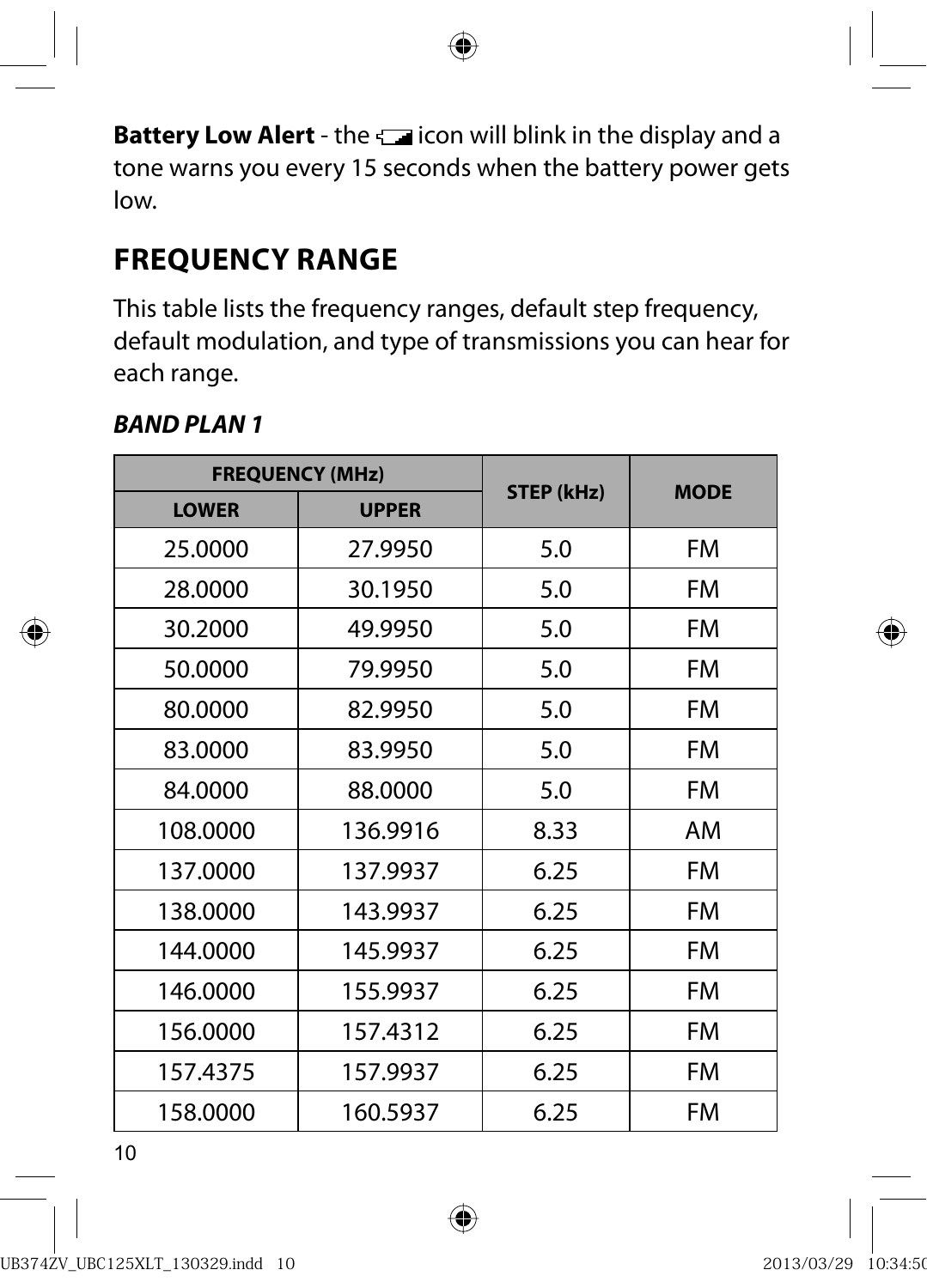|              | <b>FREQUENCY (MHz)</b> |            | <b>MODE</b> |  |
|--------------|------------------------|------------|-------------|--|
| <b>LOWER</b> | <b>UPPER</b>           | STEP (kHz) |             |  |
| 160.6000     | 162.0250               | 6.25       | FM          |  |
| 162.0312     | 162.5937               | 6.25       | FM          |  |
| 162.6000     | 174,0000               | 6.25       | FM          |  |
| 225.0000     | 399.9875               | 12.5       | AM          |  |
| 400.0000     | 439.9937               | 6.25       | FM          |  |
| 440.0000     | 449.9937               | 6.25       | FM          |  |
| 450.0000     | 465.9937               | 6.25       | FM          |  |
| 466.0000     | 469.9937               | 6.25       | FM          |  |
| 470.0000     | 512.0000               | 6.25       | FM          |  |
| 806.0000     | 960.0000               | 12.5       | FM          |  |

 $\bigoplus$ 

## *BAND PLAN 2*

 $\bigoplus$ 

|              | <b>FREQUENCY (MHz)</b>          |            | <b>MODE</b> |  |
|--------------|---------------------------------|------------|-------------|--|
| <b>LOWER</b> | <b>UPPER</b>                    | STEP (kHz) |             |  |
| 25.0000      | 27.9950                         | 5.0        | AM          |  |
| 28,0000      | 30.1950                         | 5.0        | AM          |  |
| 30.2000      | 49.9950                         | 5.0        | FM          |  |
| 50.0000      | 79.9950                         | 5.0        | FM          |  |
| 80.0000      | 82.9950                         | 5.0        | FM          |  |
| 83.0000      | 84.0100                         | 5.0        | FM          |  |
| 84.0150      | 20 with<br>87.2950<br>offset 15 |            | FM          |  |
| 108.0000     | 136.9916                        | 8.33       | AM          |  |
| 137.0000     | 137.9950                        | 5.0        | FM          |  |

 $\bigoplus$ 

11

 $\Leftrightarrow$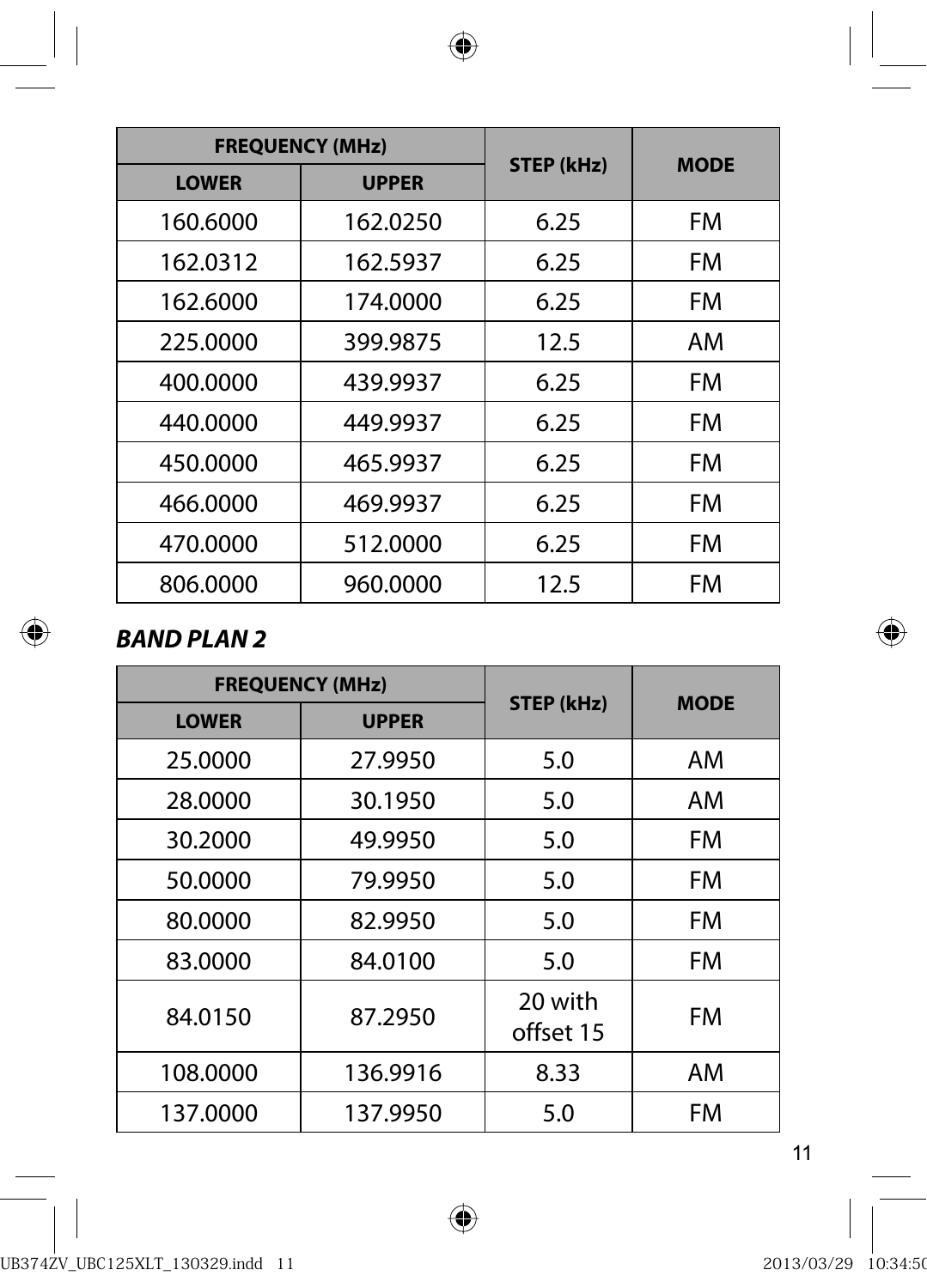| <b>FREQUENCY (MHz)</b> |              |            |             |
|------------------------|--------------|------------|-------------|
| <b>LOWER</b>           | <b>UPPER</b> | STEP (kHz) | <b>MODE</b> |
| 138,0000               | 143.9950     | 5.0        | FM          |
| 144,0000               | 145.9875     | 12.5       | FM          |
| 146.0000               | 155.9900     | 10.0       | FM          |
| 156.0000               | 157.4250     | 12.5       | FM          |
| 157.4375               | 157.9875     | 12.5       | FM          |
| 158.0000               | 160.5875     | 12.5       | FM          |
| 160.6000               | 162.0250     | 12.5       | FM          |
| 162.0300               | 162.5900     | 10.0       | FM          |
| 162.6000               | 174.0000     | 10.0       | FM          |
| 225.0000               | 399.9875     | 12.5       | AM          |
| 400.0000               | 439.9937     | 6.25       | FM          |
| 440.0000               | 449.9937     | 6.25       | FM          |
| 450.0000               | 465.9900     | 10.0       | FM          |
| 466.0000               | 469.9900     | 10.0       | FM          |
| 470.0000               | 512.0000     | 6.25       | FM          |
| 806.0000               | 960.0000     | 12.5       | FM          |

## **INCLUDED WITH YOUR SCANNER**

- UBC125XLT scanner with attached belt clip
- Antenna
- Rechargeable 2300mAh Ni-MH Batteries

⊕

- USB cable
- AC-USB adapter
- Wrist strap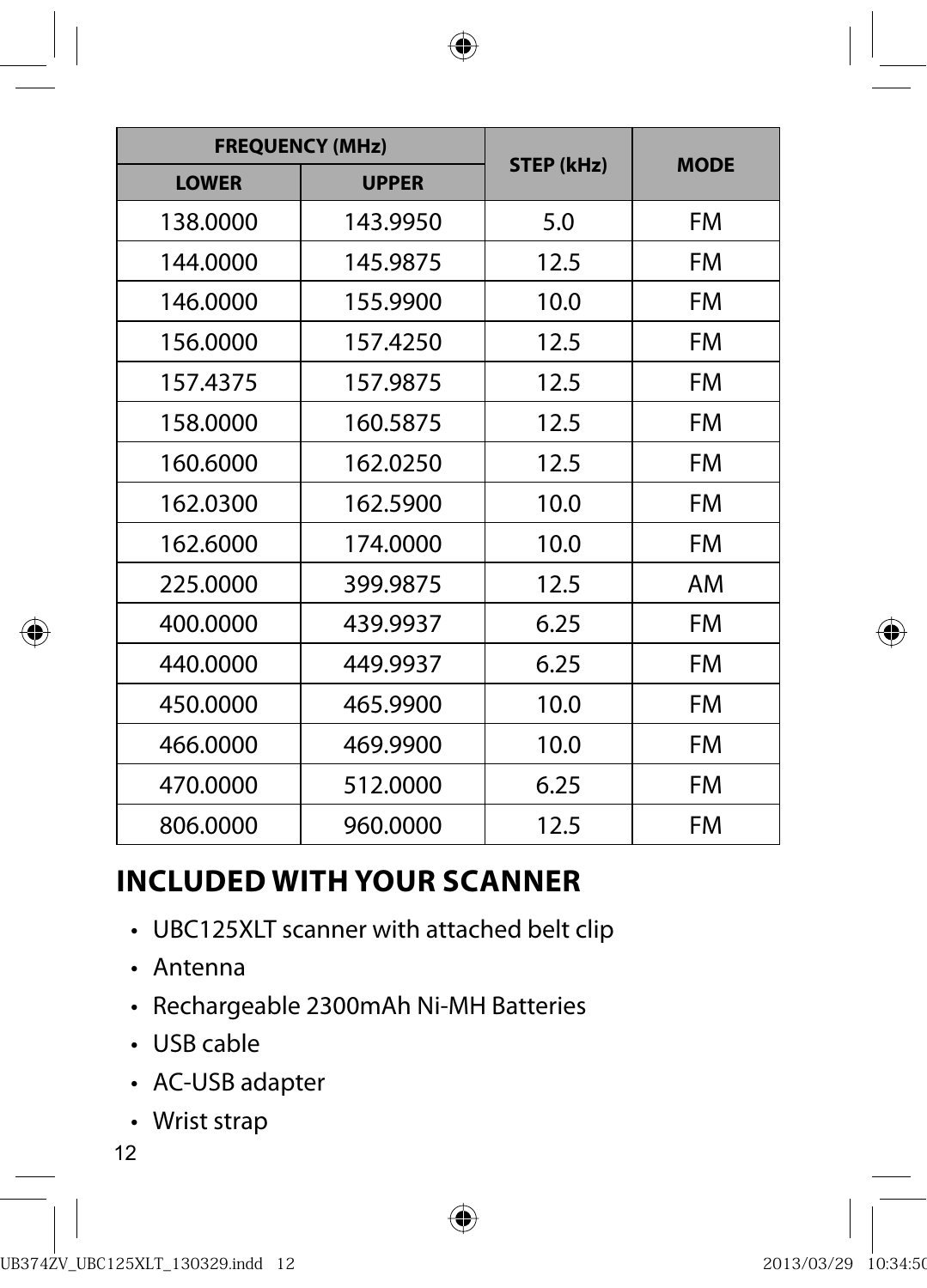This section provides you with background on how scanning works. You don't really need to know all of this to use your scanner, but some background knowledge will help you get the most from your UBC125XLT.

## **WHAT IS SCANNING?**

Unlike standard AM or FM radio stations, most two-way communications do not transmit continuously. Your UBC125XLT scans programmed channels until it finds an active frequency, then stops on that frequency and remains on that channel as long as the transmission continues. When the transmission ends, the scanning cycle resumes until the scanner receives another transmission.

## **WHAT IS SEARCHING?**

The UBC125XLT can search for active frequencies. This is different from scanning because you are searching for frequencies that have not been programmed into the scanner. When you select frequency bands to search, the scanner searches for any active frequency within the lower and upper limits you specify. When the scanner finds an active frequency, it stops on that frequency as long as the transmission lasts. If you think the frequency is interesting, you can store it into one of the banks. If not, you can continue to search.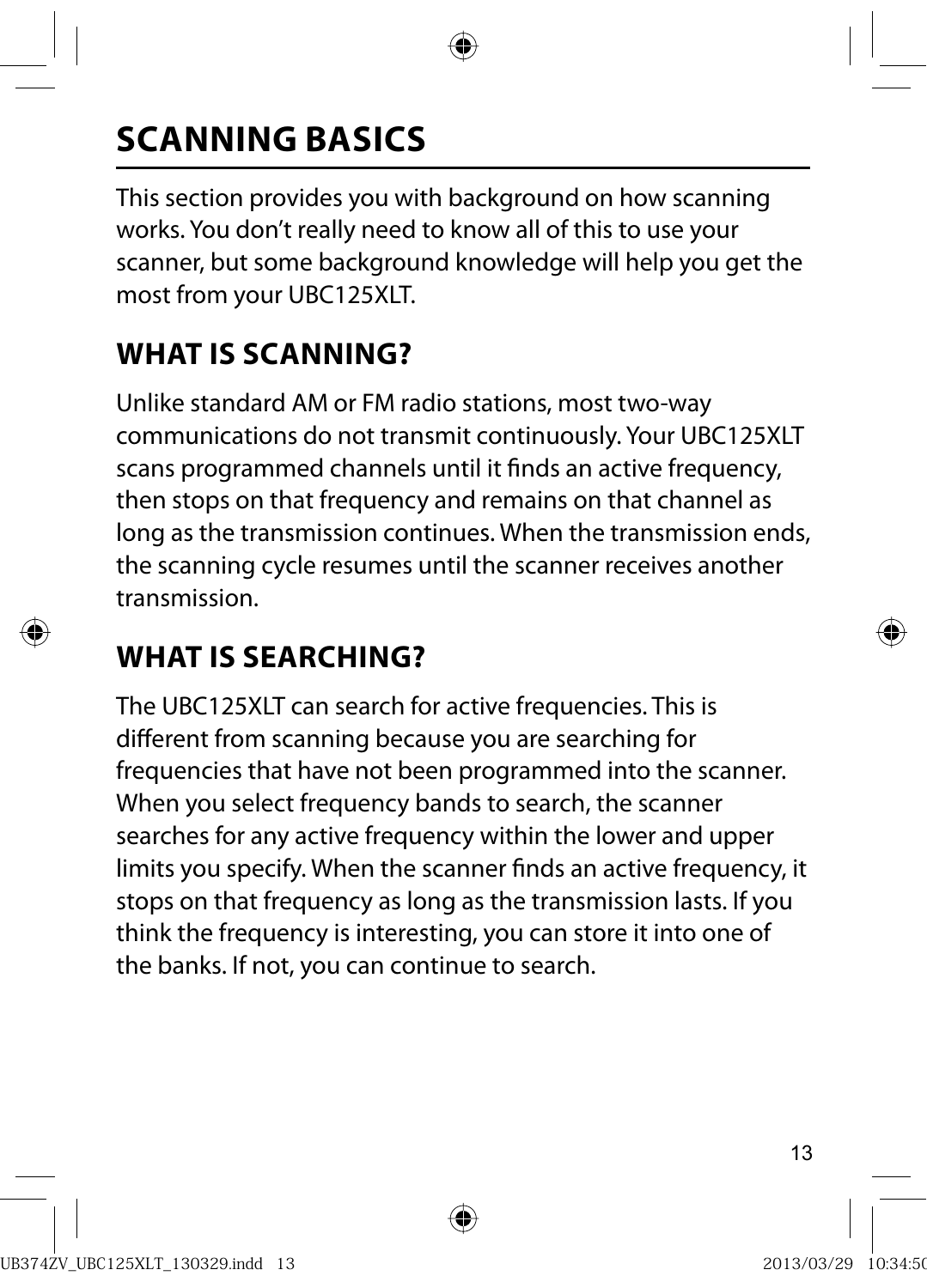## **UNDERSTANDING SCANNING**

#### *What is CTCSS/DCS?*

Your scanner can monitor systems using a Continuous Tone Coded Squelch System (CTCSS) and Digital Coded Squelch (DCS) system, which allows the squelch to open only when the tone you have programmed with a specific frequency is received along with a transmission.

CTCSS and DCS are sub-audible tone signaling systems sometimes referred to as PL or DPL (Motorola's trademarked terms for Private Line and Digital Private Line respectively). CTCSS and DCS are used only for FM signals and are usually associated with both amateur and commercial two-way frequencies. These systems make use of a special sub-audible tone that accompanies a transmitted signal.

CTCSS and DCS are used for many purposes. In many cases, CTCSS and DCS are used to restrict access to a commercial repeater, so that only those units which transmit the correct tone along with their signal can "talk" to the repeater.

CTCSS and DCS are also used in areas that receive interference where there are several stations with output frequencies close to each other. When this occurs, you might hear multiple communications on the same frequency. The stations might even interfere with each other to the point where it is impossible to clearly receive any of the stations. Your scanner can code each received frequency with a specific sub-audible CTCSS tone or DCS code. Then, when you receive multiple signals, you only hear the transmission with the CTCSS or DCS tone you programmed. If you do not receive the correct tone

⊕

14

₩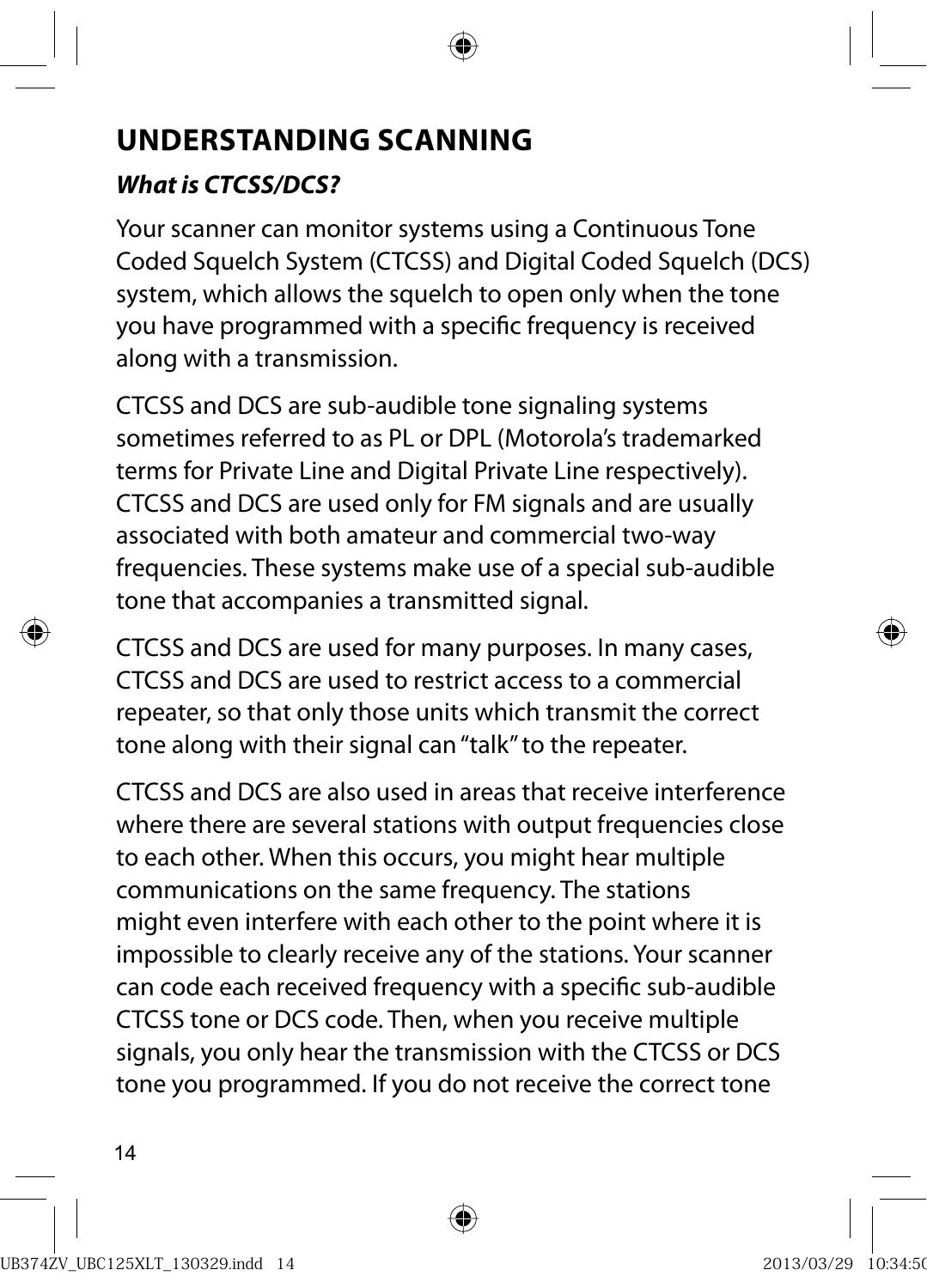with a signal, the scanner's squelch remains closed and you hear nothing.

Refer to the Reference section of this manual for tables showing the available CTCSS frequencies and DCS codes.

#### *Conventional Scanning*

Conventional scanning is a relatively simple concept. Each group of users in a conventional system is assigned a single frequency (for simplex systems) or two frequencies (for repeater systems). Any time one of them transmits, their transmission always goes out on the same frequency. Up until the late 1980's this was the primary way that radio systems operated.

Even today, there are many 2-way radio users who operate using a conventional system:

• Aircraft



- PMR users
- Many business radio users

When you want to store a conventional system, all you need to know is the frequencies they operate on. When you are scanning a conventional system, the scanner stops very briefly on each channel to see if there is activity. If there isn't, the scanner quickly moves to the next channel. If there is, then the scanner pauses on the transmission until it is over.

#### *Simplex Operation*

Simplex systems use a single frequency for both transmit and receive. Most radios using this type of operation are limited to line-of-sight operation. This type of radio is frequently used at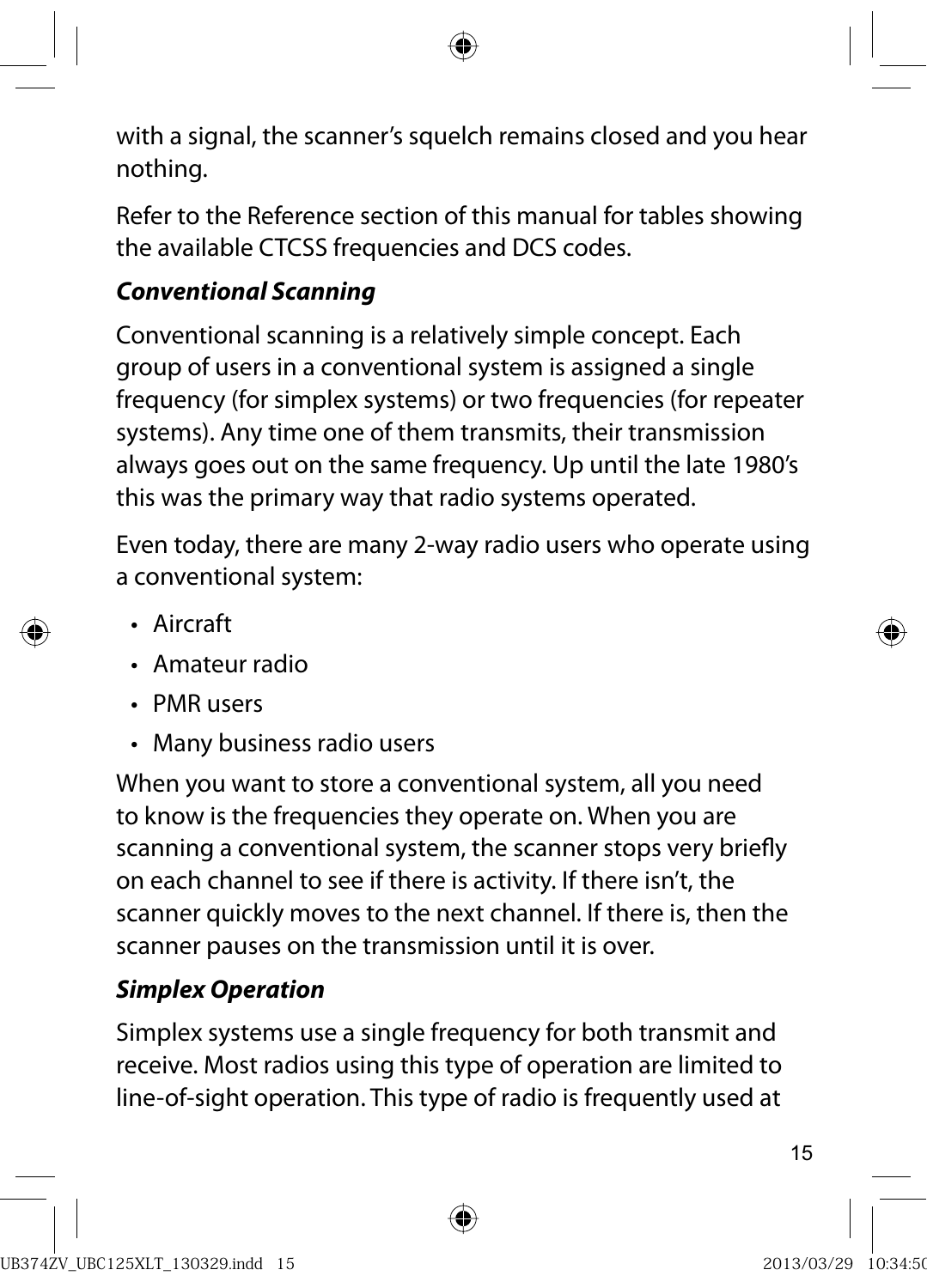construction job sites, and with inexpensive consumer radios such as PMR radios. The range is typically 1-8 miles, depending upon the terrain and many other factors.

#### *Repeater Operation*

Repeater systems use two frequencies: one transmits from the radio to a central repeater; the other transmits from the repeater to other radios in the system. With a repeater-based system, the repeater is located on top of a tall building or on a radio tower that provides great visibility to the area of operation.

When a user transmits (on an input frequency), the signal is picked up by the repeater and retransmitted (on an output frequency). The user's radios always listen for activity on the output frequency and transmit on the input frequency. Since the repeater is located very high, there is a very large line of sight. Typical repeater systems provide coverage out to about a 35-kilometer radius from the repeater location.

## **UNDERSTANDING BANKS**

### *Channel Storage Banks*

To make it easier to identify and select the channels you want to listen to, the 500 channels are divided into 10 channel storage banks containing 50 channels each. You could use each channel storage bank to group frequencies by department, location, area of interest, or any other way you prefer. You can listen to any or all of the banks by using the number keys to turn them on or off.

#### *Service Search Banks*

16 The scanner is preprogrammed with many of the frequencies allocated to Emergency, Freenet, PMR, Marine, Aircraft, CB radio and HAM radio services. There are 7 banks allocated for these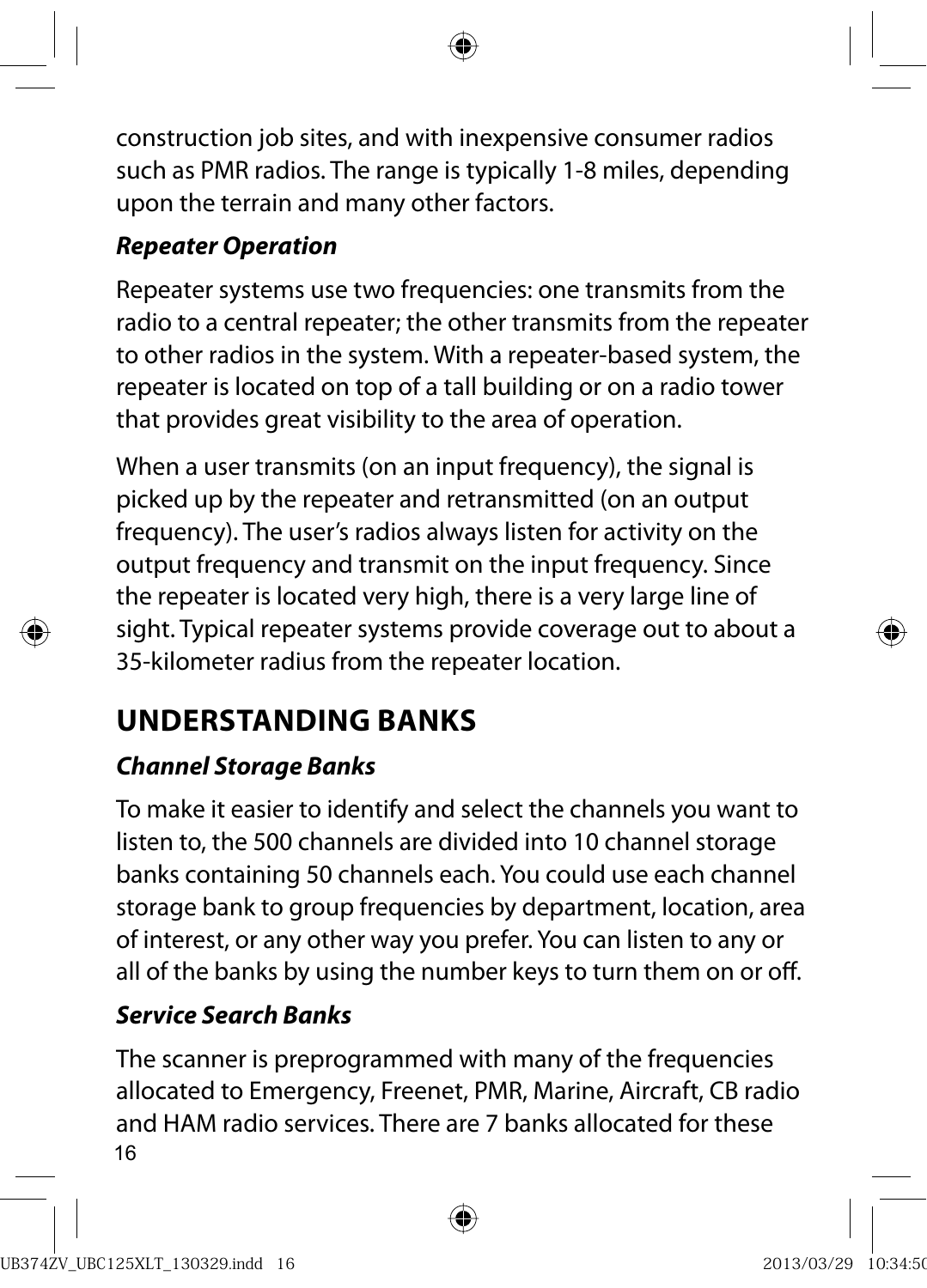searches that can be used just like the channel storage banks to search these frequencies in *Service Search* mode.

#### *Custom Search Banks*

Custom Search Banks let you program and search 10 custom search ranges. During custom search, the scanner starts searching with the lowest frequency in the search range you select to the highest frequency in the range. You can search any or all of these ranges by turning each search bank on or off just like channel storage banks in *Search* mode.

## **SETTING UP YOUR SCANNER**

These guidelines will help you install and use your new scanner.

If your scanner receives interference or electrical noise, move the scanner or its antenna away from the source. You might also try changing the height or angle of the rubber antenna.

To improve the scanner's reception, use an optional external antenna designed for multiband coverage. (You can purchase this type of antenna at a local electronics store). If the optional antenna has no cable, use 50 ohm coaxial cable for lead-in. An adapter plug might be necessary for the optional antennas.

Use an optional mono earphone or stereo headset with proper impedance for private listening. Read the precautions on the inside front cover of this Owners Manual.

Do not use the scanner in high-moisture environments such as the kitchen or bathroom.

⊕

Avoid placing the scanner in direct sunlight or near heating elements or vents.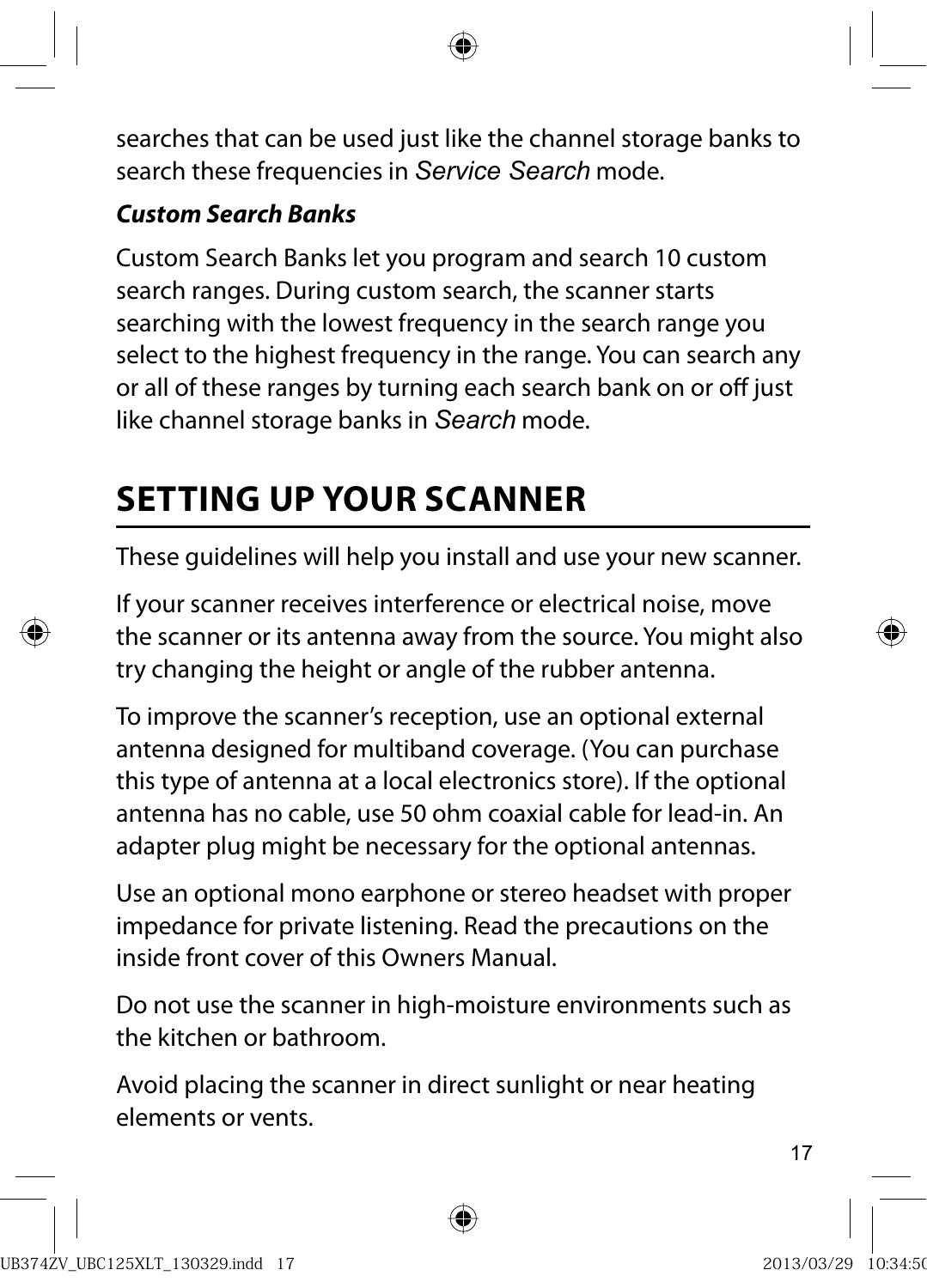

## **CONNECTING THE ANTENNA**

- 1. Align the slots around the antenna's connector with the tabs on the scanner's BNC connector.
- 2. Slide the antenna's connector down over the scanner's connector.
- 3. Rotate the antenna connector's outer ring clockwise until it locks into place.

#### *Connecting an Optional Antenna*

The scanner's BNC connector makes it easy to connect a variety of optional antennas, including an external mobile antenna or outdoor base station antenna.

*Note:* Always use 50-ohm, RG-58, or RG-8, coaxial cable to connect an outdoor antenna. If the antenna is over 50 feet from the scanner, use RG-8 low-loss dielectric coaxial cable. If it is less than 50 feet, use RG-58. You can get a BNC adapter at local electronics stores.

## **CONNECTING AN EARPHONE/HEADPHONE**

For private listening, you can plug a 1/8-inch (3.5 mm) miniplug earphone or stereo headphones (not supplied) into the headphone jack on top of your scanner. This automatically disconnects the internal speaker.

## **CONNECTING AN EXTENSION SPEAKER**

In a noisy area, an optional extension speaker, positioned in the right place, might provide more comfortable listening. Plug the speaker cable's 1/8-inch (3.5-mm) mini-plug into your scanner's jack.

⊕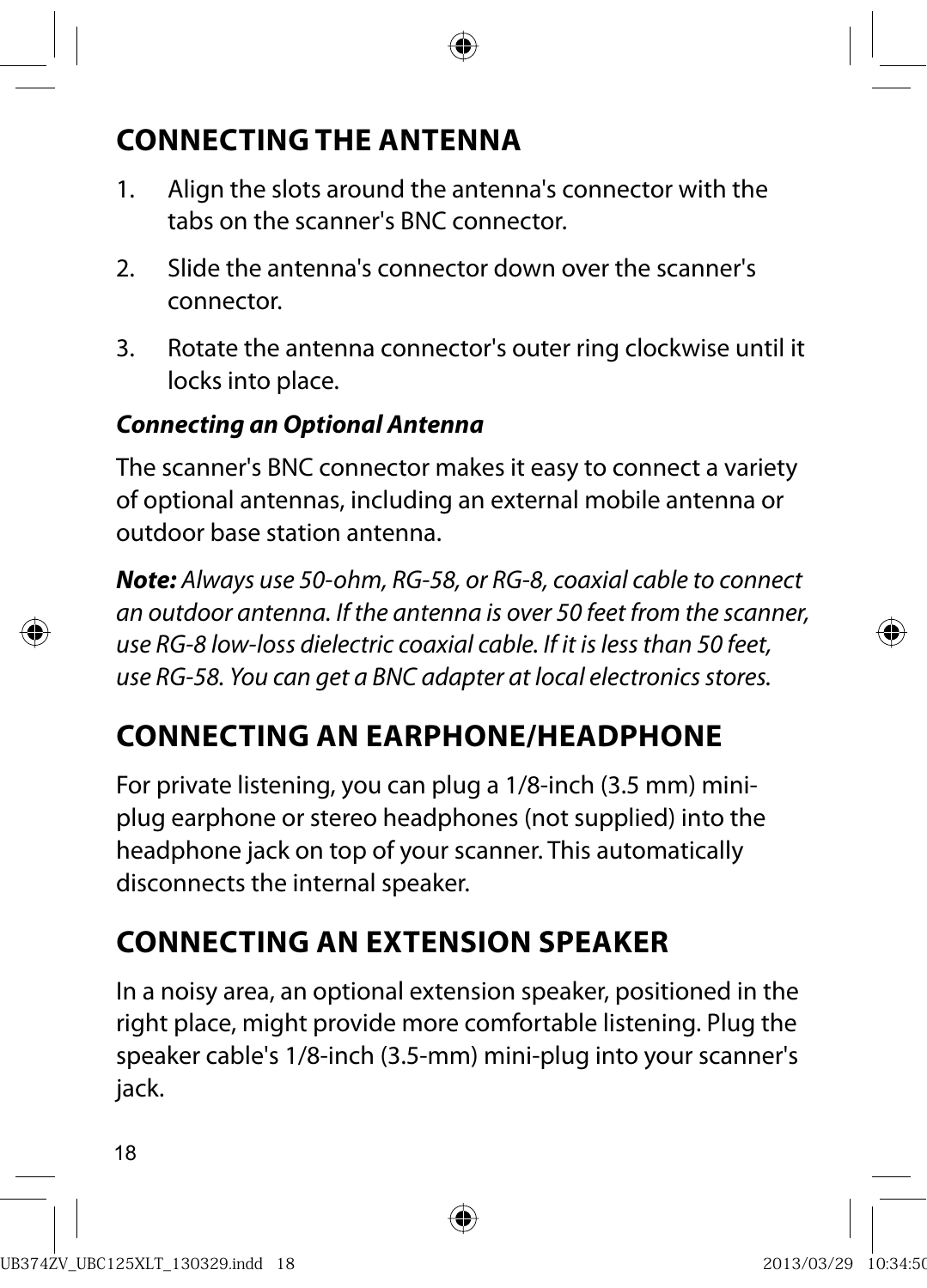## **ADJUSTING THE BELT CLIP**

The factory-attached belt clip makes it easier to carry the scanner. Use a Phillips screwdriver to adjust (loosen) the mounting screws or remove the belt clip completely.

## **POWERING THE SCANNER**

You can power the scanner using alkaline (ALK) nonrechargeable batteries (not supplied) or the included Nickel Metal-Hydride (Ni-MH) rechargeable batteries. [Uniden provides a USB cable to charge the Ni-MH batteries on initial installation and to recharge them through your computer or through a power adapter that provides USB charge power.]

Inside the battery compartment is a switch to set the unit to either ALK or Ni-MH.

### *WARNING!* **Non-rechargeable batteries can get hot or burst if you try to recharge them.**

## *CAUTIONS:*

• When  $\Box$  flashes in the display and the scanner beeps every 15 seconds, recharge or replace the batteries.

⊕

• Use only fresh batteries of the required size and recommended type.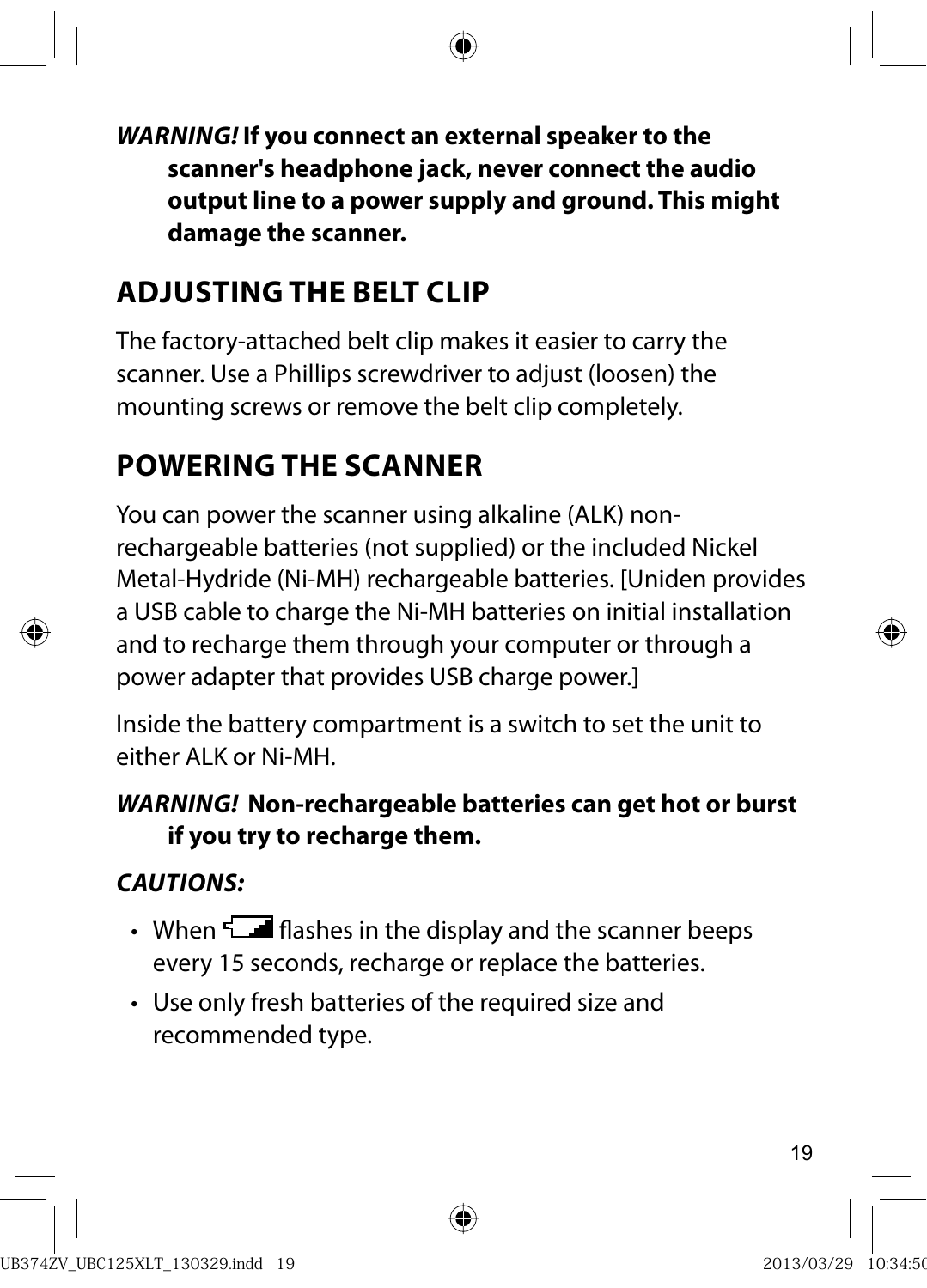- Always remove old or weak batteries. Batteries can leak chemicals that destroy electronic circuits.
- Do not mix old and new batteries, different types of batteries (standard, alkaline, or rechargeable), or rechargeable batteries of different capacities.
- Do not use and charge Ni-Cd batteries; this may cause a safety hazard and damage the scanner.

#### *Installing Non-Rechargeable Batteries*

- 1. Make sure the power is turned off.
- 2. Slide the battery compartment cover off.
- 3. Use a pointed object such as a ballpoint pen to set the battery selection switch inside the compartment to *ALK*.
- 4. Insert the batteries as indicated by the polarity symbols (+ and -) marked inside the battery compartment.
- 5. Replace the battery compartment cover.

#### *Installing Rechargeable Ni-MH Batteries*

You can also use two Ni-MH rechargeable batteries to power your scanner. The Ni-MH batteries included with your unit are not fully charged; you must charge them completely after you install them into your scanner. See Charging the NiMH Batteries, page 21, for details.

- 1. Make sure the power is turned off.
- 2. Slide the battery compartment cover off.
- 3. Use a pointed object such as a ballpoint pen to set the battery selection switch inside the compartment to *Ni-MH* for Nickel Metal-Hydride batteries.

⊕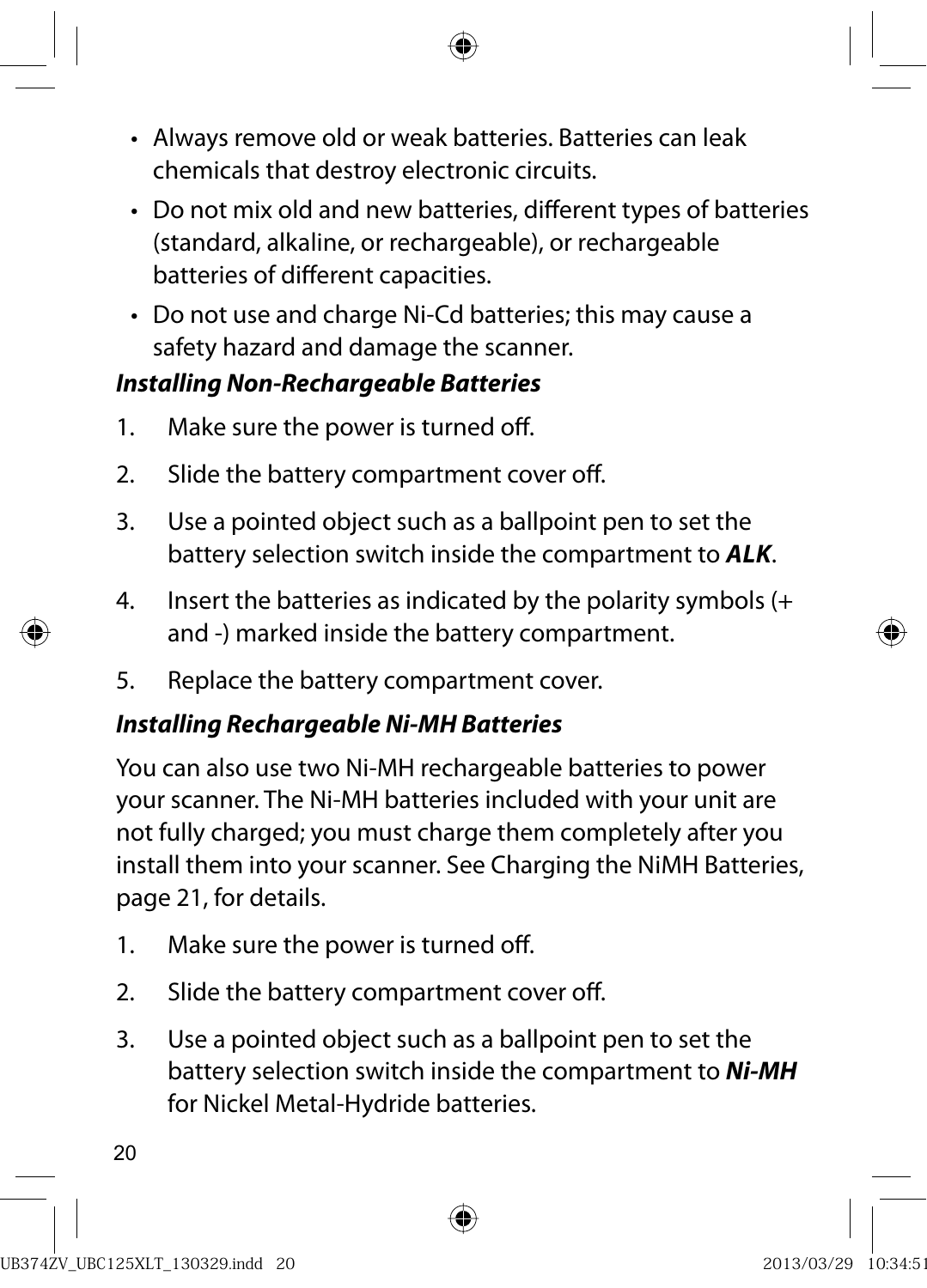4. Install two batteries in the compartment as indicated by the polarity symbols (+ and -) marked inside and replace the cover.

*Note:* To prevent damage to Ni-MH batteries, never charge them in an area where the temperature is above 45°C or below 4°C.

#### *Charging the Ni-MH Batteries*

 The scanner has a built-in circuit that charges the included Ni-MH batteries when a USB cable connects it to a computer (NOT to a USB hub) or to an AC or DC adapter that provides USB charging power. Verify that the battery selection switch is set to *Ni-MH* and that only Ni-MH rechargeable batteries are inserted in the scanner before connecting it to your computer.

*CAUTION:* **Never attempt to charge non-rechargeable batteries or install non-rechargeable batteries when the battery selection switch is set to Ni-MH. The USB cable will only charge the batteries if the scanner is**  turned off.

- 1. Be sure the scanner is turned off. It will recharge only if it is turned off, even with the USB cable connecting it to a computer.
- 2. Connect the included USB cable to the scanner's USB port.
- 3. Connect the other end of the USB cable to the computer's USB port or to an AC or DC adapter that provides USB charging power.

*NOTE:* If you connect to a computer's USB port, the PC will prompt you for the drivers for your scanner. USB drivers and optional programming software are available for download from http://www.butel.nl/ubc125xlt . These will also be available on the CD's with ARC125 Software.

⊕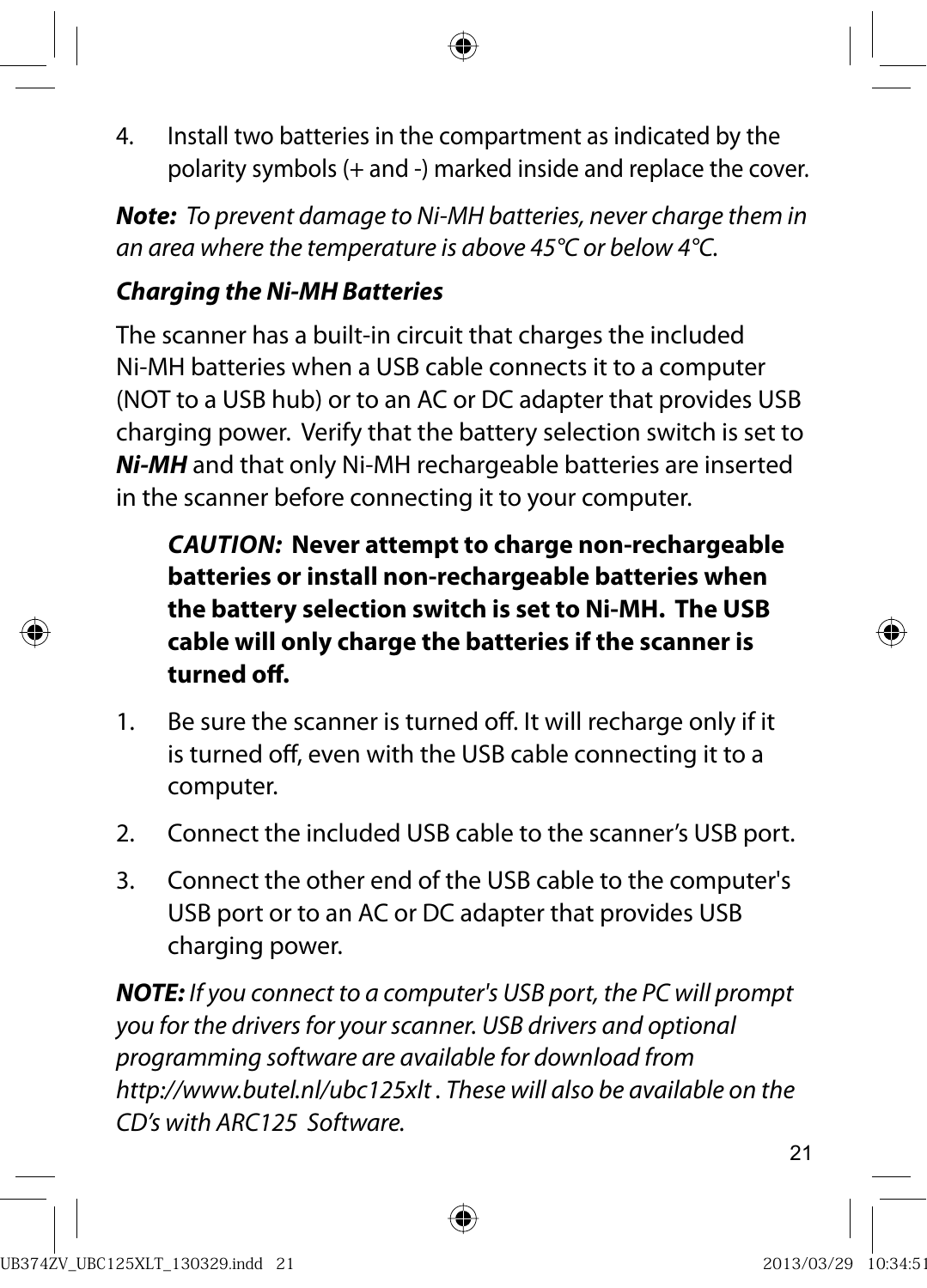4. The scanner displays *Charging* while it charges the batteries and *Charge Complete* when the Ni-MH batteries are completely charged.

Different status messages may display depending on the battery type and scanner status:

| <b>LCD Message</b>   | Batt.<br>Type  | <b>Meaning</b>                                                            | <b>Scanner</b><br>Cond. |
|----------------------|----------------|---------------------------------------------------------------------------|-------------------------|
| Charging             | Ni-MH          | Scanner is charging.                                                      | Off                     |
| No Battery           | None           | NO batteries in<br>scanner.                                               | Off                     |
| Charge<br>Complete   | Ni-MH          | Unit is charged.                                                          | Off                     |
| Charge Off           | Alk./Ni-<br>MН | Scanner is not charg-<br>ing (Battery selection<br>switch is set to Alk.) | Off                     |
| <b>Battery Error</b> | Ni-MH          | Batteries cannot<br>be charged (dead<br>battery).                         | Off                     |
| Illegal Voltage      | Ni-MH          | USB external power<br>is out of range.                                    | Off                     |

See also Setting the Charging Timer, page 32.

22 If the batteries are good, the scanner charges the batteries. and it operates normally. If the scanner cannot immediately determine if the batteries are good and can be charged, it checks them and displays the battery icon. If the scanner judges the batteries are good, the scanner starts charging and the battery icon disappears. If it cannot regard the batteries as good in 60 seconds, the scanner stops checking and the battery icon blinks.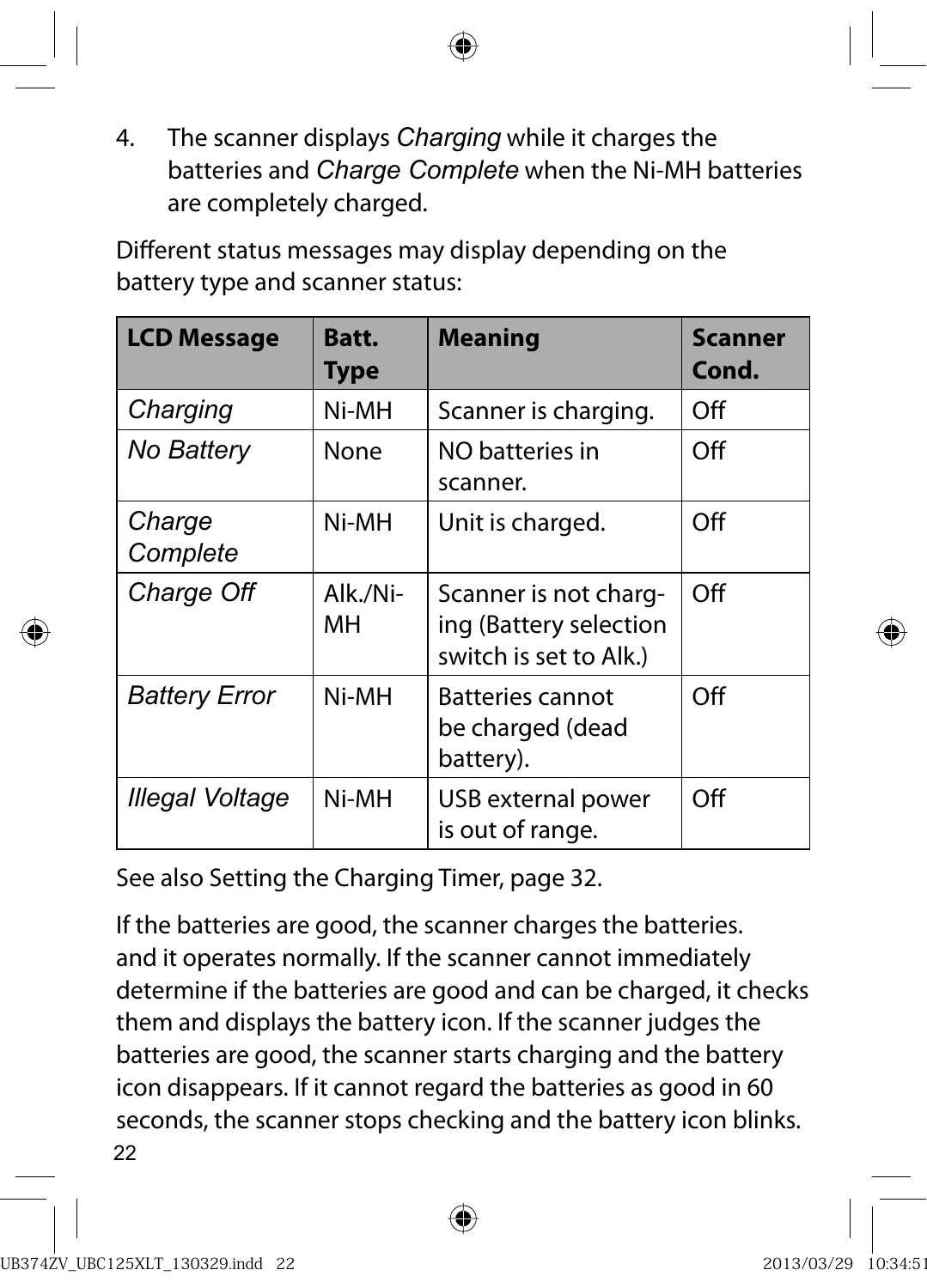## **ABOUT YOUR SCANNER**

We use a few simple terms in this manual to explain the features of the scanner. Familiarize yourself with these terms and the scanner's features, and you can put the scanner to work for you right away. Simply determine the type of communications you want to receive, then set the scanner to search those communications.

A frequency, expressed in kHz or MHz, is the tuning location of a station. To find active frequencies, you use the search function or refer to a frequency reference.

Besides searching within a selected frequency range, you can also search your scanner's service banks. Service banks are preset groups of frequencies categorized by the type of services that use those frequencies. For example, many amateur radio frequencies are located in the HAM service bank.

When you search and find a desired frequency, you can store it into a programmable memory location called a channel. Channels are grouped into channel storage banks. The scanner has 10 channel storage banks and each bank has 50 channels. You can scan the channel storage banks to see if there is activity on the frequencies stored there.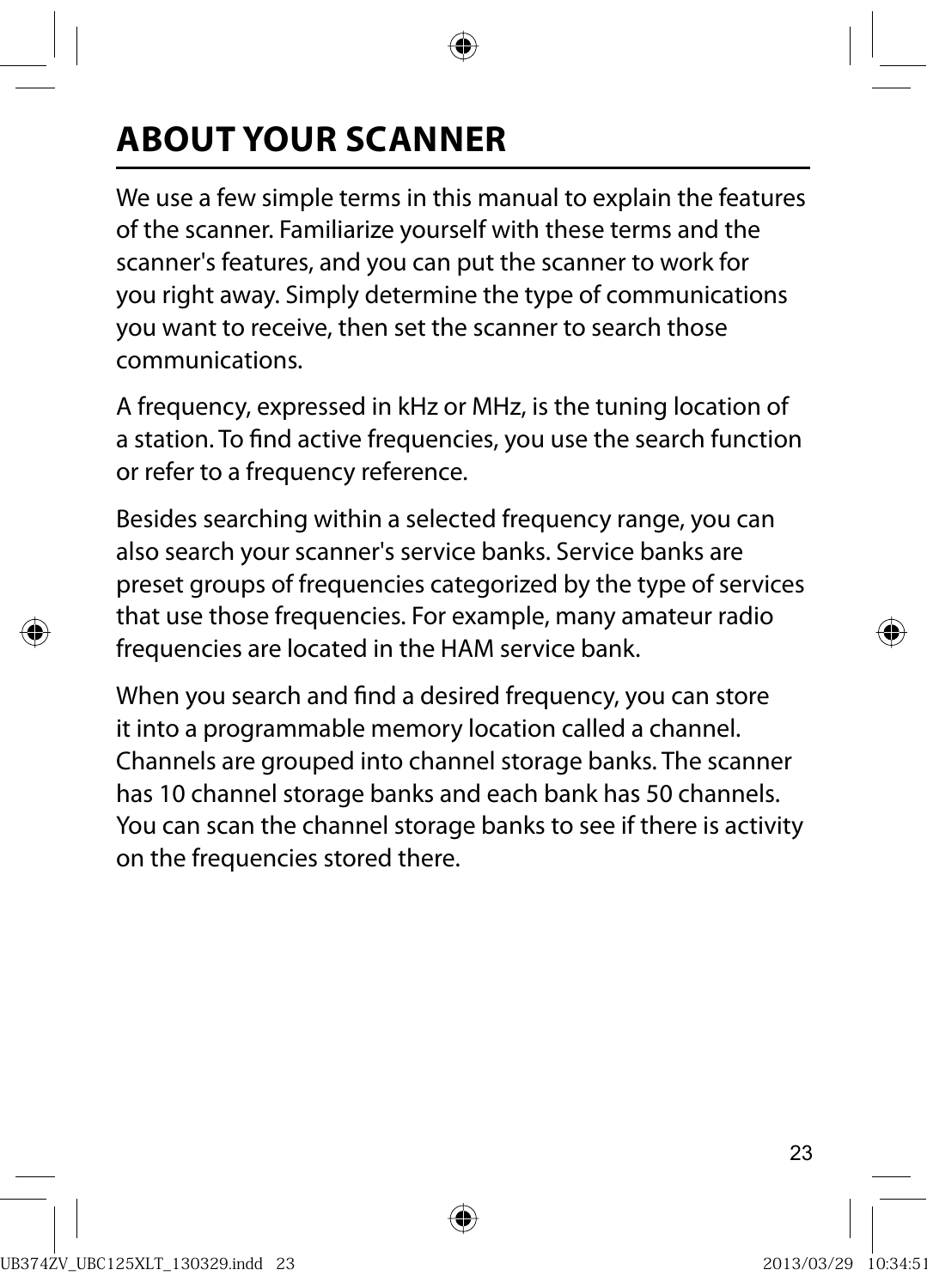## **GETTING TO KNOW THE SCANNER**

If your scanner's keys seem confusing at first, the following information should help you understand each key's function.

Your scanner's keys have various functions labeled on the key tops and below the keys. The keys operate in *Normal* mode and *Function* mode. Pressing *Func* puts the scanner into *Function* mode for 3 seconds and then returns to *Normal* mode. The scanner displays **F** . During that 3 seconds you can press other keys and operate that function. Pressing *Func* again before 3 seconds returns to *Normal* mode and the F icon disappears. In *Normal* mode the F icon is not displayed.



| Key/<br>Icon | Press to | <b>Press Func and</b><br>this key to |
|--------------|----------|--------------------------------------|
| 1/PRI        | Enter 1. | Enter the Priority<br>menu.          |
| 3/Step       | Enter 3. | Enter the<br>Step menu.              |

⊕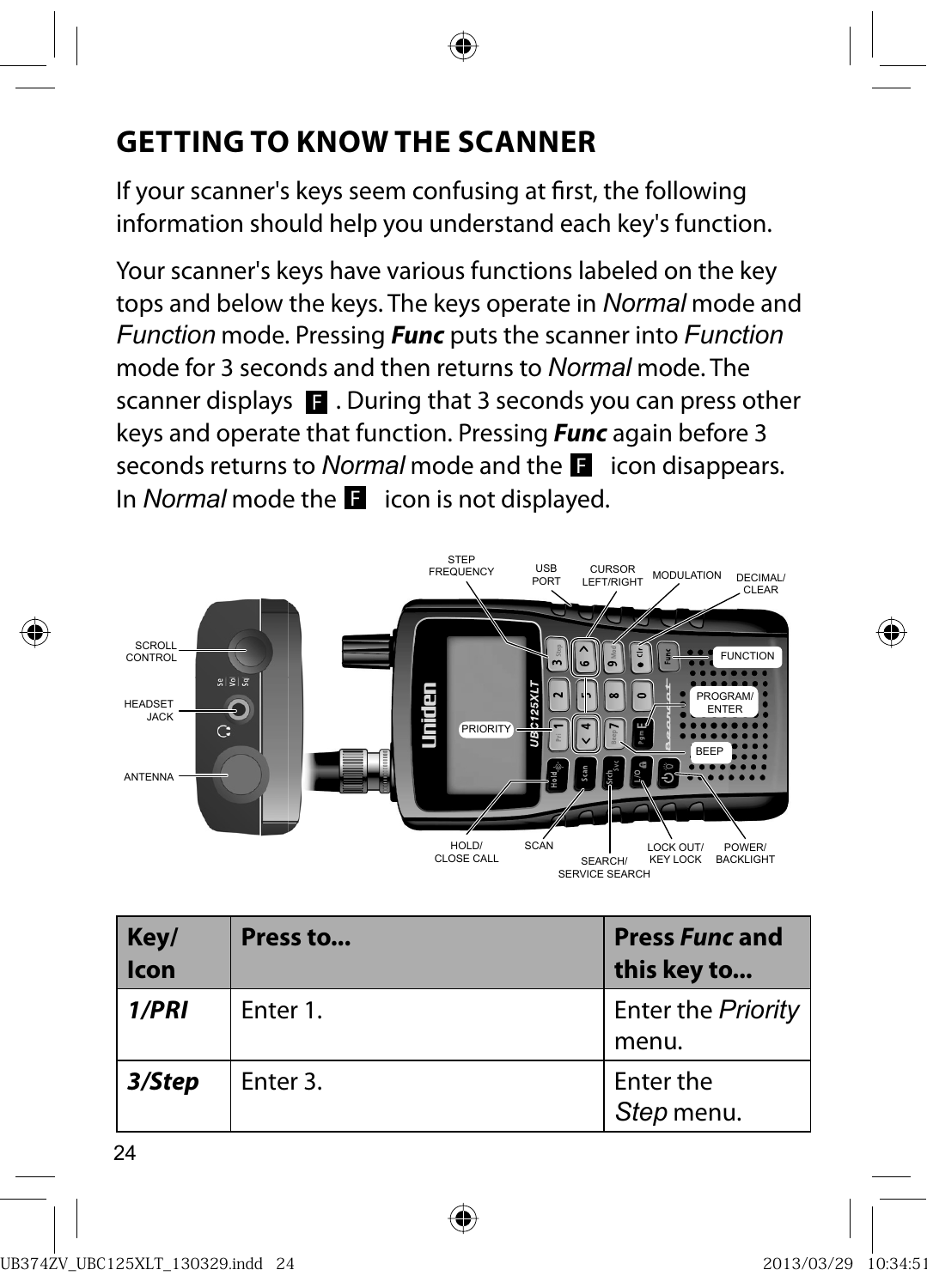| Key/<br>Icon        | Press to                                                                                                                                                                                                              | <b>Press Func and</b><br>this key to   |
|---------------------|-----------------------------------------------------------------------------------------------------------------------------------------------------------------------------------------------------------------------|----------------------------------------|
| $4$ / $<$           | $\cdot$ Fnter 4.<br>· Scroll left in Edit Tag mode.                                                                                                                                                                   | <b>NA</b>                              |
| 6/                  | · Enter 6.<br>· Scroll right in Edit Tag mode.                                                                                                                                                                        | <b>NA</b>                              |
| 7/Beep              | Fnter 7.                                                                                                                                                                                                              | Toggle the Key-<br>beep setting.       |
| 9/Mod               | Fnter 9.                                                                                                                                                                                                              | Toggle the<br>Modulation set-<br>ting. |
| . Clr               | • Enter a decimal point.<br>• Input a space in a text string.                                                                                                                                                         | <b>NA</b>                              |
| <b>Func</b>         | • Enter <i>Function</i> mode for 3<br>seconds.<br>· Return to Normal mode from<br><i>Function</i> mode.                                                                                                               | <b>NA</b>                              |
| Hold/               | • Hold on a current channel.<br>• Release hold and resume<br>scanning/searching.<br>• Monitor an unprogrammed<br>frequency after you have<br>entered it.<br>• Access a channel directly after<br>you have entered it. | Enter the Close<br>Call menu.          |
| Scan                | Enter or resume Scan mode.                                                                                                                                                                                            | <b>NA</b>                              |
| Srch/<br><b>Svc</b> | <b>Start Custom Search.</b>                                                                                                                                                                                           | <b>Start Service</b><br>Search.        |

 $\bigoplus$ 

 $\bigoplus$ 

 $\bigoplus$ 

25

 $\bigoplus$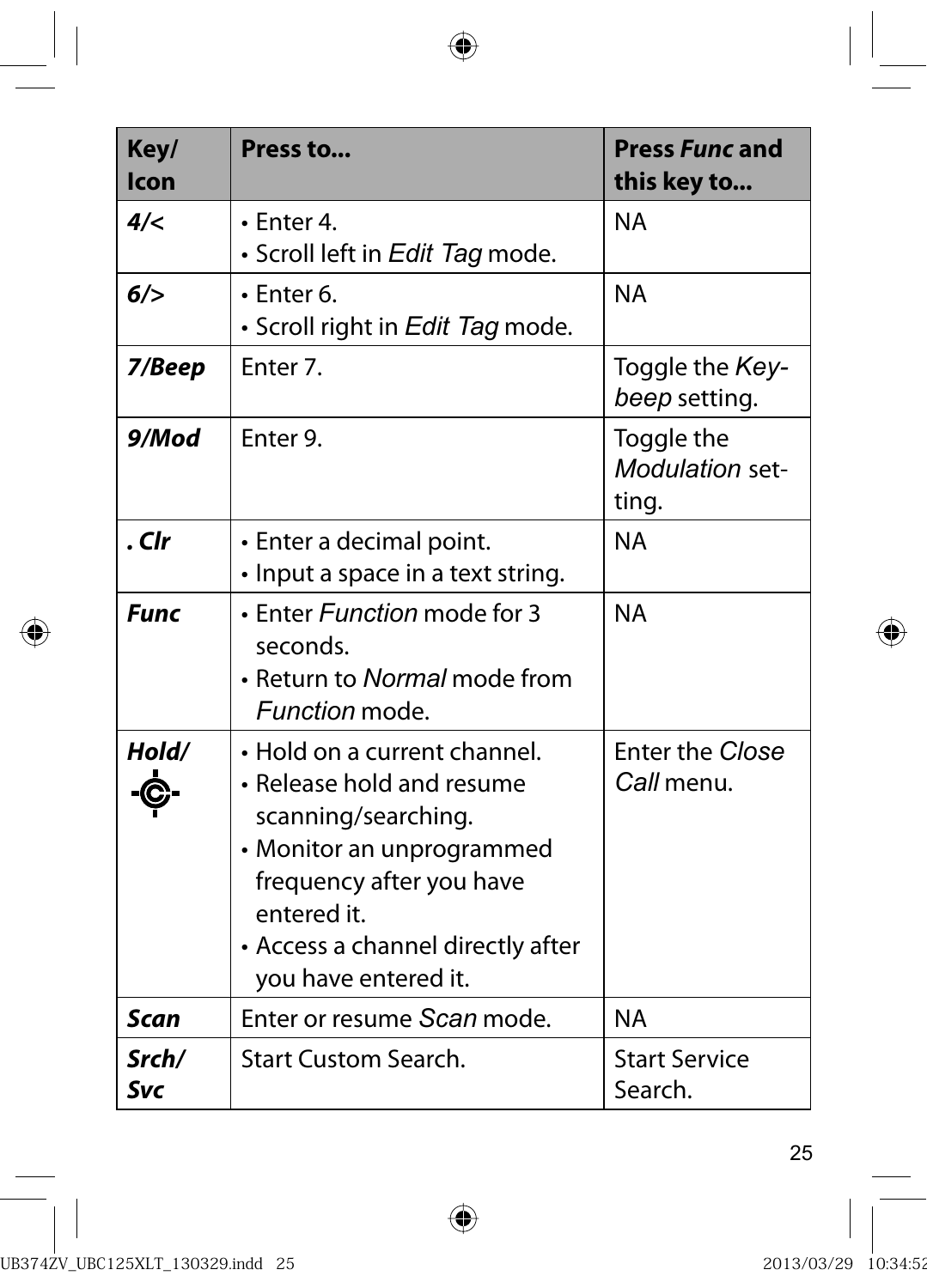| ۰.<br>۰.<br>I<br>٧ |
|--------------------|

| Key/<br>Icon | Press to                                                                                                                                                                                                                                                                                                                         | <b>Press Func and</b><br>this key to                                                          |
|--------------|----------------------------------------------------------------------------------------------------------------------------------------------------------------------------------------------------------------------------------------------------------------------------------------------------------------------------------|-----------------------------------------------------------------------------------------------|
| <b>L/O/</b>  | • Temporarily lock out a channel<br>or search frequency (press<br>once).<br>• Permenantly lock out a<br>channel or search frequency<br>(press twice).<br>• Unlock a locked out channel or<br>search frequency.<br>• Unlock all locked out settings<br>of the enabled channel banks<br>or search frequencies (press<br>and hold). | Lock or unlock<br>the keypad.                                                                 |
|              | • Turn scanner on and off (press<br>and hold).<br>• Turn backlight on and off.                                                                                                                                                                                                                                                   | Enter the Dis-<br>play/Charge<br>menu.                                                        |
| Pgm/E        | • Select input data or a menu<br>item.<br>• Access a channel through its<br>channel number.                                                                                                                                                                                                                                      | • Enter Channel<br>Programming<br>menu.<br>• Quickly save<br>frequencies in<br>various modes. |

*Note:* Turn *SCROLL CONTROL* to scroll up and down through menu selections.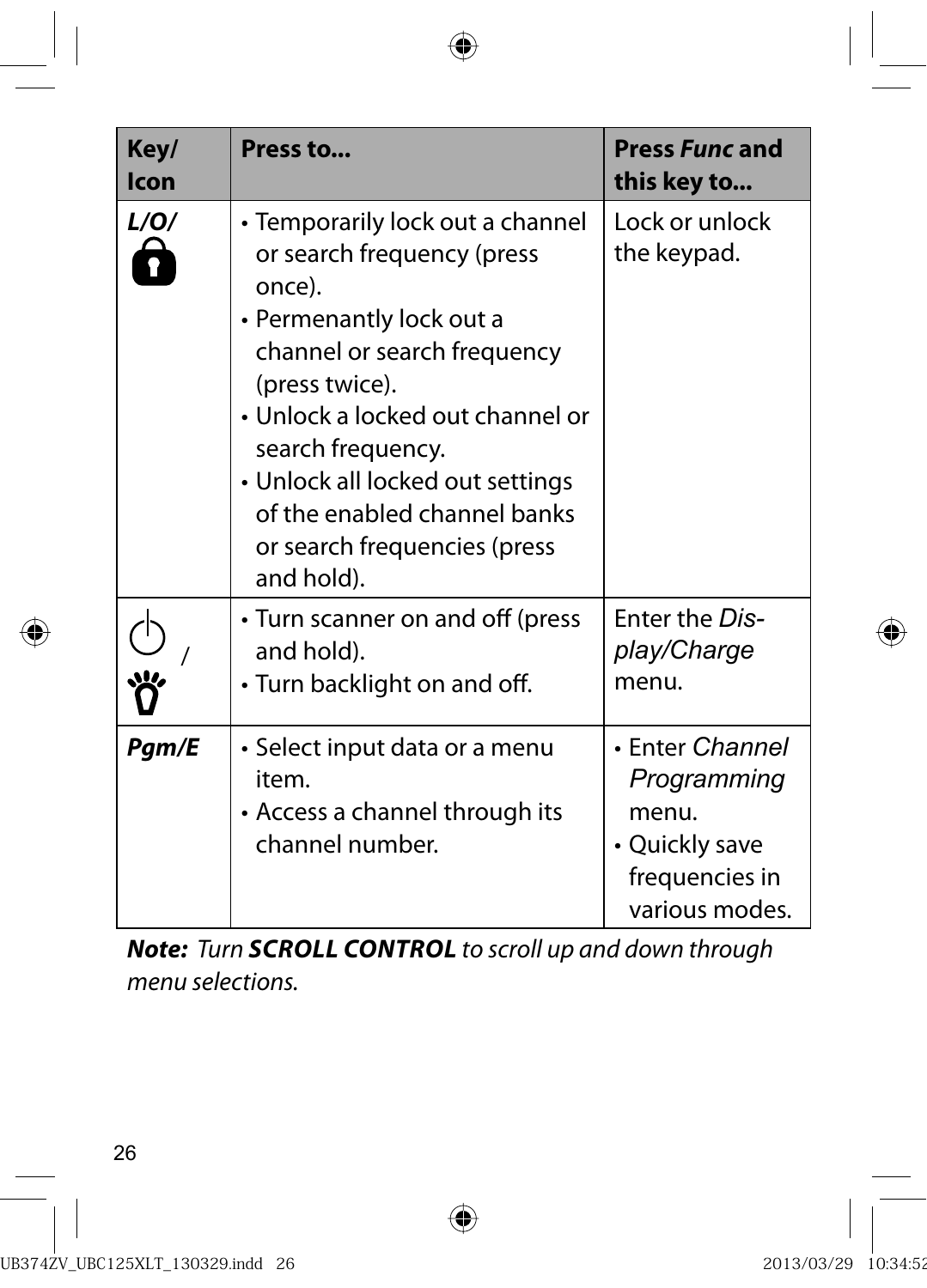## **TURNING ON THE SCANNER**

*Note:* Make sure the scanner's antenna is connected before you turn it on.

- 1. You can select the band plan (Band Plan 1 or 2) when you turn on the scanner. When you press and hold  $\circlearrowright$  for 1 second to turn on the scanner, also press and hold *1* for Band Plan 1 or *2* for Band Plan 2.
- 2. If the scanner is new or has been reset, the default mode is *Scan Hold* with all banks enabled and *Close Call Do-Not-Disturb* active. Otherwise, the scanner displays the last mode the scanner was in before it was powered down.

## **A LOOK AT THE DISPLAY**

 The display has indicators that show the scanner's current operating status. The display information helps you understand how your scanner operates.

*Note:* Not all of these icons may appear at the same time.

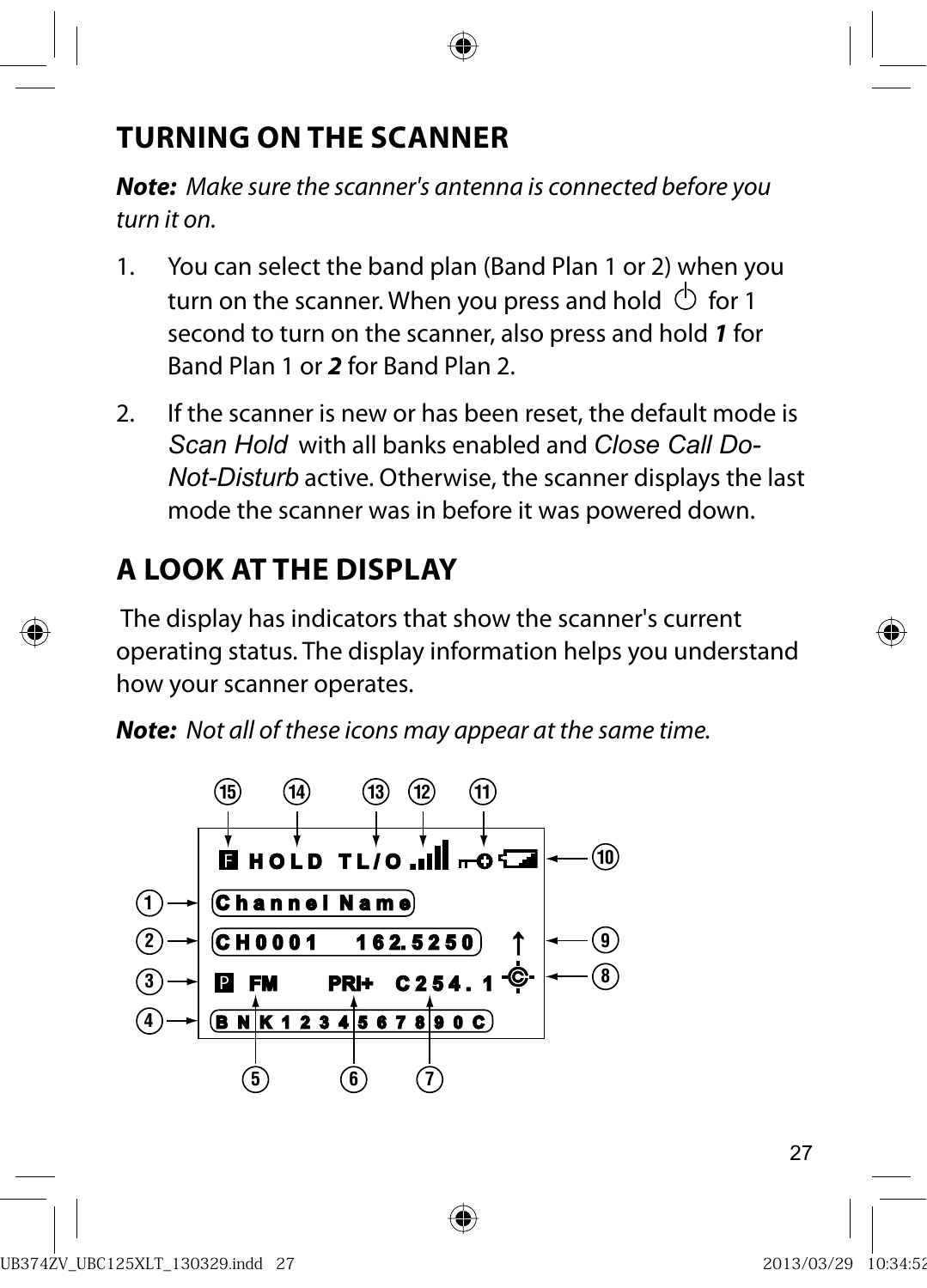| <b>Item</b>    | <b>Meaning</b>                                    |  |
|----------------|---------------------------------------------------|--|
| 1              | • Channel Name in Scan/Scan Hold mode.            |  |
|                | • Custom/Service Search Bank Name.                |  |
|                | · Quick Search in Quick Search mode.              |  |
|                | • Close Call Hits in Scan/Scan Hold mode.         |  |
|                | · Close Call in Close Call Only mode.             |  |
| $\mathfrak{D}$ | • Scan in Scan mode.                              |  |
|                | • CC Search in Close Call Only mode.              |  |
|                | • Channel Number and Frequency.                   |  |
|                | • Searching Frequency.                            |  |
| 3              | identifies a Priority channel.<br><b>P</b>        |  |
| 4              | • BNK/SVC/SRC/BND shows banks/bands enabled for   |  |
|                | Scan/Service Search/Custom Search/Close Call      |  |
|                | Only mode.                                        |  |
|                | $\cdot$ <b>Q</b> is for the Close Call Hits bank. |  |
| 5              | AM/FM shows channel/frequency modulation.         |  |
| 6              | • PRI indicates Priority Scan.                    |  |
|                | • <b>Bil</b> indicates Priority Do-Not-Disturb.   |  |
|                | • PRI+ indicates Priority Plus Scan.              |  |
| 7              | Shows any CTCSS/DCS tone/code received.           |  |
| 8              | <b>C</b> indicates Close Call Priority.           |  |
|                | . $\bullet$ indicates Close Call Do-Not-Disturb.  |  |
| 9              | ↑ tor ↓ indicates the scan/search direction.      |  |
| 10             | indicates the batteries are low.                  |  |
| 11             | <b>TO</b> indicates the key lock is enabled.      |  |
| 12             | indicates the signal strength.                    |  |
| 28             |                                                   |  |

 $\bigoplus$ 

 $\bigoplus$ 

 $\overline{\phantom{a}}$ 

 $\bigoplus$ 

 $\bigoplus$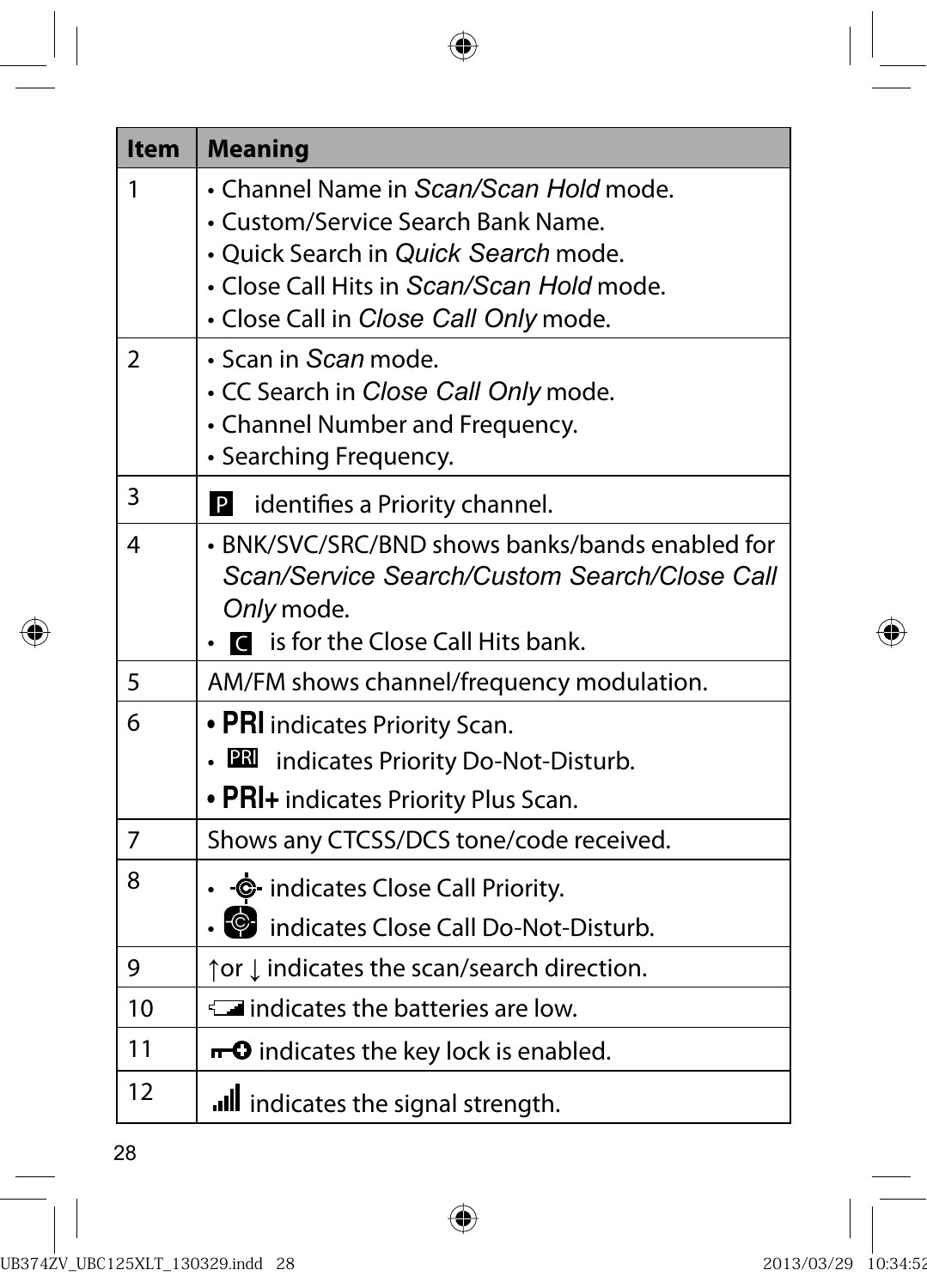| <b>Item</b> | <b>Meaning</b>                       |  |
|-------------|--------------------------------------|--|
| 13          | • TL/O indicates temporary lock out. |  |
|             | • L/O indicates permanent lock out.  |  |
| 14          | • Hold on a channel.                 |  |
|             | • Hold on a frequency.               |  |
| 15          | Indicates <i>Function</i> mode.      |  |

## **SETTING UP YOUR SCANNER**

When you turn on your scanner for the first time, you can set your screen display preferences as well as other elements such as squelch levels, volumes, brightness, etc.

### *Using the SCROLL CONTROL Knob*

Turn the *SCROLL CONTROL* knob on top of the UBC125XLT to:

- Select channels
- Adjust volume
- Adjust squelch
- Set display settings
- Selects characters for text tagging
- Scroll up or down through menu options
- Change channels/frequencies in *Hold* mode
- Resume scanning

Press the *SCROLL CONTROL* knob to select a setting.

*Note:* Pressing *SCROLL CONTROL* is the same as pressing *Pgm/E* on the keypad in *Menu* mode.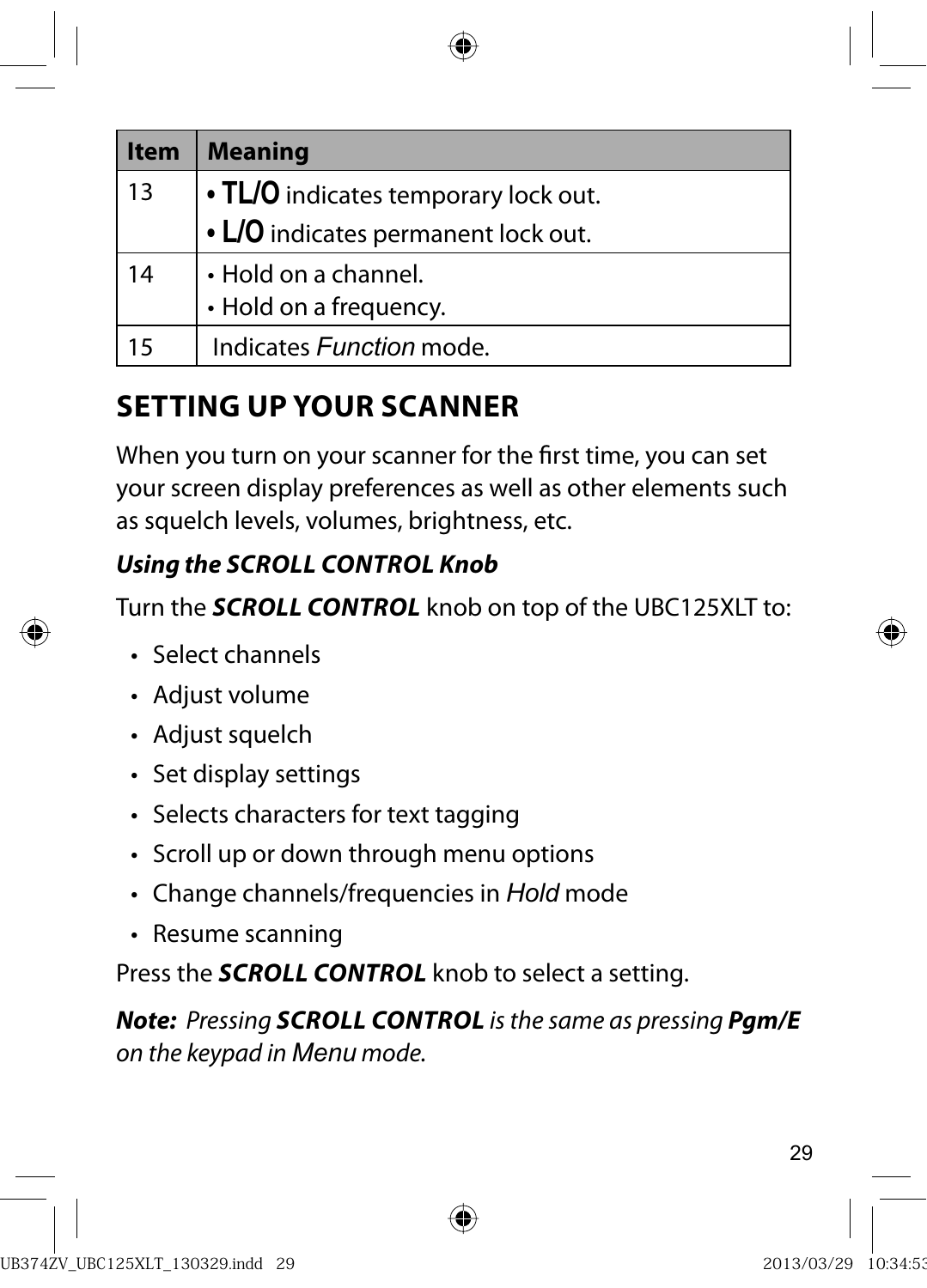#### *Adjusting the Volume*

- 1. Press *SCROLL CONTROL*; The volume level indicator and battery voltage display.
- 2. Turn *SCROLL CONTROL* to adjust the volume level from 0 to 15.
- 3. Press *SCROLL CONTROL* to set the volume.
- 4. To exit *Volume Level* mode, press *SCROLL CONTROL* again or wait 10 seconds to return to the previous mode.

#### *Adjusting the Squelch*

- 1. Press *Func*, then press *SCROLL CONTROL*. The squelch level indicator and battery voltage appears.
- 2. Turn *SCROLL CONTROL* to change the squelch level from 0 to 15.
- 3. Turn *SCROLL CONTROL* until the audio mutes. If the scanner picks up unwanted partial signals or very weak transmissions, increase the Squelch setting to increase the signal level required to open squelch. To listen to a weak or distant station, decrease the Squelch setting.
- 4. Press *SCROLL CONTROL* to set the desired level and return to the previous mode.

#### *Setting the Backlight*

Press  $\mathbf{\ddot{b}}$  to turn on the backlight on and off.

1. Press **Func** and  $\mathbf{W}'$  to view the *Display/Charge* menu.

⊕

2. From this menu, scroll to *Set Backlight* from the submenus. Press *SCROLL CONTROL*.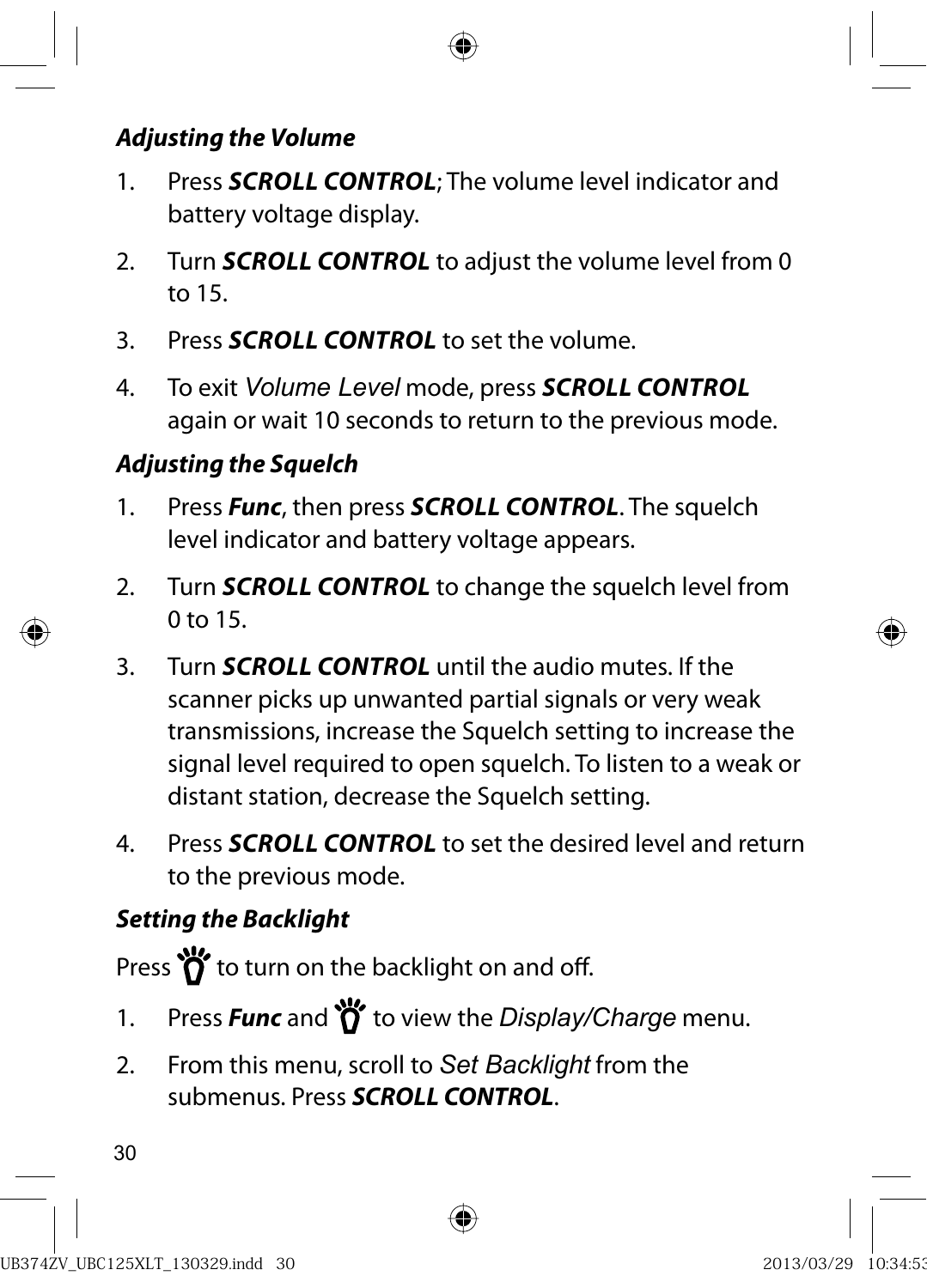- 3. Scroll to select one of the following settings:
	- Always Off Backlight is always off.
	- Always On Backlight is always on.
	- On with Squelch Backlight is on while squelch is open and until delay expires.
	- On with Keypress Backlight is on for 10 seconds after any key is pressed.
	- Keypress+Squelch Both above-mentioned "Squelch" and "Keypress."
	- < Back Return to previous menu.
- 4. Press *Pgm/E* (or press *SCROLL CONTROL*) to save and return to the previous menu. (Default  $=$  Always Off)
- 5. Press *. Clr* to exit.

*Notes:* If the backlight is set to Always On when  $\ddot{Q}$  is pressed, the backlight is turned off and the backlight setting is then set to *Always Off*.

If the backlight is set to Always Off when  $\mathbf{\check{V}}$  is pressed, the backlight is turned on and the backlight setting is then set to *Always On*.

#### *Adjusting the Contrast*

This submenu of the *Display/Charge* menu controls the display's contrast (how light or dark it appears) for different viewing conditions. There are 15 contrast settings. You see the contrast change as you scroll through the settings.

⊕

₩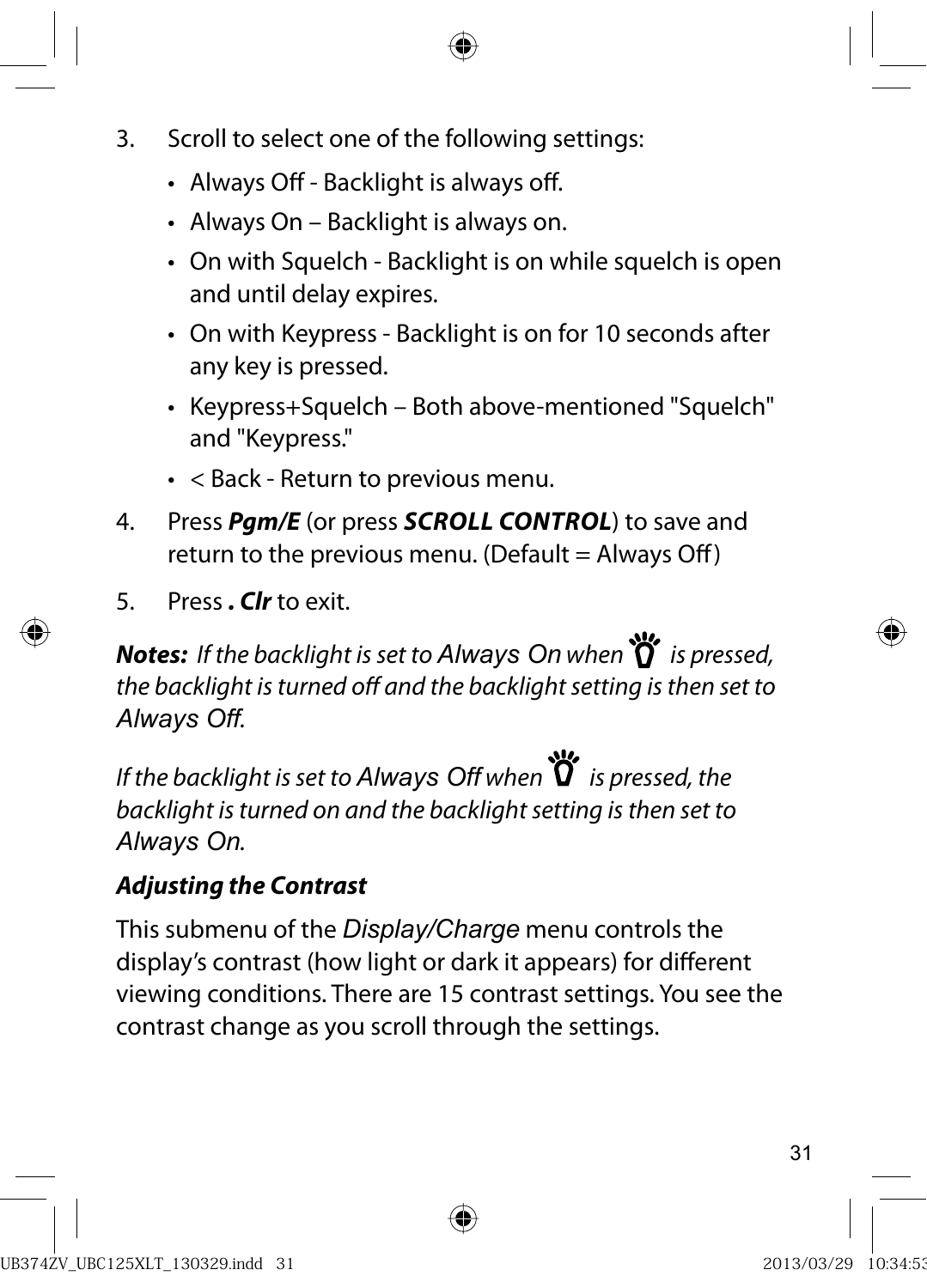- 1. To adjust the contrast, press **Func** then  $\ddot{Q}$  ; the *Display Charge* menu displays
- 2. Scroll to *Set Contrast* and press *Pgm/E*.
- 3. Scroll to see the contrast settings.
- 4. When you have selected a setting, press *Pgm/E* to set it and return to the previous menu.
- 5. Press *. Clr* to exit.

#### *Setting the Charging Timer*

 The *Charging Timer* menu is also a submenu of the *Display/ Charge* menu. It sets how long the scanner will charge the batteries when you plug the supplied USB cable into a USB port and connect it to your scanner.

- *WARNING:* **The Charging Timer will reset to the set charging time every time you plug the USB cable into the scanner or charge the batteries while the USB cable is connected.**
- 1. To set the Charging Timer press **Func** then  $\overleftrightarrow{\bm{0}}'$  to view the *Display/Charge* menu.
- 2. Scroll to *Set ChargeTime* and press *Pgm/E*.
- 3. Scroll to 1-14 (hours) (default = 14 hours) and press *Pgm/E* to save and return to the previous menu.

Suggested maximum charging time for Ni-MH batteries:

⊕

| 1500mAh | 9 hours  |
|---------|----------|
| 1800mAh | 11 hours |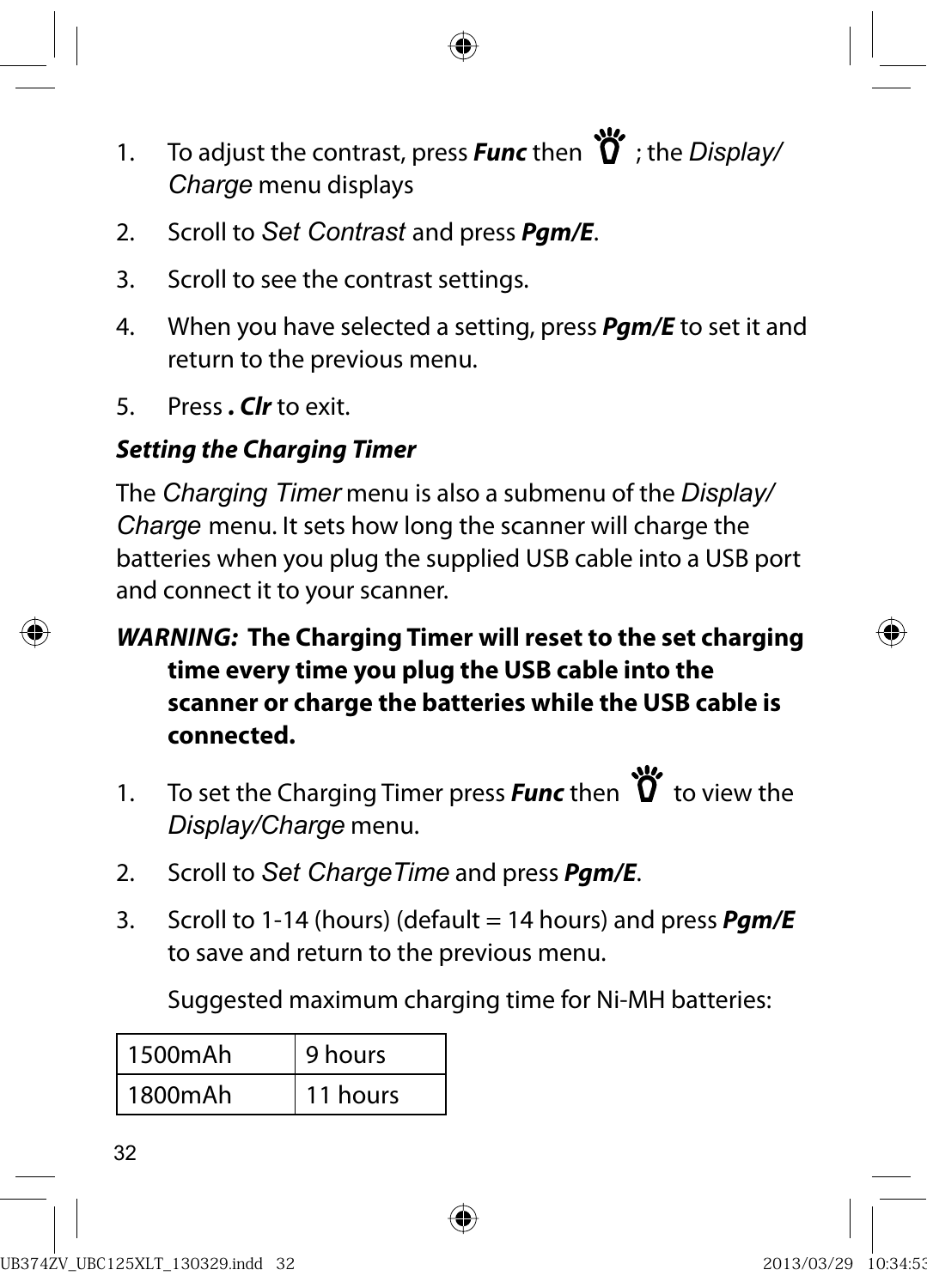

| 2000mAh | 12 hours |
|---------|----------|
| 2100mAh | 13 hours |
| 2200mAh | 13 hours |
| 2300mAh | 14 hours |

*Note:* The batteries will take longer to charge when the scanner is in use.

4. Press *. Clr* to exit.

#### *Using the Keypad Lock*

Use the scanner's keypad lock to protect it from accidental program changes. When the keypad is locked, only *Func*, *Hold*,  $\mathbf{W}$ ,  $(\cdot)$ ,  $\bullet$  and **SCROLL CONTROL** (volume only) operate.

Press **Func** then **L/O** to toggle the keypad lock on and off. The scanner displays *Keypad Lock On* or *Keypad Lock Off*.

#### *Setting the Beep Tone*

Press *Func* then *Beep/7* (Default = ON) to toggle the keypress confirmation tone on or off.

#### *Resetting the Scanner*

- *WARNING:* **Resetting the scanner clears all data and settings you have entered. You cannot restore user programmed data that has been deleted. You can, at a last step, restore only the original factory data.**
- 1. Press and hold the *2*, *9*, and *Hold* keys and turn on the scanner.
- 2. The scanner clears all data and returns to the initial setting except the band plan. *All Memory Clear* displays.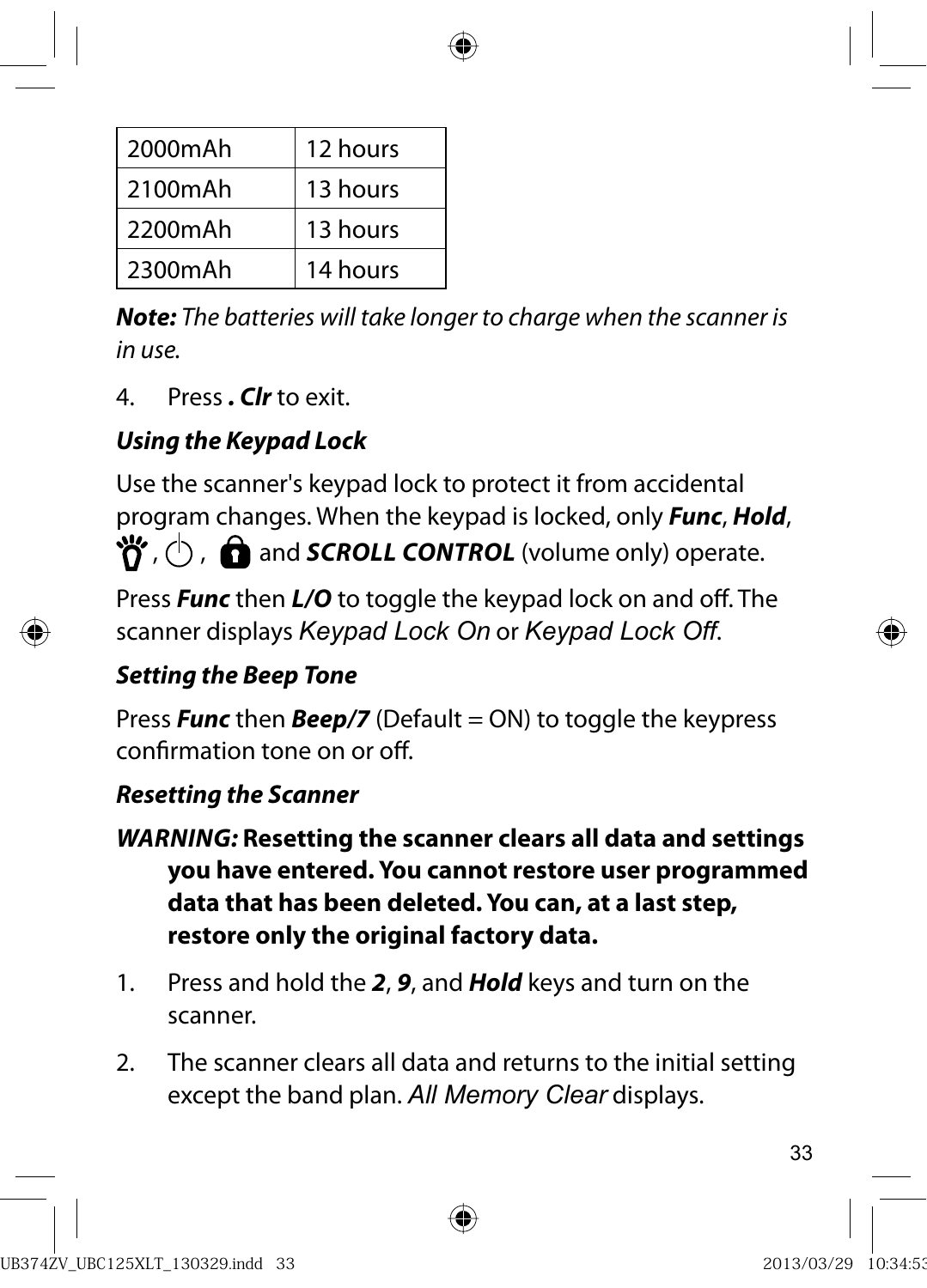#### *PC Programming*

Connect your scanner to your PC through the USB cable to:

- Program channels into the scanner
- Set any setting

When you connect your scanner to your PC, a series of screens will appear to assist you.

USB drivers and optional programming software are available for download from http://www.butel.nl/ubc125xlt . These will also be available on the CD's with ARC125 Software.

## **PROGRAMMING CHANNELS**

Now that you have configured your scanner, you are ready to start using your scanner's preprogrammed service banks, the custom search banks, the Close Call feature. You can also program your channel memories or re-program your 10 custom search bank memories.

Before the scanner can begin scanning, you must program a frequency into at least one channel.

- 1. To select a channel, press *Hold* then enter the channel number (1-500).
- 2. Press *Pgm/E* to enter the *Channel* menu. (You can also press *Hold* and scroll to the channel; press *Func* then *Pgm/E*.)

*Note 1:* Turning *SCROLL CONTROL* in *Function* mode will allow you to select the first channel in each bank.

⊕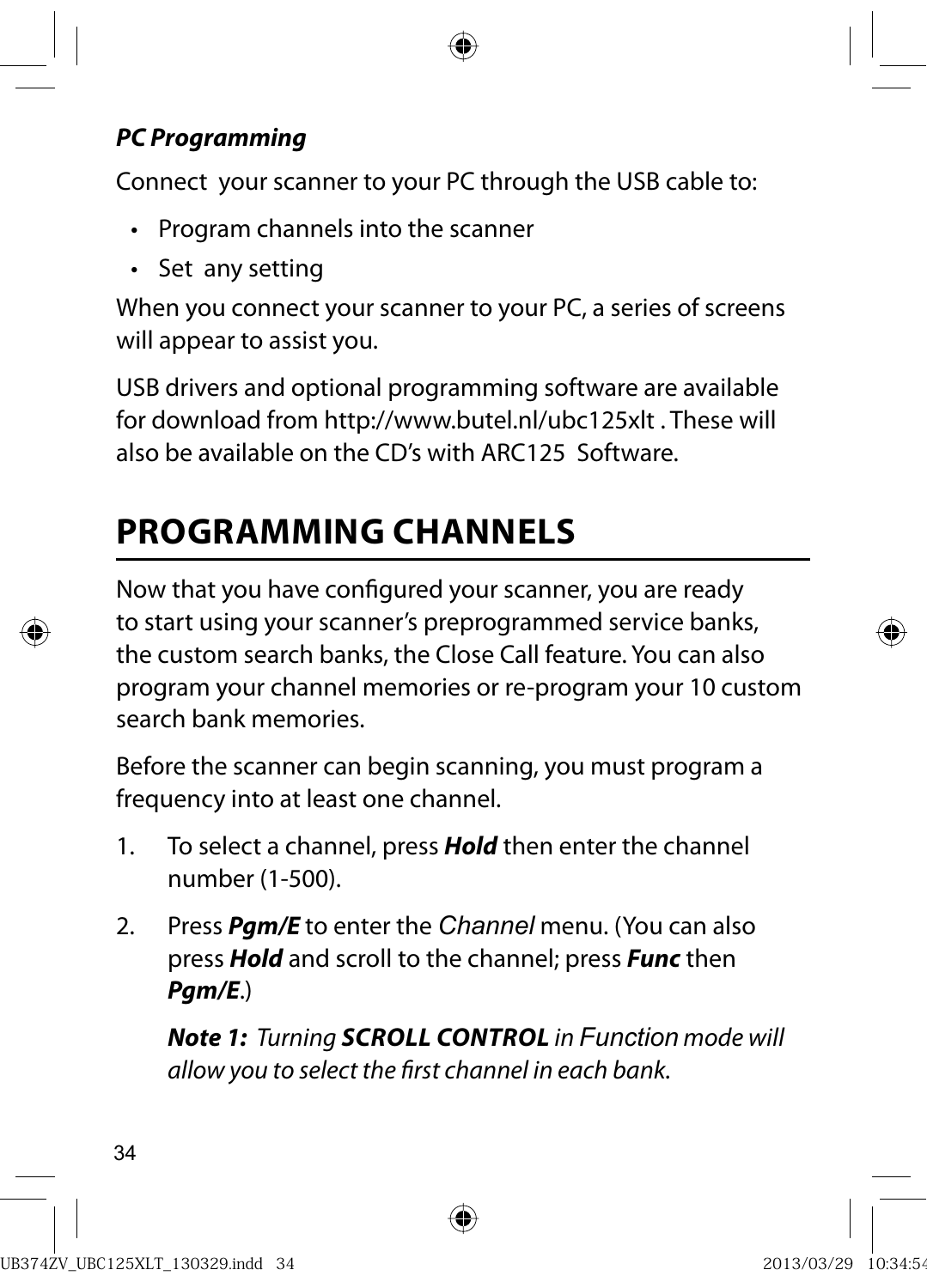*Note 2:* You can quickly store frequencies in *Scan Hold* mode by entering the frequency and pressing *Pgm/E*.

- 3. Scroll to highlight *Enter Frequency* and press *Pgm/E*. You will see the channel number and currently programmed frequency. (To return to the previous screen, press *. Clr*.)
- 4. Use number keys and *. Clr* for a decimal to enter the frequency. If you make a mistake, press *. Clr* to clear the display. Press *Pgm/E* to store the frequency and return to the *Channel* menu.
- 5. Press *. Clr* to return to the last screen.

The scanner automatically rounds the entered number to the nearest valid frequency. For example, if you enter 151.473 (MHz), your scanner accepts it as 151.475.

If you entered an invalid frequency, *Out of Band* appears and the scanner beeps three times. Press *. Clr* and enter a valid frequency. If you enter a frequency that has already been entered elsewhere, the scanner displays the channel number and *Frequency Exists – Confirm?* appears.

If you entered the frequency by mistake, press *. Clr* then enter the correct frequency. To enter the frequency anyway, press *Pgm/E* to accept.

The channel belong to same bank is displayed, then the smallest channel is displayed when two or more duplication channels exist.

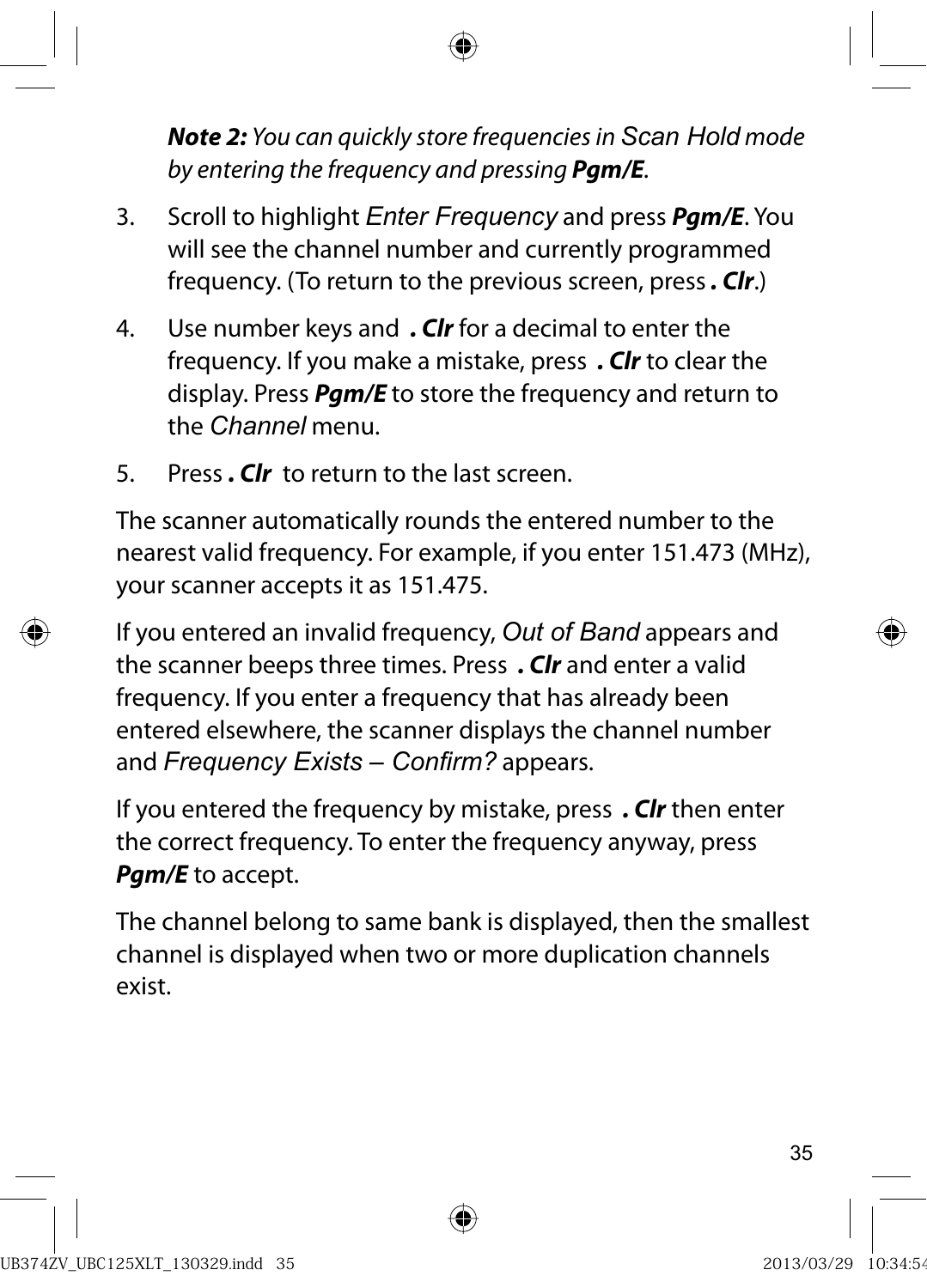## **PROGRAMMING CHANNEL TEXT TAGS**

You can customize your channels by programming text tags (up to 16 characters in length) for easier channel frequency identification. The default tag is the bank number followed by the channel number in the bank.

- 1. To select a channel, press *Hold* and then enter the channel number.
- 2. Press *Pgm/E* to enter the *Channel* menu. (You can also press *Hold* and scroll to the channel; press *Func* then *Pgm/E*.)
- 3. Scroll to select *Edit Tag* and press *Pgm/E*.
- 4. Turn *SCROLL CONTROL* to choose the characters, pressing *>* or *<* to move the cursor to the right or left. If you make a mistake, press *. CLR* to clear the last character. Press *. CLR* twice to clear all characters. To cancel and exit, press *L/O*.
- 5. Press *Pgm/E* to save the tag and return to the *Channel* menu.

## **SETTING CTCSS/DCS FOR A CHANNEL**

You can store a CTCSS tone or DCS code, set the scanner to search for tones/codes, have the scanner open squelch on any tone/code, or have the squelch only open if no CTCSS/DCS is detected for any channel. (Default =  $Off$ )

- 1. To select a channel, press *Hold* and then enter the channel number.
- 2. Press *Pgm/E* to enter the *Channel* menu. (You can also press *HOLD* and scroll to the channel; press *Func* then *Pgm/E*.)

⊕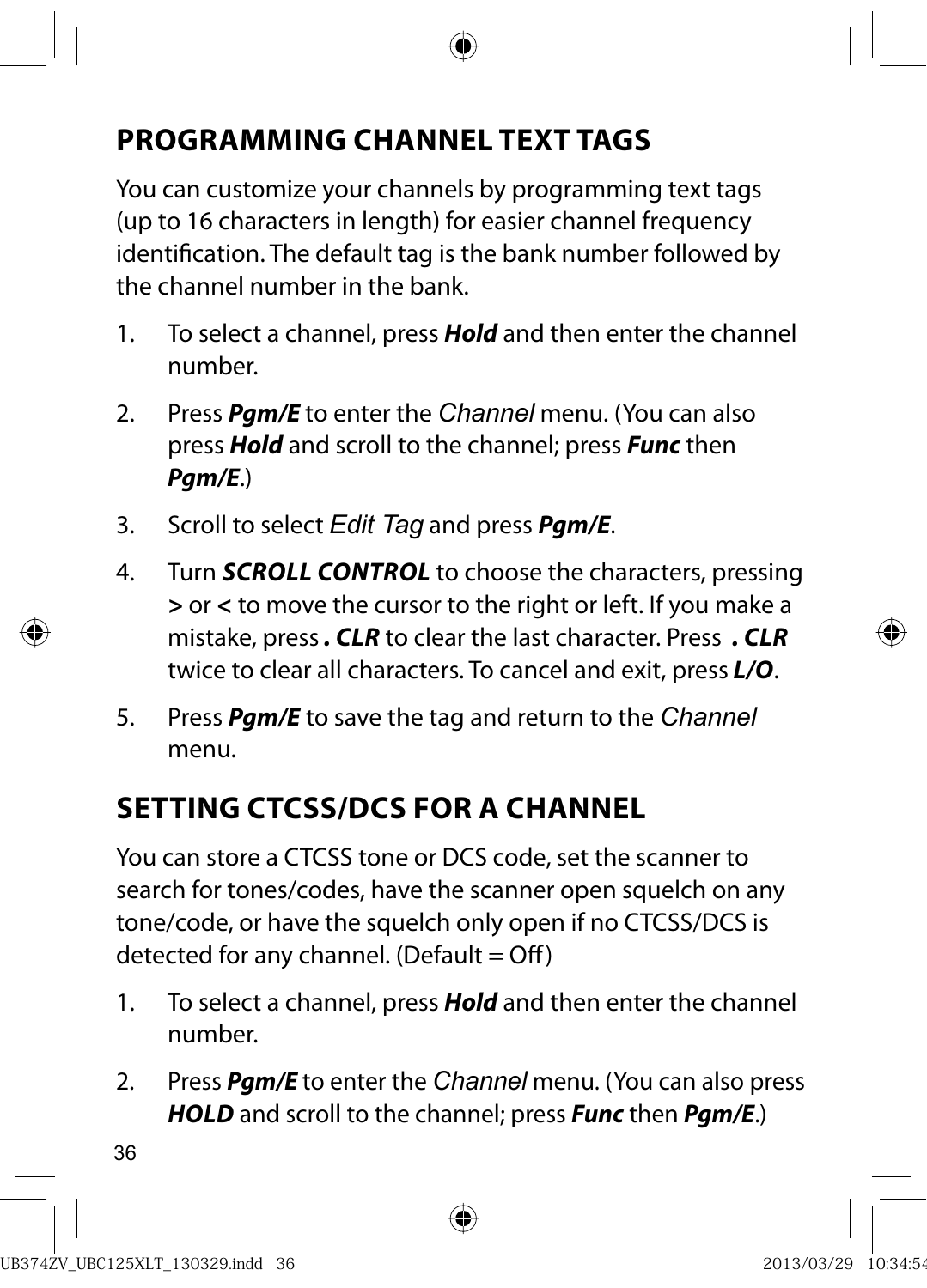- 
- 3. Scroll to select *Set CTCSS/DCS* and press *Pgm/E*.
- 4. Scroll to select one of the following options:
	- Off the scanner ignores all tones and opens squelch on any signal
	- *CTCSS* the scanner prompts the user for the appropriate tone. Squelch will open for this channel only if the tone matches.
	- *DCS* the scanner prompts the user for the appropriate code. Squelch will open for this channel only if the code matches.
	- *CTCSS/DCS* Search the scanner displays any tone/ code being used, but opens squelch on any signal.
	- *No Tone* indicates that the channel squelch will only open if no CTCSS/DCS is detected.
	- *<Back* returns to *Channel* Menu.

*Note:* If you select *Off*, *CTCSS/DCS Search*, or *No Tone*, the scanner returns to the channel menu. If you selected *CTCSS* or *DCS*, you can then select the *CTCSS* tone or *DCS* code.

5. Scroll to select, then press *Pgm/E* to save and return to the *Channel* menu.

# **SETTING CHANNEL MODULATION**

- 1. To select a channel, press *Hold* and then enter the channel number.
- 2. Press *Pgm/E* to enter the *Channel* menu. (You can also press *Hold* and scroll to the channel; press *Func* then *Pgm/E*.)

⊕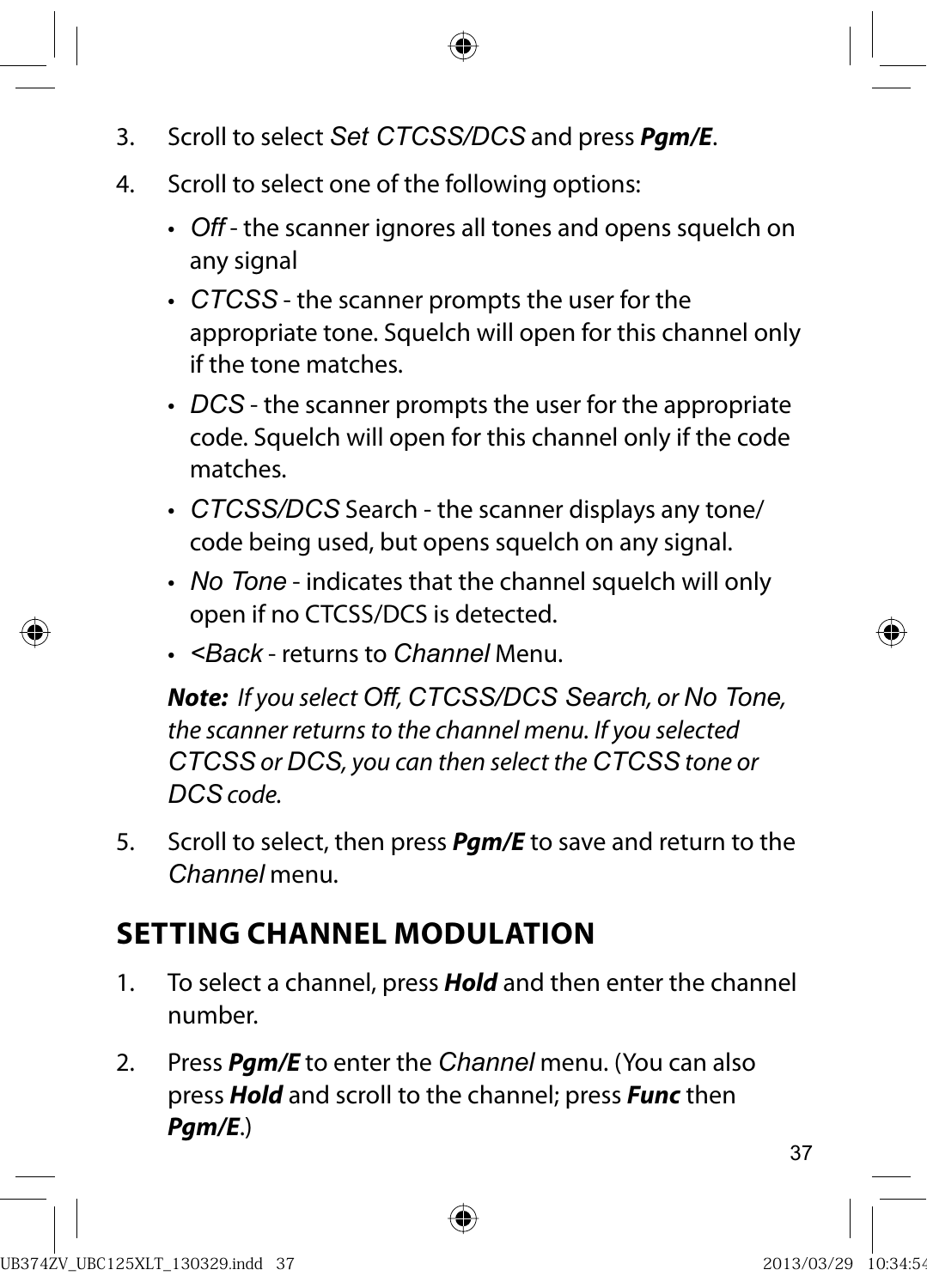- 3. Scroll to select *Set Modulation* and press *Pgm/E*.
- 4. Scroll to select modulation from the following options :
	- *AM* the scanner uses AM modulation.
	- *FM* the scanner uses FM modulation.
- 5. Press *Pgm/E* to save and return to the *Channel* menu.

*Note:* If current frequency is air band, you can not select FM modulation.

# **SETTING THE PRIORITY CHANNEL**

The Priority feature lets you designate one stored channel in each bank as a Priority channel. When the Priority feature is turned on, the scanner checks that bank's priority channel for activity every 2 seconds as it scans the bank. This feature lets you scan through the channels and still not miss important or interesting calls on specific channels.



P displays to identify a Priority channel.

- 1. To select a channel, press *Hold* then enter the channel number.
- 2. Press *Pgm/E* to enter the *Channel* menu. (You can also press *Hold* and scroll to the channel; press *Func* then *Pgm/E*.)
- 3. Scroll to *Set Priority* and press *Pgm/E*.
- 4. Scroll to *Priority On* and press *Pgm/E* to save and return to the *Channel* Menu.

⊕

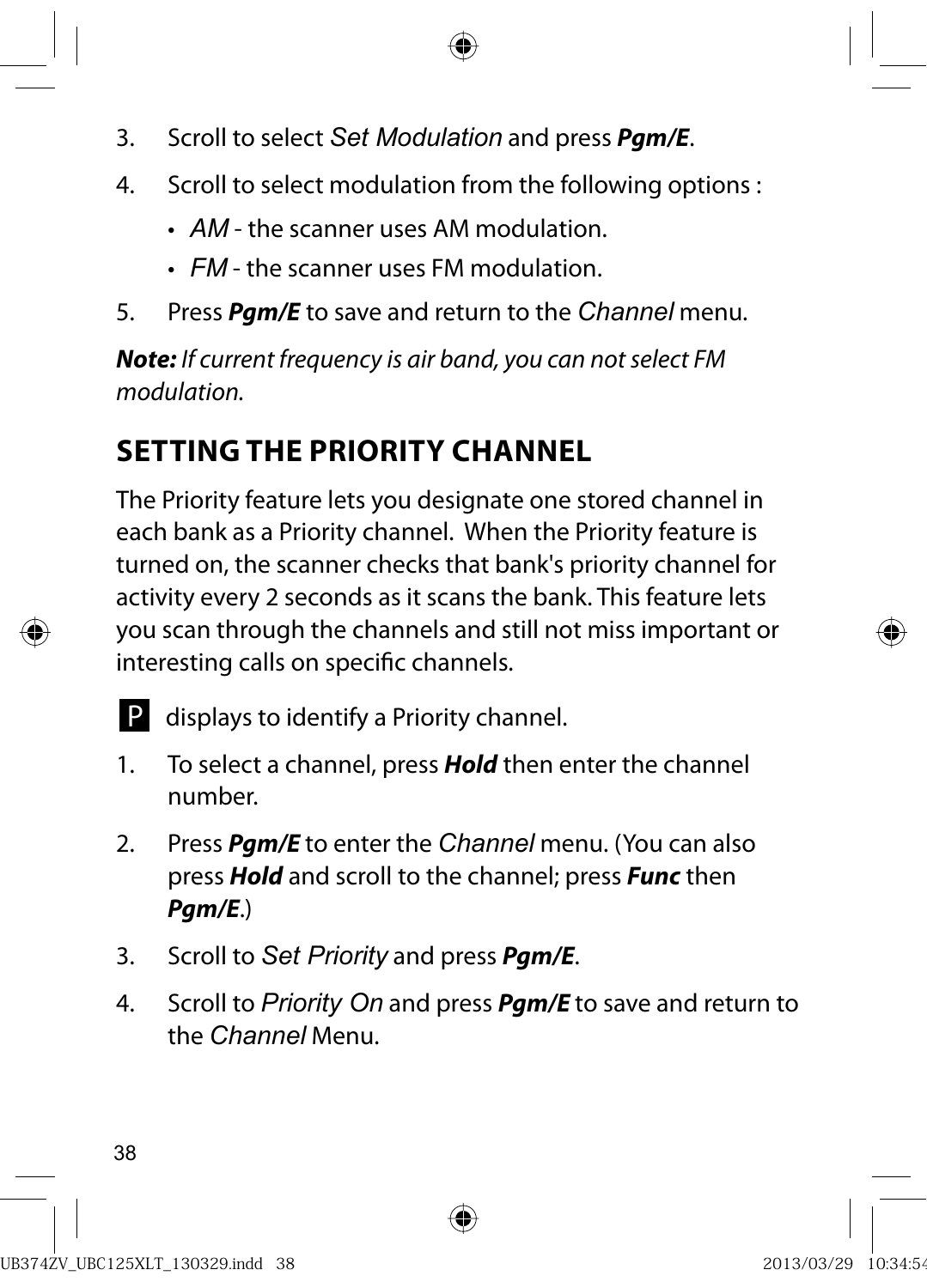

# **SETTING CHANNEL DELAY**

 This setting controls how many seconds the scanner waits after a transmission ends before resuming scanning. If you select a minus delay time, the scanner stops on the transmission for the setting time, then automatically resumes scanning. (Default  $= 2$ ) seconds)

- 1. To select a channel, press *Hold* then enter the channel number.
- 2. Press *Pgm/E* to enter the *Channel* menu. (You can also press *Hold* and scroll to the channel; press *Func* then *Pgm/E*.)
- 3. Scroll to *Set Delay* and press **Pgm/E**.
- 4. Turn *SCROLL CONTROL* to select the delay time from the following options:
	- -10 sec resumes after 10 seconds.
	- -5 sec resumes after 5 seconds.
	- 0 sec resumes immediately.
	- 1 sec waits 1 second for a reply then resumes.
	- 2 sec waits 2 seconds for a reply then resumes.
	- 3 sec waits 3 seconds for a reply then resumes.
	- 4 sec waits 4 seconds for a reply then resumes.
	- 5 sec waits 5 seconds for a reply then resumes.
- 5. Press *Pgm/E* to save and return to the *Channel* menu.

⊕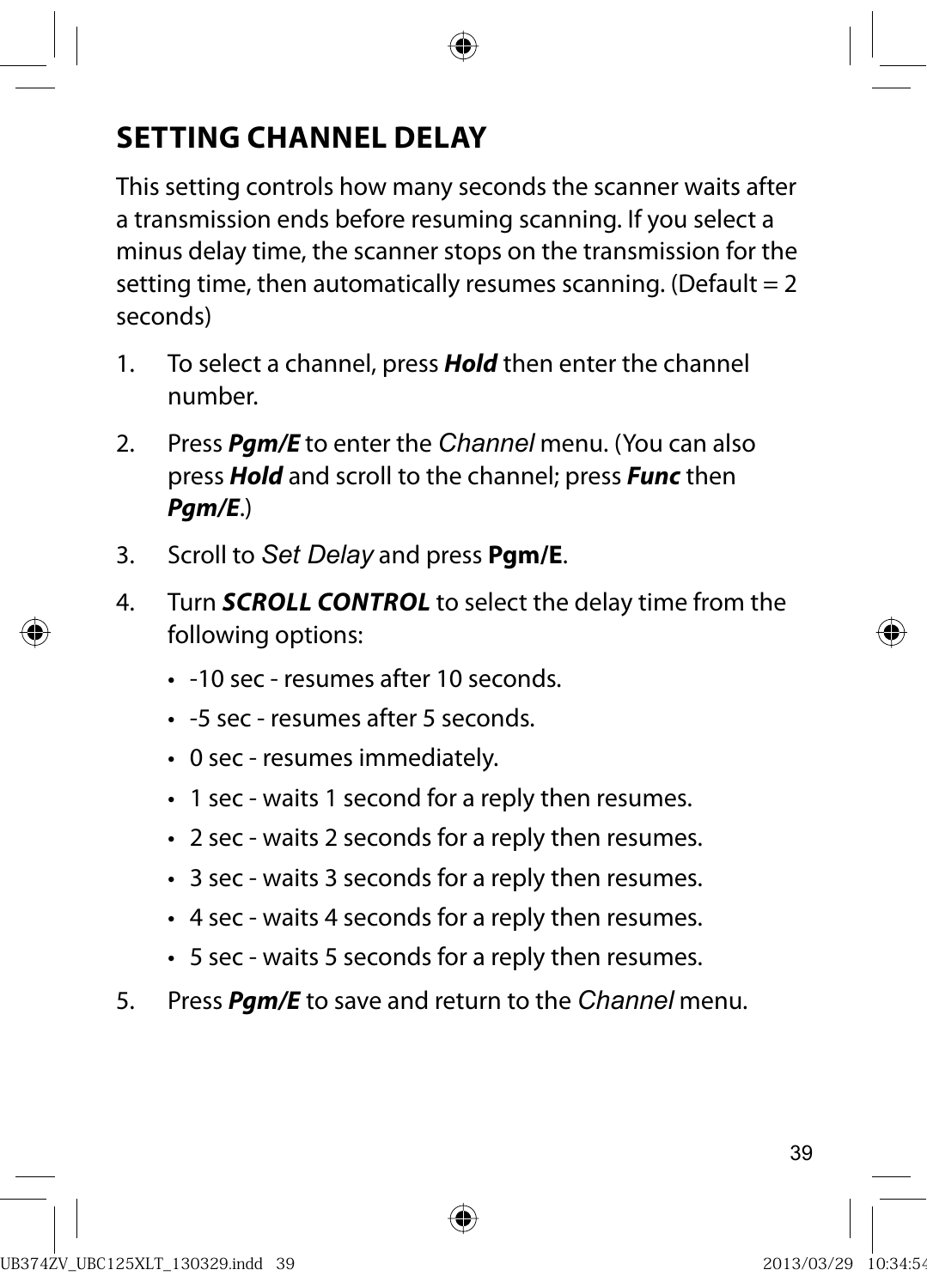# **DELETING CHANNELS**

You can delete all programming for a channel.

- 1. Press *Hold* then enter the channel number to delete.
- 2. Press *Pgm/E* to enter the *Channel* menu. (You can also press *Hold* and scroll to the channel; press *Func* then *Pgm/E*.)
- 3. Scroll to select *Delete Channel* and press *Pgm/E*.
- 4. At *Confirm Delete?*, press *Pam/E* to delete the channel or *.Clr* to cancel and return to the *Channel* menu.

### *Clearing a Bank*

You can delete all channels in a bank.

- 1. Press *Hold* to select any channel in the bank, then enter that channel number.
- 2. Press *Pgm/E* to enter the *Channel* menu. (You can also press *Hold* and scroll to the channel; press *Func* then *Pgm/E*.)
- 3. Scroll to select *Clear Bank* and press *Pgm/E*.
- 4. At *Confirm Clear?*, press **Pgm/E** to clear the bank or . Cir to cancel and return to the *Channel* menu.

⊕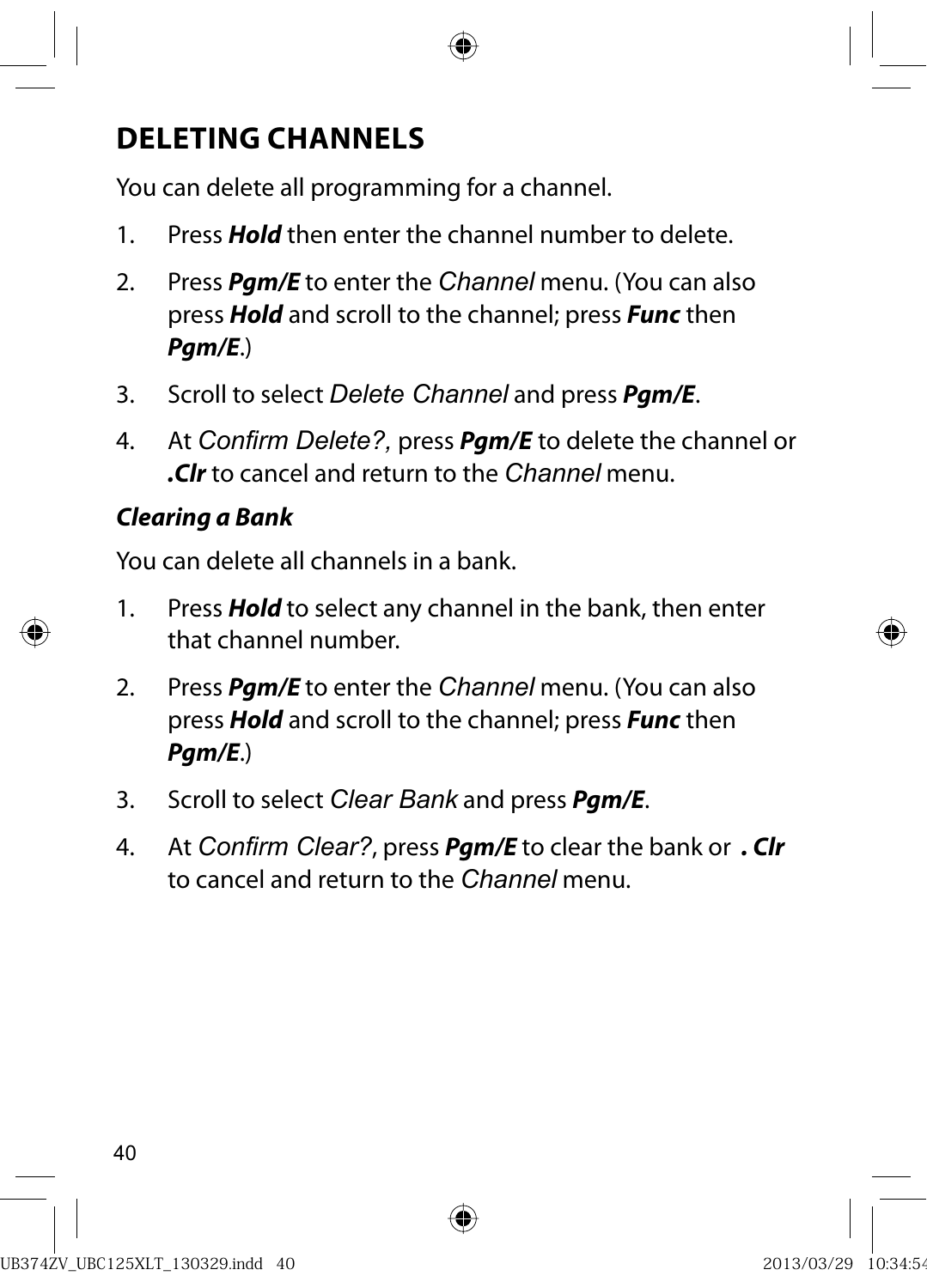# **SCANNING STORED CHANNELS**

Press *Scan* to begin scanning channels.

The scanner scans through all unlocked channels in the enabled banks in channel order. When the scanner finds a transmission, it stops on it.

When the scanning of all normal banks ends, the scanner scans a channel storage bank that is named Close Call Hits (if enabled). This is a storage bank that automatically stores found frequencies with any *Close Call* mode. You will see *Close Call Hits* on the display. If the Close Call Hits bank is empty, the scanner does not scan this bank.

In *Scan* mode, the upper line displays the current channel bank number and the lower line displays and scrolls *SCAN* from right to left with the direction indicator (↑or ↓).

Enabled scan banks appear on the lowest line. Disabled scan bank numbers are not displayed. The currently scanned bank number flashes.

- You can turn scan banks on/off by pressing 1-9 or 0, but one scan bank must always be enabled. If you turn off all scan banks, the scanner will display *Nothing to Scan*. You can turn Close Call Hits bank on/off by pressing *. Clr*.
- If you want to change the search direction or if it is a long transmission and you want to continue scanning, turn the *SCROLL CONTROL* or press *Scan*.

When the scanner finds a transmission, it stops on it. When the transmission ends, the scanner resumes scanning according to the delay setting for each channel.

⊕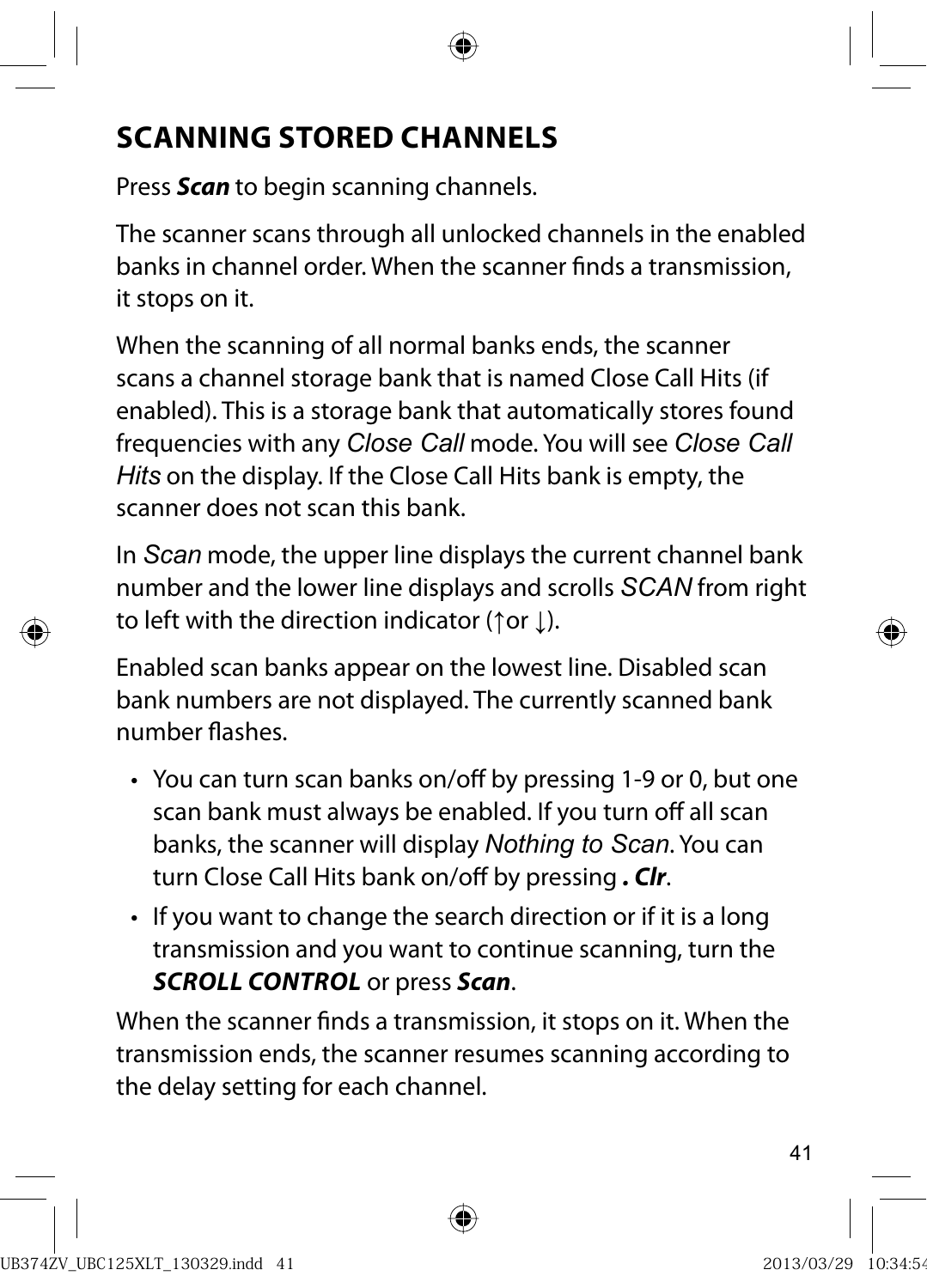- To hold on a channel, press *Hold*.
- To step through the channels, turn the *SCROLL CONTROL* in *Hold* mode. Press *Hold* to resume.

While monitoring a transmission, the upper line displays the current bank and bank channel number (or name if tagged) and the lower line displays the channel number in the scanner and frequency with the direction indicator (↑or ↓).

P appears in the display if it is a priority channel. The modulation, *Priority* mode icon (if Priority is enabled), and the Close Call icon (if CC Pri or CC-DND is enabled) also displays.

Any CTCSS/DCS received blinks in CTCSS/DCS search and appears solid if programmed.

Numbers at the bottom of the display show the selected scan banks. The currently scanned bank number flashes in *Receive* mode.

• To temporarily lock out a channel, press *L/O*.

• To permanently lock out a channel, press *L/O* twice quickly. See Locking Out Channels on page 43.

### *Priority Scan Modes*

This scanner allows four different Priority modes. These modes also function in S*earch* and *Hold* modes (except *Close Call Only* mode). (Default = Off)

In *Scan* or *Search* mode, press *Func* then *Pri/1* to view the *Priority* menu.

Scroll to highlight one of the following option and then press *Pgm/E* to select it:

⊕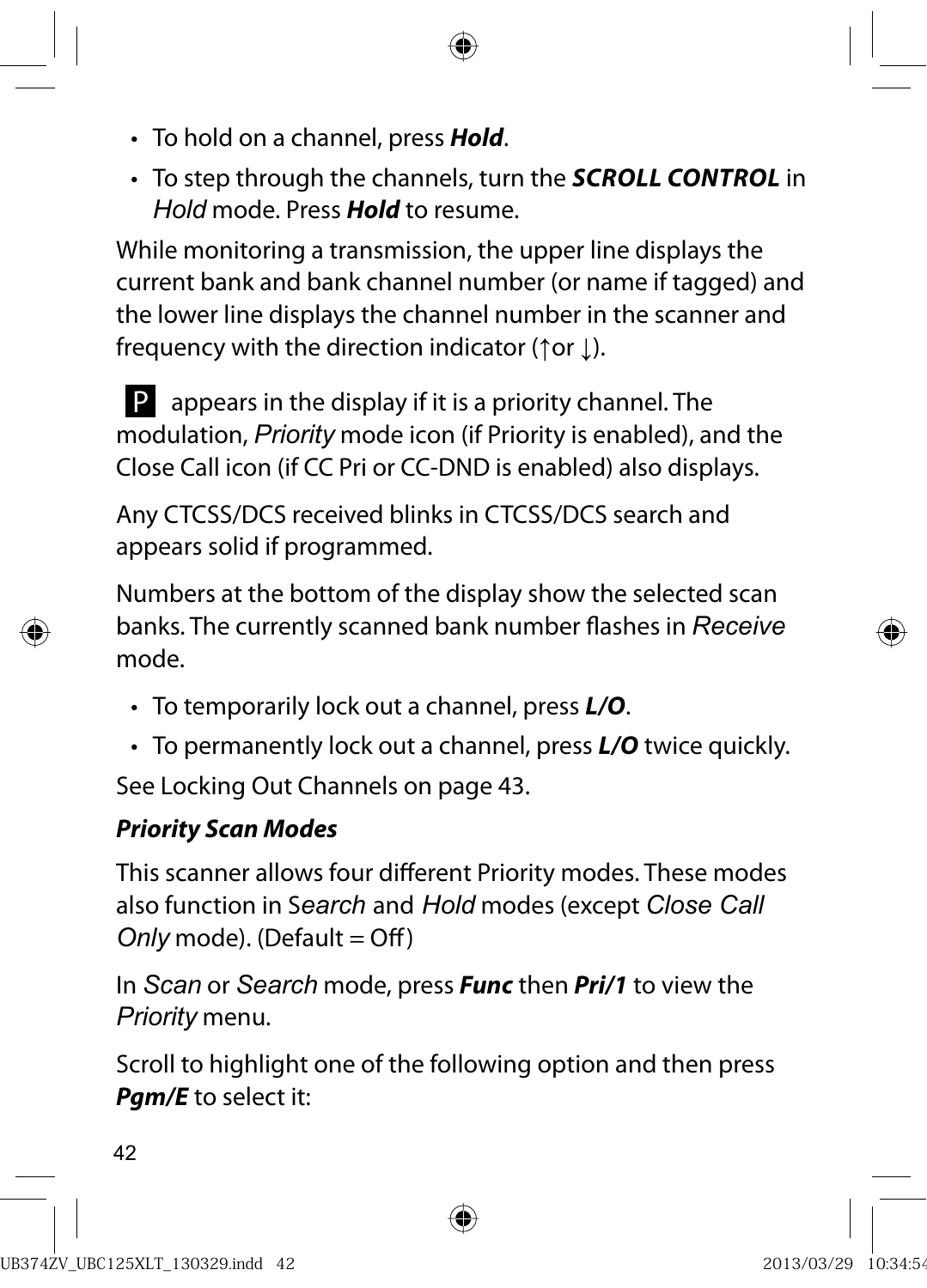- *Priority Off* does not check for priority channels.
- *Priority DND* checks Priority channels every 2 seconds only when not receiving. If you set *Priority* mode to Priority DND, the scanner turns on the **PRI** icon during scanning or searching.
- *Priority Scan* checks Priority channels every 2 seconds. If you set mode to *Priority Scan*, the scanner turns on the PRI icon during scanning or searching.
- *Priority Plus* scans only Priority channels in enabled banks. If you set *Priority* mode to *Priority Plus*, the scanner turns on the PRI+ icon during scanning or searching.
- *Exit* Return to previous mode.

*Note:* If no Priority channels are enabled for scan, *Priority Scan No Channel* displays and *Priority* mode is set to Off .

# **MANUALLY SELECTING A CHANNEL**

You can continuously monitor a single channel without scanning. This is useful if you hear an emergency broadcast on a channel or if you want to monitor a specific channel.

- 1. To manually select a channel, press *Hold* and enter the channel number.
- 2. Press *Hold* again.

### *Locking Out Channels*

 You can increase the scanning speed by locking out channels that have a continuous transmission.

While receiving a channel or while in *Scan Hold* mode, press *L/O* once to temporarily lock out the channel. *Temporary L/O* 4

⊕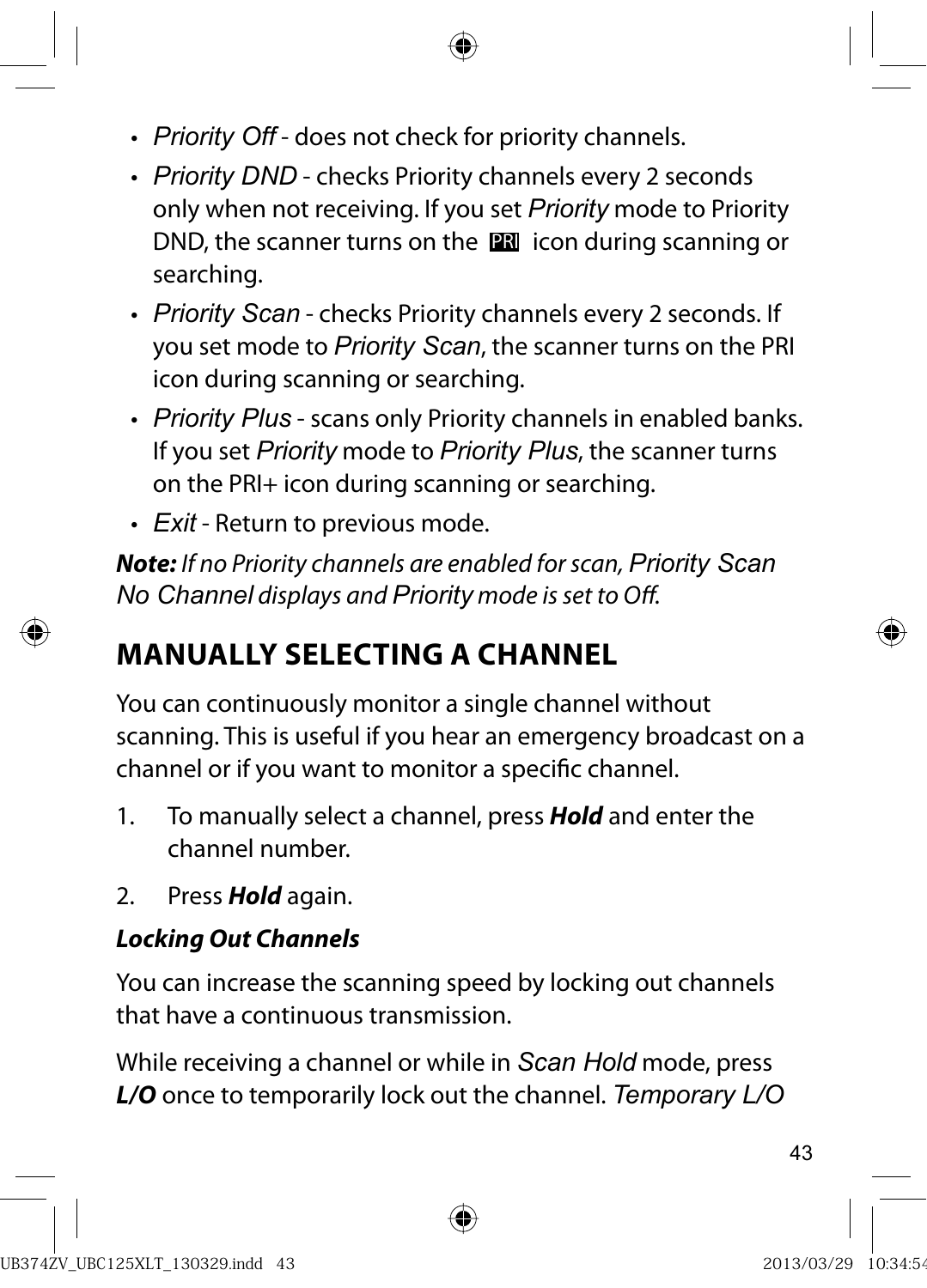and *TL/O* briefly appear in the display. Turning the scanner off clears the temporary lockout.

Press *L/O* twice quickly to permanently lock out the channel. Locked Out and L/O briefly appear in the display. Turning the scanner off will NOT clear the lockout.

If you lock out a channel in *Scan* mode, the scanner will resume scanning from the next channel.

To Lock Out a Specific Channel

- 1. Press *Hold*.
- 2. Enter the channel number you want to lock out and press *Hold* again. (You can also press *Hold* and scroll to the channel.)
- 3. Press *L/O* once to temporarily lockout or press *L/O* twice quickly to permanently lock out the channel.

*Note:* You can still manually select locked-out channels. If you lock out all channels in the selected bank, the scanner displays *All Locked!* on the second line.

### *Unlocking Channels*

- 1. Press *Hold*.
- 2. Enter the channel number you want to unlock and press *Hold* again. (You can also press *Hold* and scroll to the channel.)
- 3. Press *L/O*. *L/O* (or *TL/O*) disappears.

### *Unlock all Channels in Banks Currently Enabled for Scan*

⊕

1. Press *Hold* to stop scanning.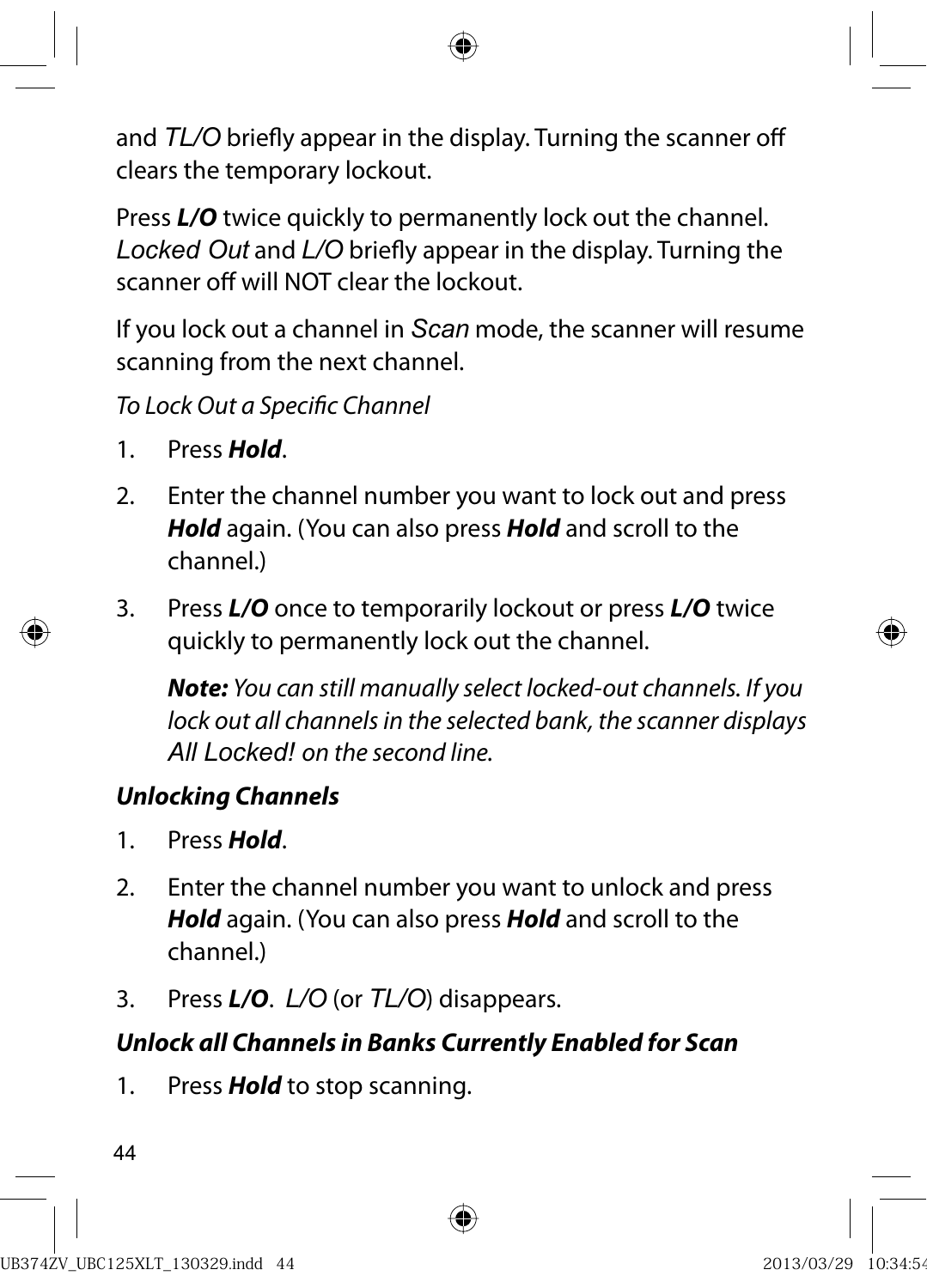- 2. Press and hold **L/O** until *Confirm Unlock All Channels?* appears in the display.
- 3. Press *Pgm/E* to unlock all or *. Clr* to cancel.

# **SERVICE SEARCH MODE**

If you do not have a reference to frequencies in your area, use a search to find a transmission. You can search for Emergency, Freenet, PMR, Marine, Aircraft, CB radio and HAM radio frequencies without knowing the specific frequencies used in your area. The scanner is preprogrammed with all the frequencies allocated to these services.

To start a Service Search, press *Func* then *Srch/Svc.* When the scanner finds a transmission, it stops on it. When the transmission ends, the scanner resumes searching according to the delay setting (see page 50).

During a Service Search, the upper line displays the current service name. The lower line displays the search frequency and the direction indicator (↑or ↓) with the modulation.

Enabled service banks appear on the lowest line. Disabled service bank numbers are not displayed. The currently searched bank number flashes. You can turn service banks on/off by using 1-7; however, one service bank must always be enabled. If you turn off all service banks, the scanner will display *Nothing to Srch*.

If you want to change the search direction or if it is a long transmission and you want to continue searching, turn the *SCROLL CONTROL* or press *Func* then *Srch/Svc*.

⊕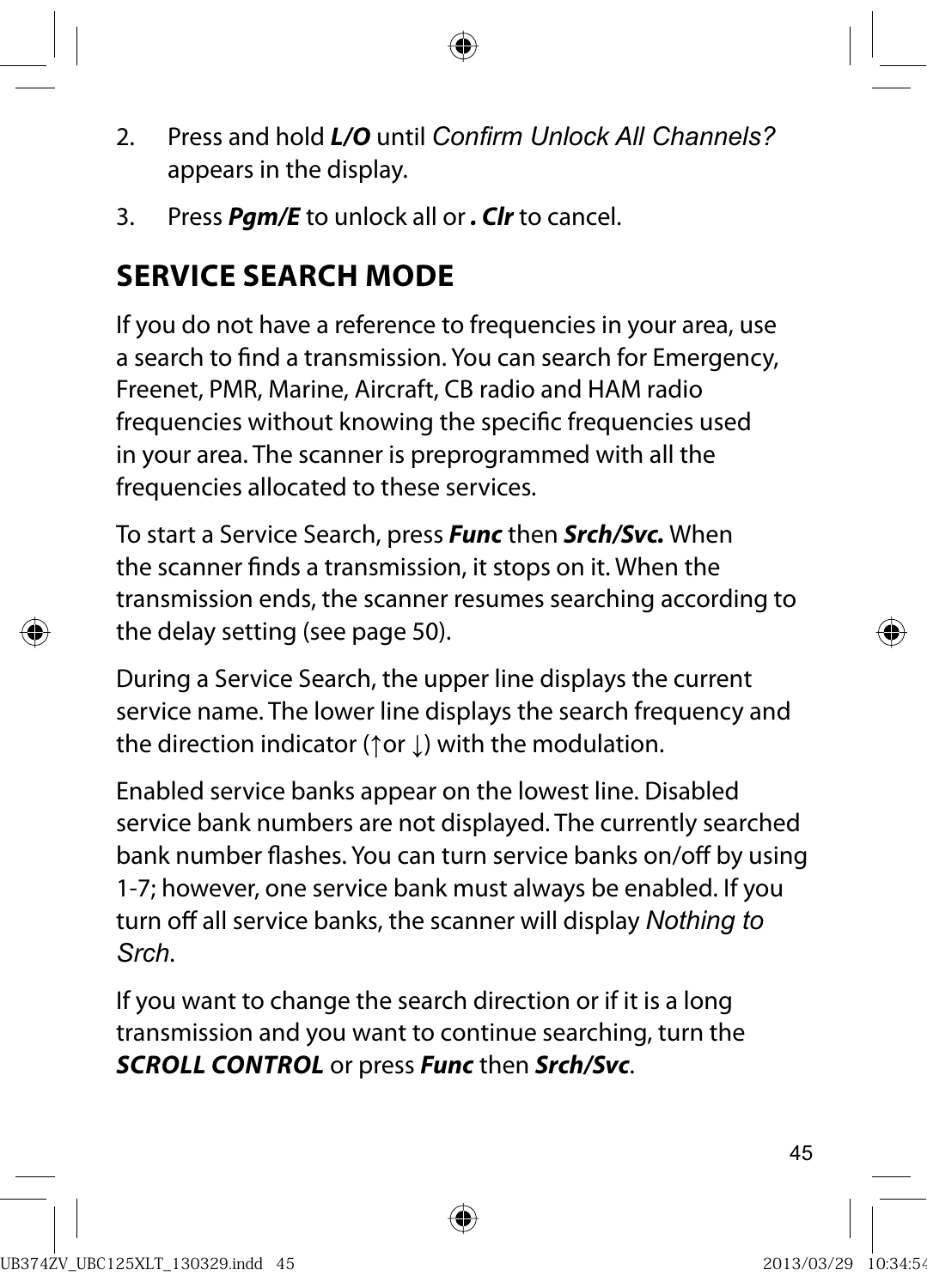### *Service Search Receive/Hold Modes*

To hold on a frequency, press *Hold*. To step through the frequencies, turn *SCROLL CONTROL* while in *Hold* mode. Press *Hold* to resume.

While monitoring a transmission, the upper line displays the current service bank name and the lower line displays the channel number (if defined) and current frequency with the direction indicator (↑or ↓).

The modulation, *Priority* mode icon (if Priority is enabled), any CTCSS/DCS received (if enabled), and the Close Call icon (if CC Pri or CC-DND is enabled) will also appear in the display.

Numbers at the bottom of the display show the enabled service search banks. The currently searched bank number flashes in *Receive* mode.

To store a frequency, press *Pgm/E*. (see Storing Found Search Frequencies on page 52.)

To temporarily lock out a frequency, press *L/O*.

To permanently lock out a frequency, press *L/O* twice quickly.

See also Search Options on page 50 for Delay, CTCSS/DCS settings, and locking out/reviewing/unlocking frequencies.

### *Custom Search Mode*

46 *Custom Search* mode lets you program and search 10 custom search ranges. You can search any of these ranges simultaneously and reprogram each custom search range. During custom search, the scanner searches starting with the lowest frequency in the search range you select to the highest frequency in the range.

⊕

′€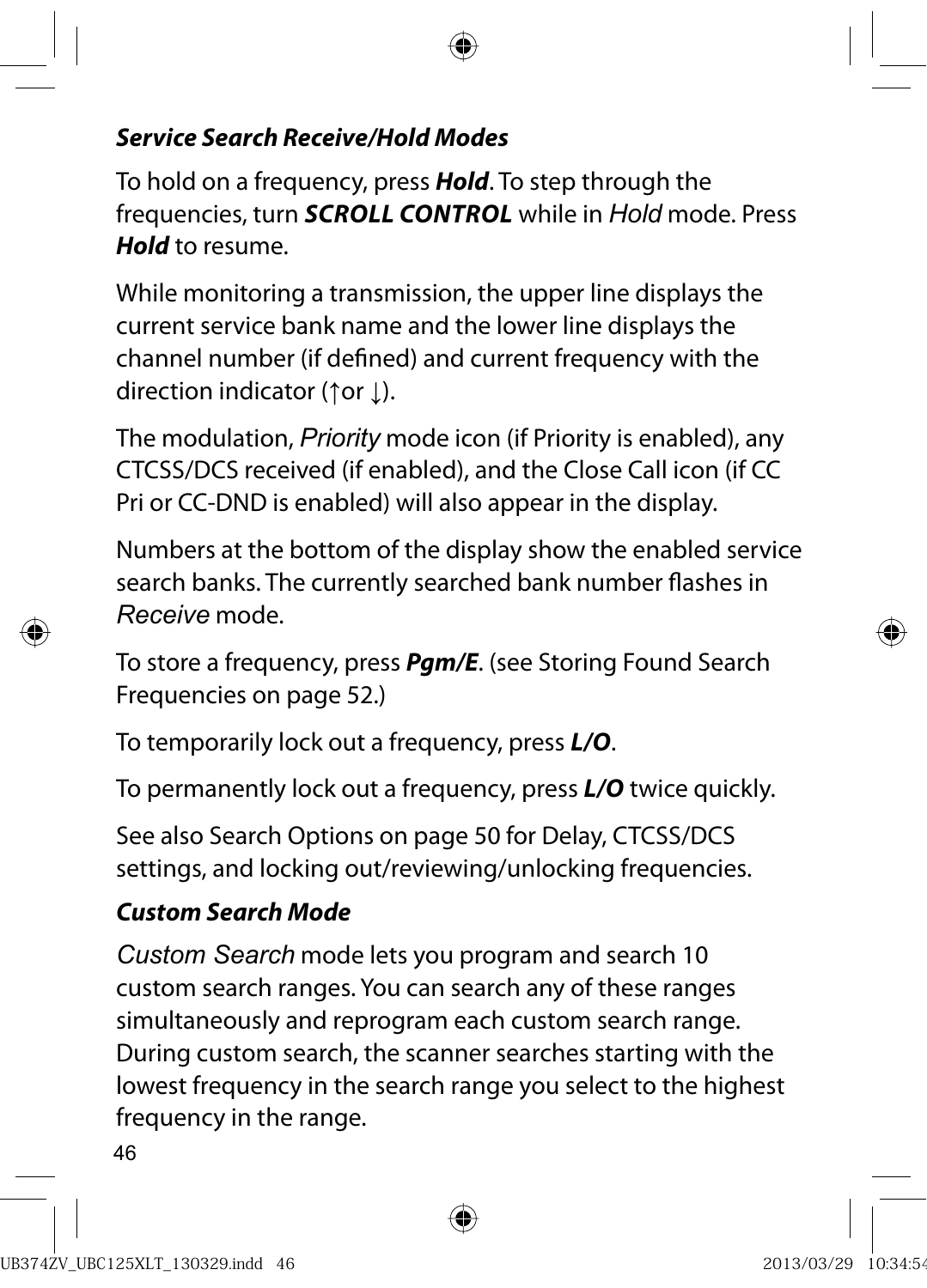This feature lets you search through the preset frequency ranges. (See also Programming Custom Search Ranges, page 51). The preset frequency ranges are:

| <b>Bank No.</b> | <b>Frequency (MHz)</b> |
|-----------------|------------------------|
|                 | 25.0000 - 27.9999      |
| $\mathcal{P}$   | 28.0000 - 30.1999      |
| 3               | 30.2000 - 49.9999      |
| 4               | 50.0000 - 88.0000      |
| 5               | 108.0000 - 136.9999    |
| 6               | 137.0000 - 143.9999    |
| 7               | 144.0000 - 174.0000    |
| 8               | 225.0000 - 399.9999    |
| g               | 400.0000 - 512.0000    |
| 10              | 806.0000 - 960.0000    |

To start a Custom Search, press *Srch/Svc*. When the scanner finds a transmission, it stops on it. When the transmission ends, the scanner resumes searching according to the delay setting.

While searching, the upper line displays the current search bank name. The lower line displays the search frequency and the direction indicator (↑or ↓) with the modulation.

Enabled search banks appear on the lowest line. Disabled search bank numbers are not displayed. The currently searched bank number flashes.

• You can turn search banks on/off by using 1-9 or 0. One search bank must always be enabled. If you turn off all search banks, the scanner will display *Nothing to Srch*.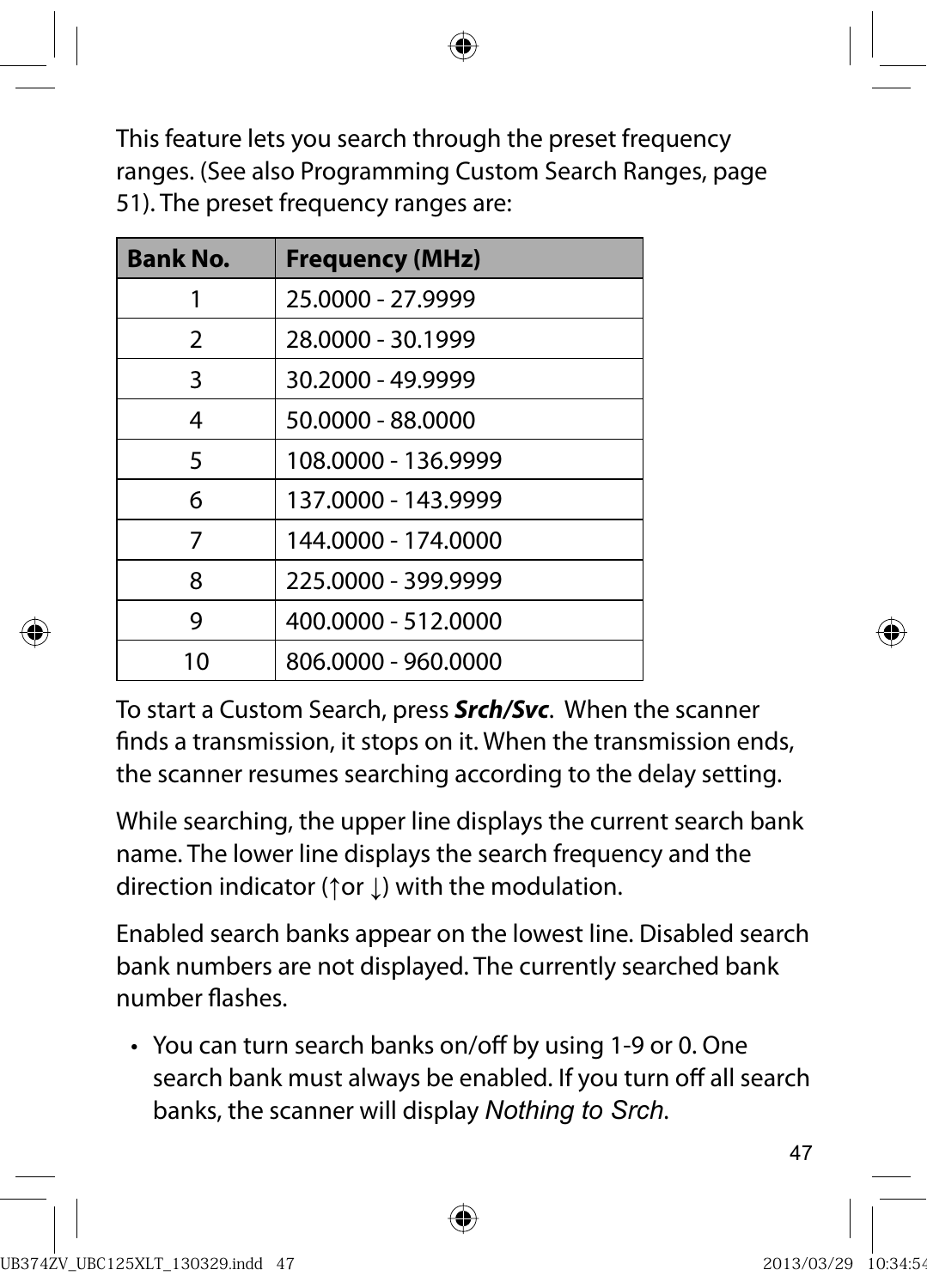• If you want to change the search direction or if it is a long transmission and you want to continue searching, turn *SCROLL CONTROL* or press *Srch/Svc*.

### *Custom Search Receive/Hold Modes*

To hold on a frequency, press *Hold*. To step through the frequencies, turn *SCROLL CONTROL* in *Hold* mode. Press *Hold* to resume searching.

While monitoring a transmission, the upper line displays the current search bank name and the lower line displays the current frequency with the direction indicator (↑or ↓)

The modulation, *Priority* mode icon (if priority is enabled), any CTCSS/DCS received (if enabled), and the Close Call icon (if CC Pri or CC-DND is enabled) will also appear in the display.

Numbers at the bottom of the display show the enabled search banks. The currently searched bank number flashes in *Receive* mode.

- To store a frequency, press *Pgm/E*; see Storing Found Search Frequencies on page 52.
- To temporarily lock out a frequency, press *L/O*.
- To permanently lock out a frequency, press *L/O* twice quickly.

See also Search Options on page 50 for Delay, CTCSS/DCS settings, and locking out/reviewing/unlocking frequencies.

### *Quick Search Mode*

*Quick Search* mode allows you to enter a frequency and start searching up or down from that frequency from any *Hold* mode (except *Close Call Only*).

⊕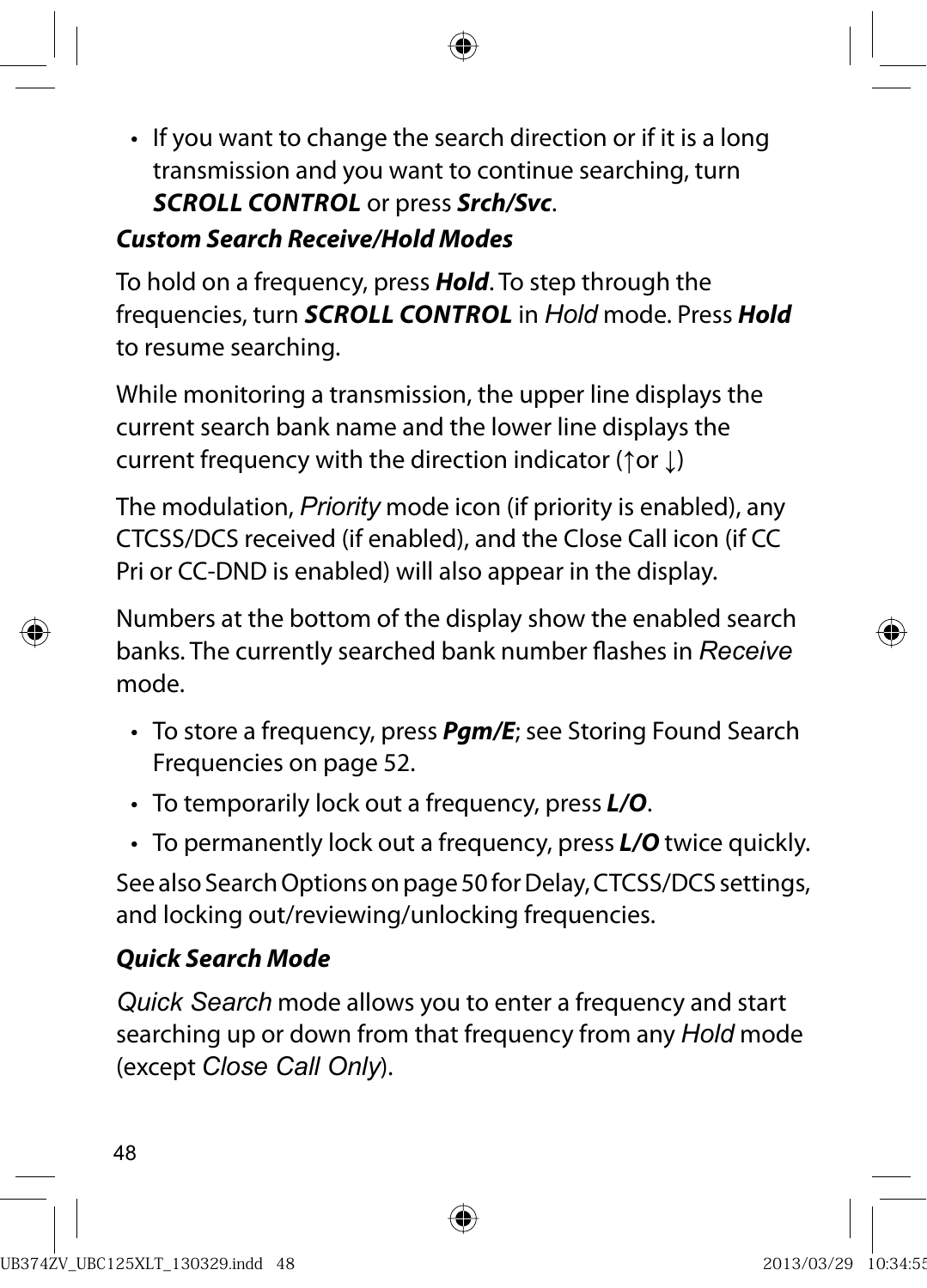To start a Quick Search in *Scan* or *Search* mode, press *Hold* to hold on any channel or frequency. Enter the new frequency (include a decimal point so you don't go to a channel) and press *Hold* again to set the frequency.

At Quick Search, press *Hold* to start searching.

To start a Quick Search at the current frequency during Close Call Search, turn *SCROLL CONTROL* in *Hold* mode and press *Hold* to start searching.

When the scanner finds a transmission, it stops on it. When the transmission ends, the scanner resumes searching according to the delay setting.

While searching in *Quick Search* mode, the upper line displays *Quick Search* and the lower line displays the searching frequency and the direction indicator (↑or ↓) with the modulation.

If you want to change the search direction or if it is a long transmission and you want to continue searching, turn *SCROLL CONTROL* or press *Srch/Svc*.

### *Quick Search Receive/Hold Modes*

To hold on a frequency press *Hold*. To step through the frequencies, turn *SCROLL CONTROL* in *Hold* mode. Press *Hold* to resume.

While monitoring a transmission, the upper line displays *Quick Search* and the lower line displays the current frequency and the direction indicator (↑or ↓).

⊕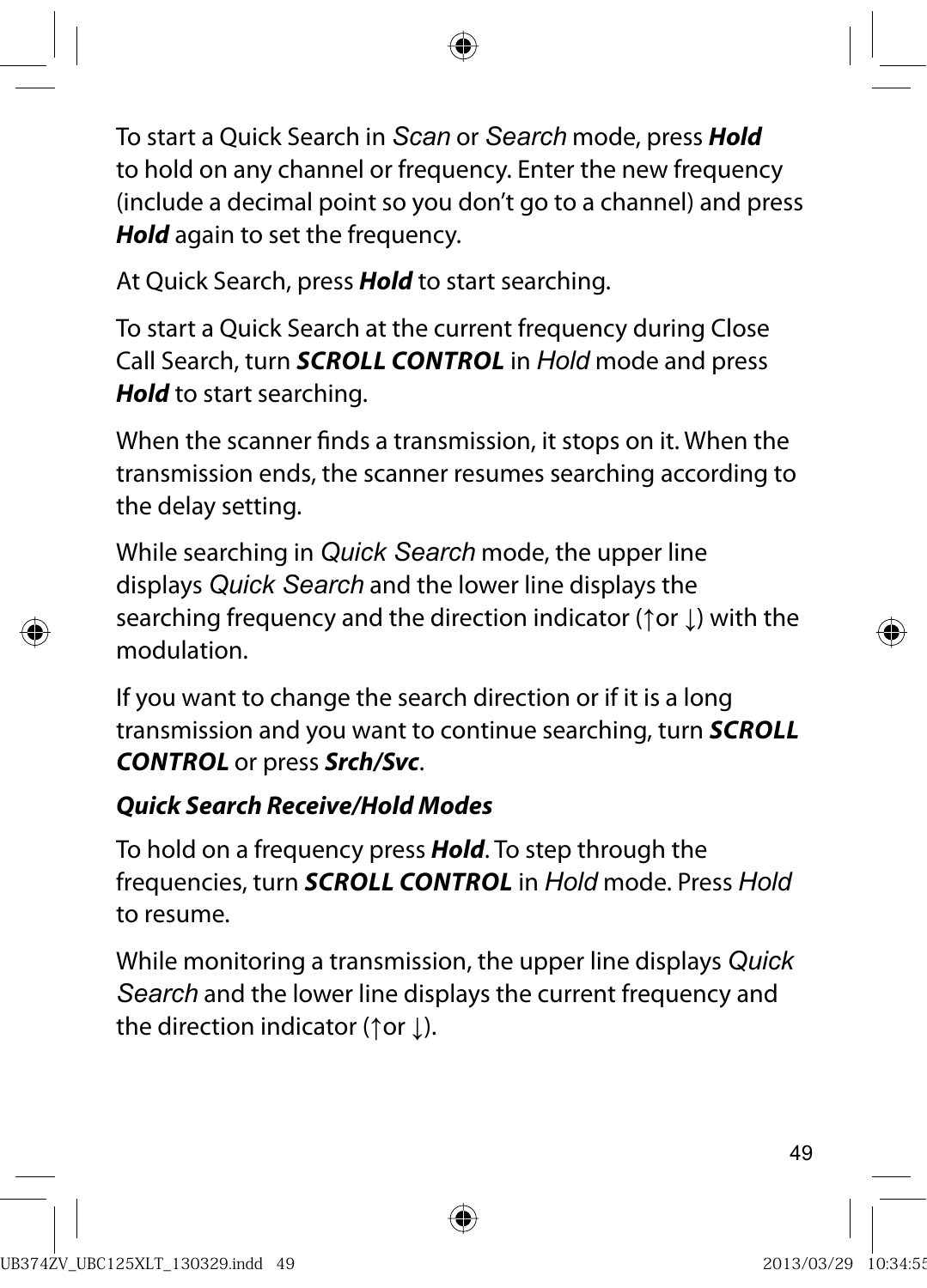The modulation, *Priority* mode icon (if Priority is enabled), any CTCSS/DCS received (if enabled), and the Close Call icon (if CC Pri or CC-DND is enabled) will also appear in the display.

- To store a frequency, press *Pgm/E*. See Storing Found Search Frequencies, page 52.
- To temporarily lock out a frequency, press *L/O*.
- To permanently lock out a frequency, press *L/O* twice quickly.
- To exit Quick Search, press *Scan*.

See also Search Options on page 50 for Delay, CTCSS/DCS settings, and locking out/reviewing/unlocking frequencies.

### *Search Options*

### Search Delay

This setting controls how many seconds the scanner waits after a transmission ends before resuming searching. If you select a minus delay time, the scanner stops on the transmission for the setting time and then automatically resumes scanning. (Default = 2 seconds). This setting aff ects both Search and Close Call.

- 1. Press *Func* then *Pgm/E* in *Service*, *Custom*, or *Quick Search*/*Search Hold* mode to view the *Search* menu.
- 2. Scroll to *Set Delay* and press *Pgm/E*.
- 3. Turn *SCROLL CONTROL* to select the delay time from the following options:

⊕

- -10 sec resumes after 10 seconds.
- -5 sec resumes after 5 seconds.
- 0 sec resumes immediately.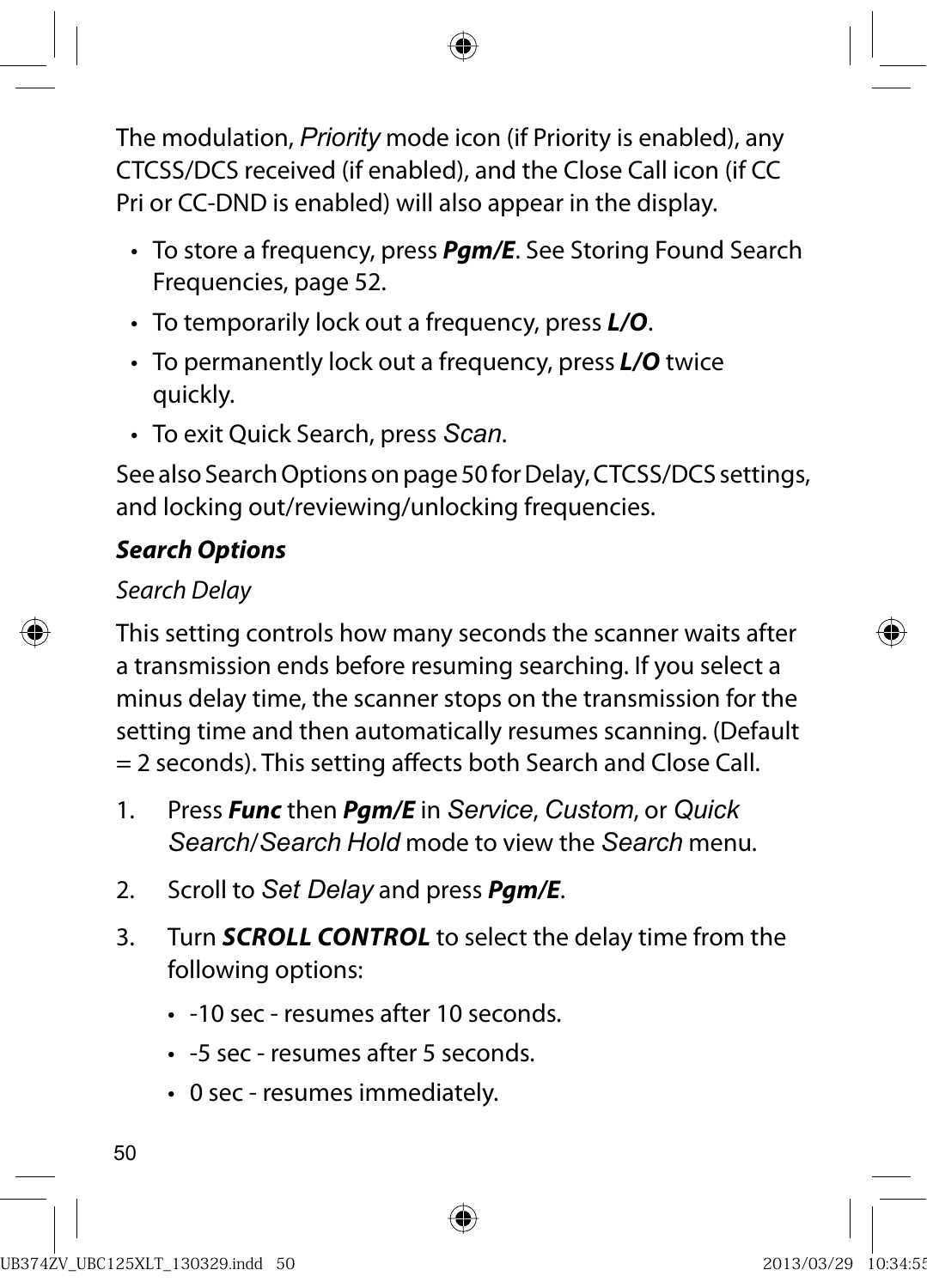- 1 sec waits 1 second for a reply then resumes.
- 2 sec waits 2 seconds for a reply then resumes.
- 3 sec waits 3 seconds for a reply then resumes.
- 4 sec waits 4 seconds for a reply then resumes.
- 5 sec waits 5 seconds for a reply then resumes.
- 4. Press *Pgm/E* to save and return to previous menu.

### CTCSS/DCS Search

This setting controls whether the scanner will search for a subaudible tone when it stops on a transmission during a Search. (Default  $=$  On). This setting affects both Search and Close Call.

- 1. Press *Func* then *Pgm/E* in any *Service*, *Custom*, or *Quick Search/Search Hold* mode to view the *Search* menu.
- 2. Turn *SCROLL CONTROL* to *CTCSS/DCS Search* and press *Pgm/E*.
- 3. Turn *SCROLL CONTROL* to select one of the following settings:
	- Search Off
	- Search On
- 4. Press *Pgm/E* to save and return to previous menu.

### *Programming Custom Search Ranges*

You can define each search range used during a Custom Search.

- 1. Press *Func* then *Pgm/E* in *Custom Search* mode to view the *Search* menu.
- 2. Turn *SCROLL CONTROL* to *Program Limits* and press *Pgm/E*.

⊕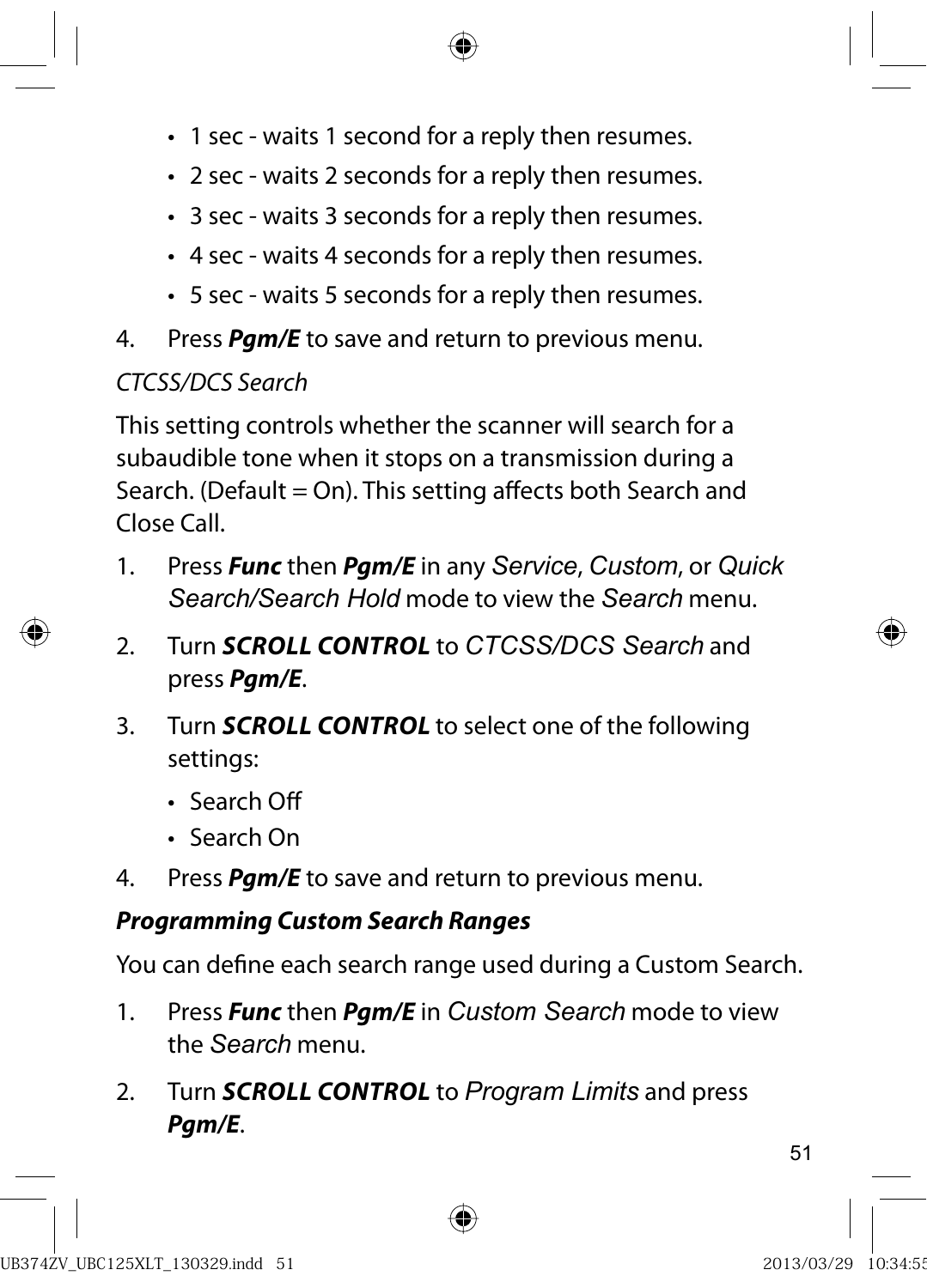- 3. Turn *SCROLL CONTROL* to *Search Bank 1-10* and press *Pgm/E*. You will see the previously programmed lower frequency. At *Lower*, press *Pgm/E* and use the keypad to enter the lower limit frequency then press *Pgm/E*.
- 4. Scroll to *Upper* and press *Pgm/E*. You will see the previously programmed upper frequency. Use the keypad to enter the upper limit frequency then press *Pgm/E*.
- 5. Press . *Clr* to return to the *Select Bank* menu. Repeat for each custom search bank you want to reprogram then press *Srch/Svc* to start searching.

### *Storing Found Search Frequencies*

 You can store found frequencies into the channel storage banks in any *Search* mode, any *Close Call* mode.

- To store a frequency, press *Pgm/E*.
- To store a frequency in the Close Call Hits bank to a Channel Storage Bank in *Scan* mode, press *Func* then *Pgm/E*.

*Save Frequency* displays and the scanner shows the first empty channel location. To select another location, turn *SCROLL CONTROL* to select another channel then press *Pgm/E* to store the frequency or *. Clr* to exit and return.

The scanner saves the frequency to the channel location and brings you to the channel menu for the channel so you can customize the channel options.

⊕

Scroll to to any channel options desired to edit. See Programming Channels, page 34.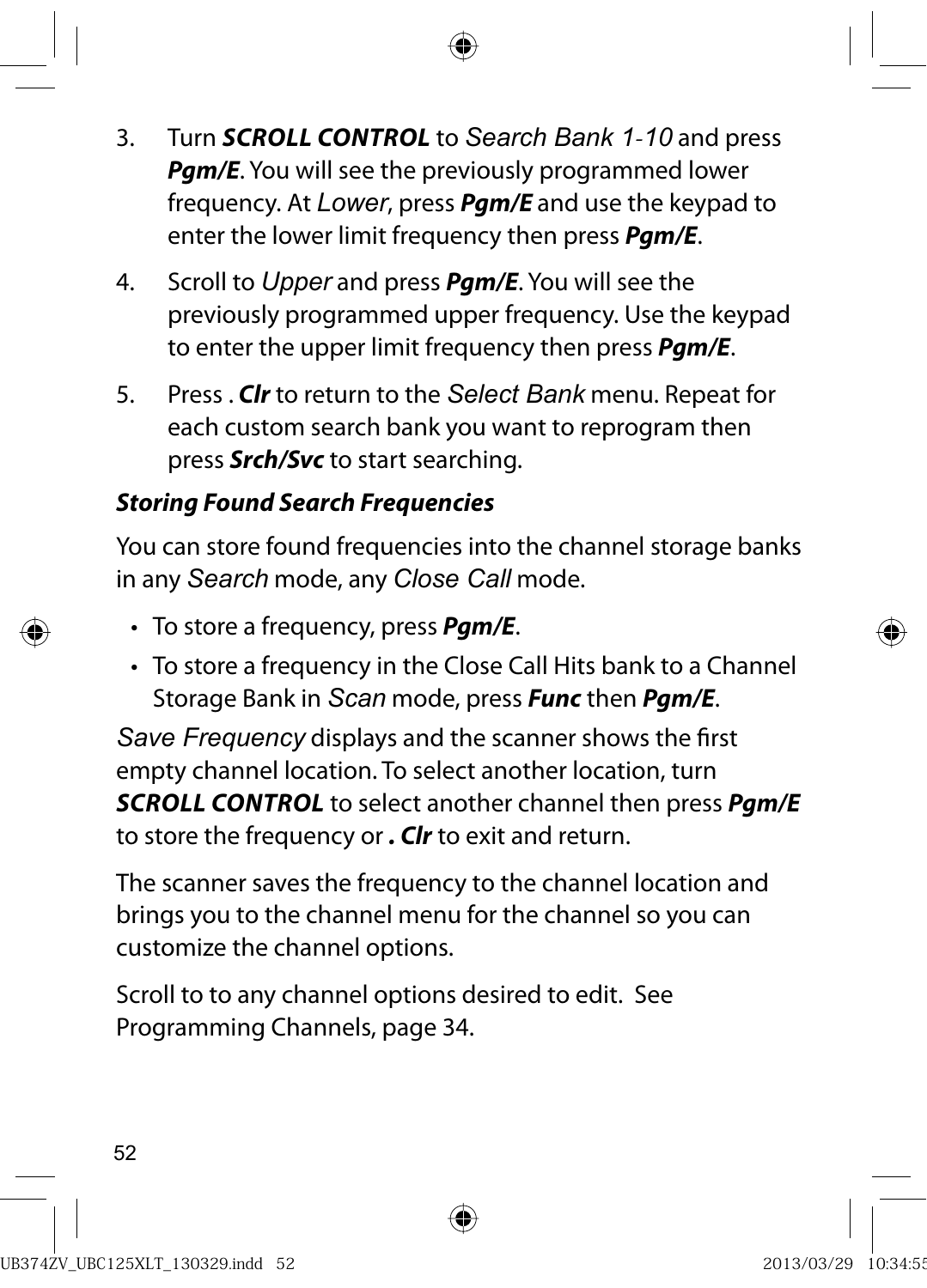### *Locking Out Search Frequencies*

You can lock up to 200 search frequencies: 100 temporary frequencies and 100 permanent frequencies.

While receiving a frequency in any *Search* or *Search Hold* mode, press *L/O* once to temporarily lock out the frequency. *Temporary L/O* and *TL/O* briefly appears in the display. When the scanner is turned off, the temporary lockout is cleared.

Press *L/O* twice quickly to permanently lock out the frequency. Locked Out and L/O briefly appear in the display. When the scanner is turned off, the lockout is not cleared.

If you lock out a frequency in *Search* mode, the scanner will resume searching from the next frequency.

*Notes:* Any frequency locked out in one *Search* mode will also be locked out in all *Service*, *Custom*, *Quick*, and *Close Call Search* modes. You can still manually select locked-out frequencies. However, if you lock out all frequencies in the selected search bank, the scanner displays *All Locked!* on the second line.

### *Unlocking Search Frequencies*

- 1. Press *Func* then *Pgm/E* in any *Search* or *Search Hold* mode to view the *Search* menu.
- 2. Scroll to *Review Lockouts* and press *Pgm/E*.
- 3. Scroll to *Review Freq L/O* and press *Pgm/E*.
- 4. Scroll to view the locked out frequencies. *L/O* will indicate a permanent lockout and *TL/O* will indicate a temporary lockout. Press the *L/O* button to unlock any selected frequency.

⊕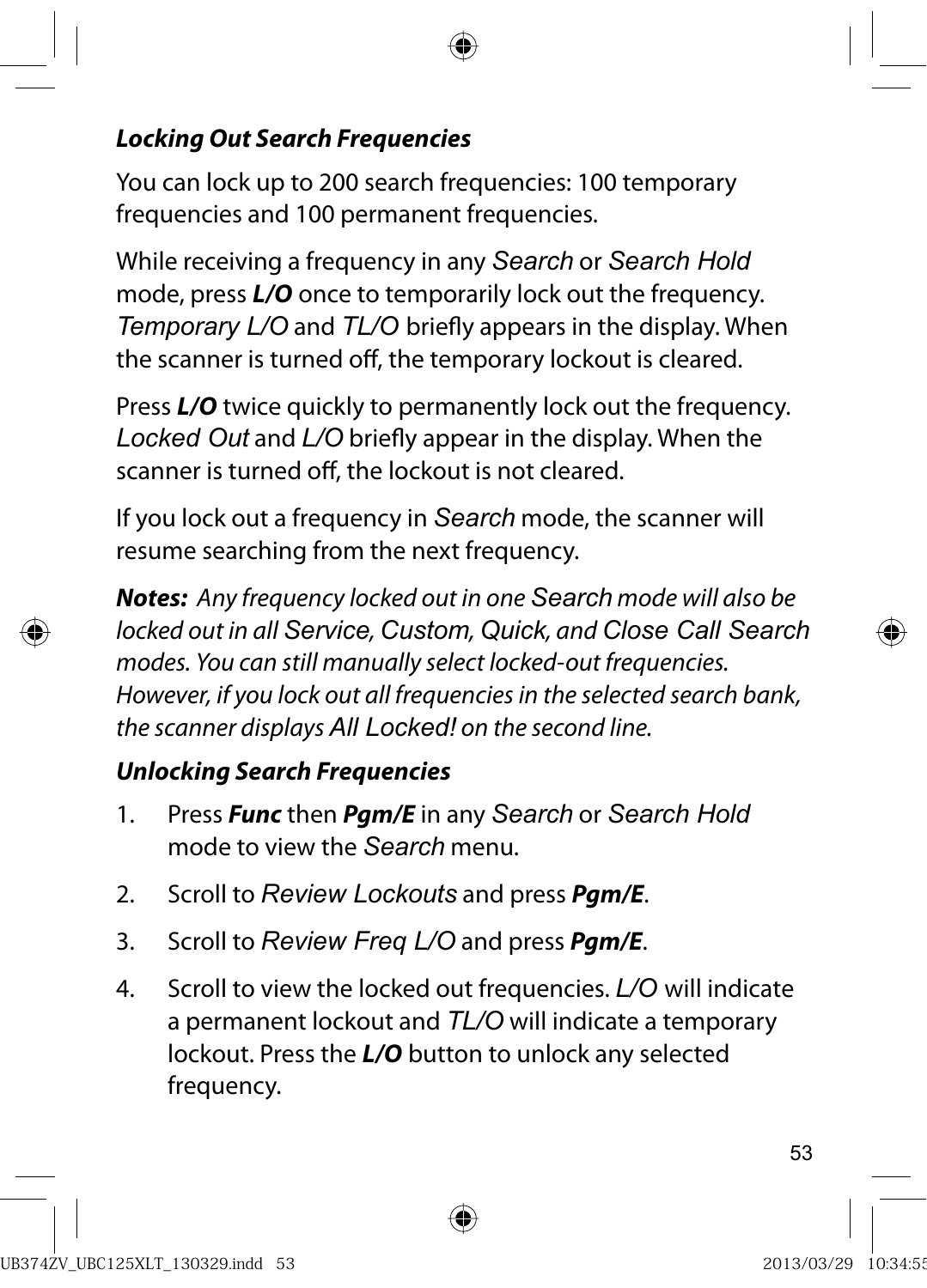### *Unlocking all Search Frequencies*

- 1. Press *Func* then *Pgm/E* in any *Search* or *Search Hold* mode to view the *Search* menu.
- 2. Scroll to *Review Lockouts* and press *Pgm/E*.
- 3. Scroll to *Unlock All* and press **Pgm/E**. Then *Confirm Unlock All Frequencies?* appears.
- 4. Press **Pgm/E** to confirm or *.Clr* to cancel.

Also, you can unlock all search/Close Call frequencies, press and hold *L/O* in any *Search Hold* mode until the scanner prompts **Confirm Unlock All Frequencies?.** 

Press *Pgm/E* to confirm or *.Clr* to cancel.

### *Setting Step Frequency*

You can change the steps of each band. Selected step affects both search and Close Call.

For air band, selected step also affects air service search.

- 1. Press *Func* then *3/Step* to step frequency menu while holding the frequency.
- 2. The scanner displays the current steps.
- 3. Turn *SCROLL CONTROL* to select steps from Default, 5kHz, 6.25kHz, 10kHz and 12.5kHz. (for air band, 8.33kHz or 12.5kHz) (for 84.015 - 88 MHz band, 20kHz step is added)
- 4. Press *Pgm/E* to select and then return previous mode.

Also, you can set Step Frequency by Search Menu.

**Note:** If the scanner is turned off, step frequency is set to initial setting.

⊕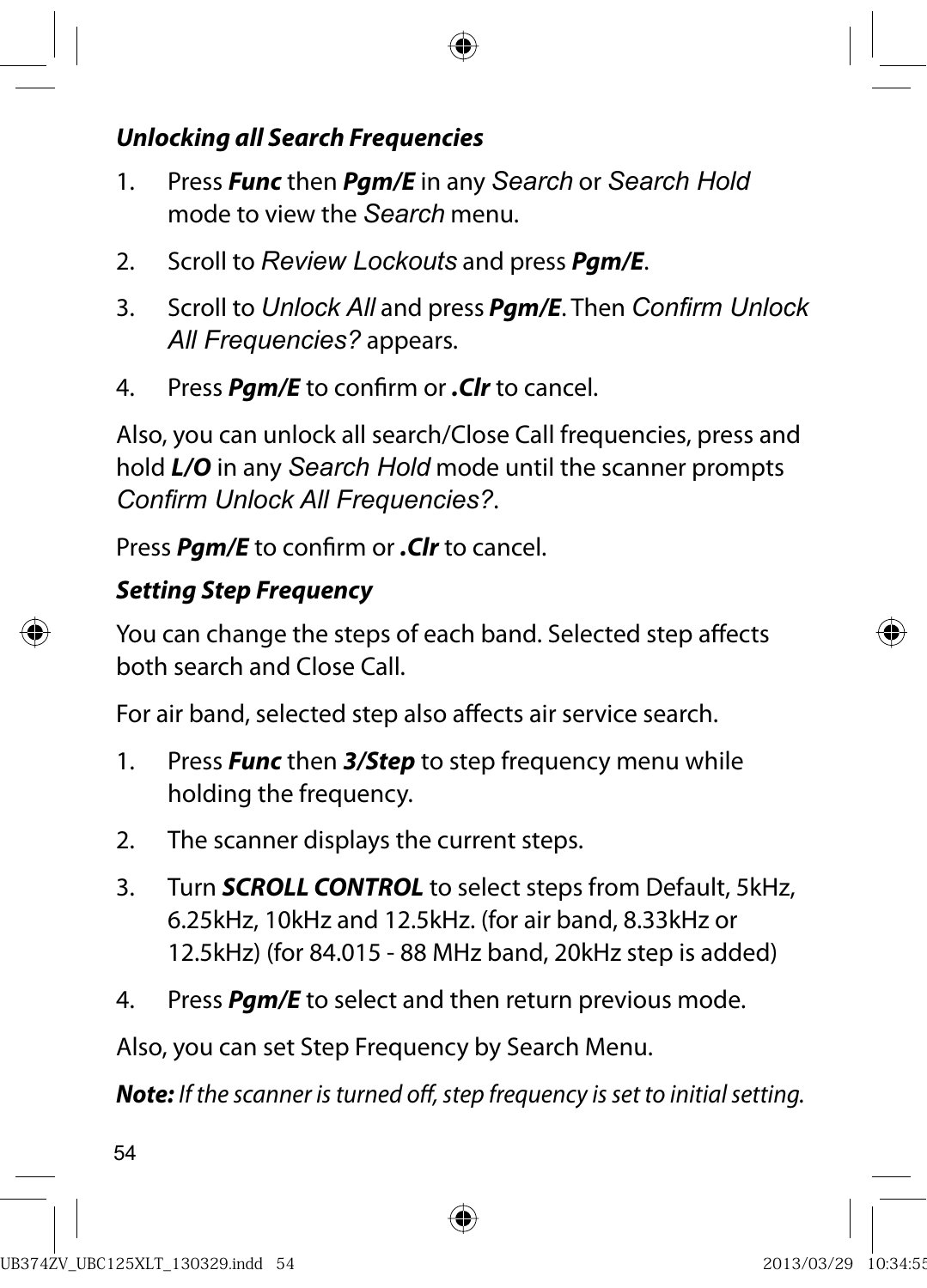### *Setting Modulation*

You can change the modulations of each band. Selected modulation affects both search and Close Call.

For CB band and HAM band, selected modulation also affects CB band and HAM band service search.

For Air band, the modulation is AM only.

- 1. Press *Func* then *9/Mod* to change the modulation while holding the frequency.
- 2. The scanner displays the modulation for 1 seconds.
- 3. Then return previous mode.

Also, you can set Modulation by Search Menu.

**Note:** If the scanner is turned off, modulation is set to initial setting except CB band and HAM band.

# **CLOSE CALL**

### *Using the Close Call Feature*

Unlike searching, which requires the scanner to tune to a frequency to check for a transmission, Close Call RF capture directly detects the presence of a strong, nearby signal and tunes to that frequency.

Close Call RF capture works great for finding frequencies at venues such as malls and sporting events. You can set the scanner so Close Call detection works "in the background" while you are scanning other frequencies, turn off normal scanning while Close Call is working, or turn off the Close Call feature and use the scanner normally. You can set the scanner so it alerts you when the Close Call feature detects a frequency. and you

⊕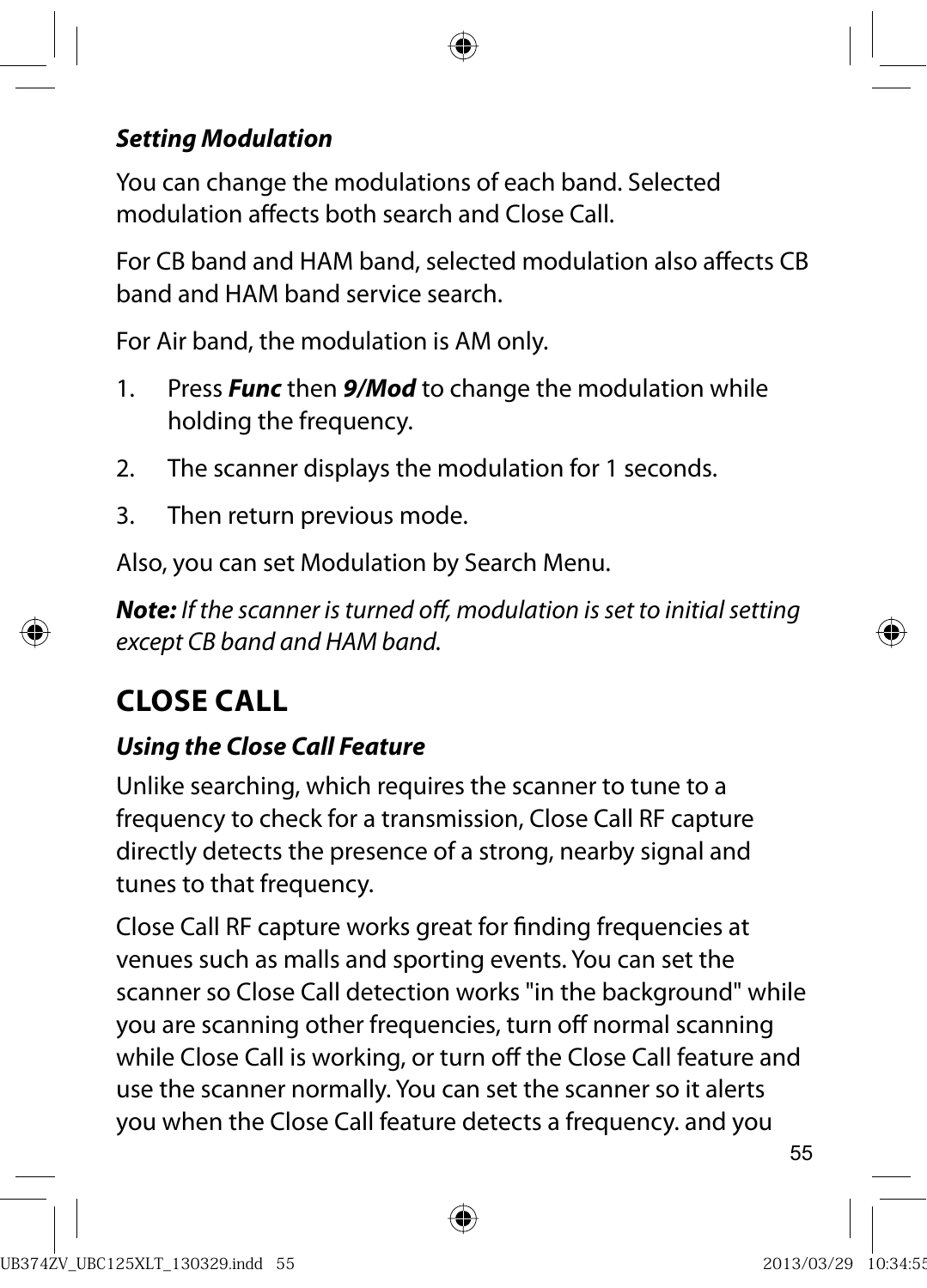can also set the frequency bands where you want the scanner to look for transmissions.

The scanner also automatically stores the last 10 hits received into a temporary bank called "Close Call Hits" in any *Close Call* mode. The hits go away when you cycle power. You can also store these temporary frequencies into channel storage banks.

Close Call capture works well for locating the source of strong local transmissions such as mobile and handheld two-way radios in areas with no other strong transmission sources. However, if you are in an area with many transmission sources (such as pager radio transmitters, multi-use radio towers, traffic control devices, etc.), Close Call RF capture might not find the transmission you are searching for, or it might find a transmission other than the one you are searching for.

Close Call works better with some types of transmissions than others. It might not correctly display frequency information for transmitters using a highly directive antenna (such as an amateur radio beam antenna), if there are many transmitters operating at the same time in the same area, or if the transmitter is a broadcast television station.

### *Selecting Close Call Modes*

1. In *Scan* or *Search* mode press *Func* then *Hold* to enter the *Close Call* Menu.

⊕

- 2. Scroll to *Close Call Mode* and press *Pgm/E*.
- 3. Turn *SCROLL CONTROL* and select from the following modes:
	- Close Call Off turns off Close Call.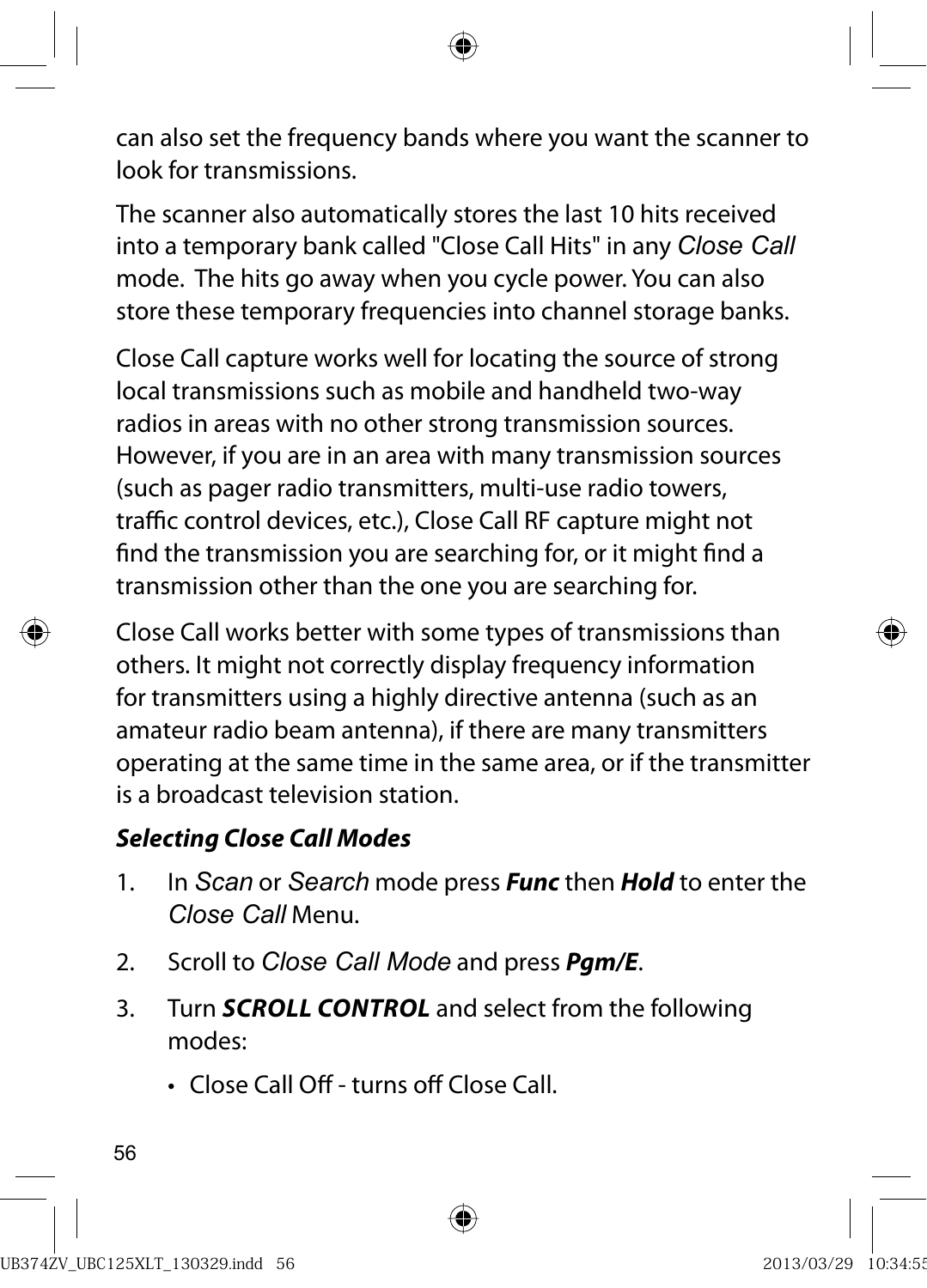- Close Call DND only checks for Close Call hits between transmissions avoiding breaks in current transmiss
- Close Call Pri (Priority) checks for Close Call hits every 2 seconds, even during transmissions.
- Close Call Only performs continuous Close Call checks until you exit by pressing *Scan* or *Srch/Svc*.
- < Back returns to previous menu.
- 4. Press *Pgm/E* to select and return to the *Close Call* menu.

If Close Call DND or Close Call Pri is selected, the Close Call icon will display in *Scan* and *Search* modes.

### *Close Call Only Mode*

In *Close Call Only* mode, the first line displays *Close Call*, *CC Search* scrolls from the right to the left on the second line, and the Close Call icon blinks in the display.

Enabled search bands appear on the lowest line. Disabled search bands are not displayed. The currently searched bank number flashes.

• To turn Close Call bands on or off, use the number keys (1-6) on the keypad.

One search band must always be enabled. If you turn off all search bands, the scanner will display *All Band Off*!

• To hold on a specific band, press **Hold**. Turn **SCROLL** *CONTROL* and select the band to monitor.

When the scanner finds a frequency, *CC Found!* appears in the display. The scanner will also beep or flash the display (if enabled) in the *Close Call Alert* option in the *Close Call* menu.

⊕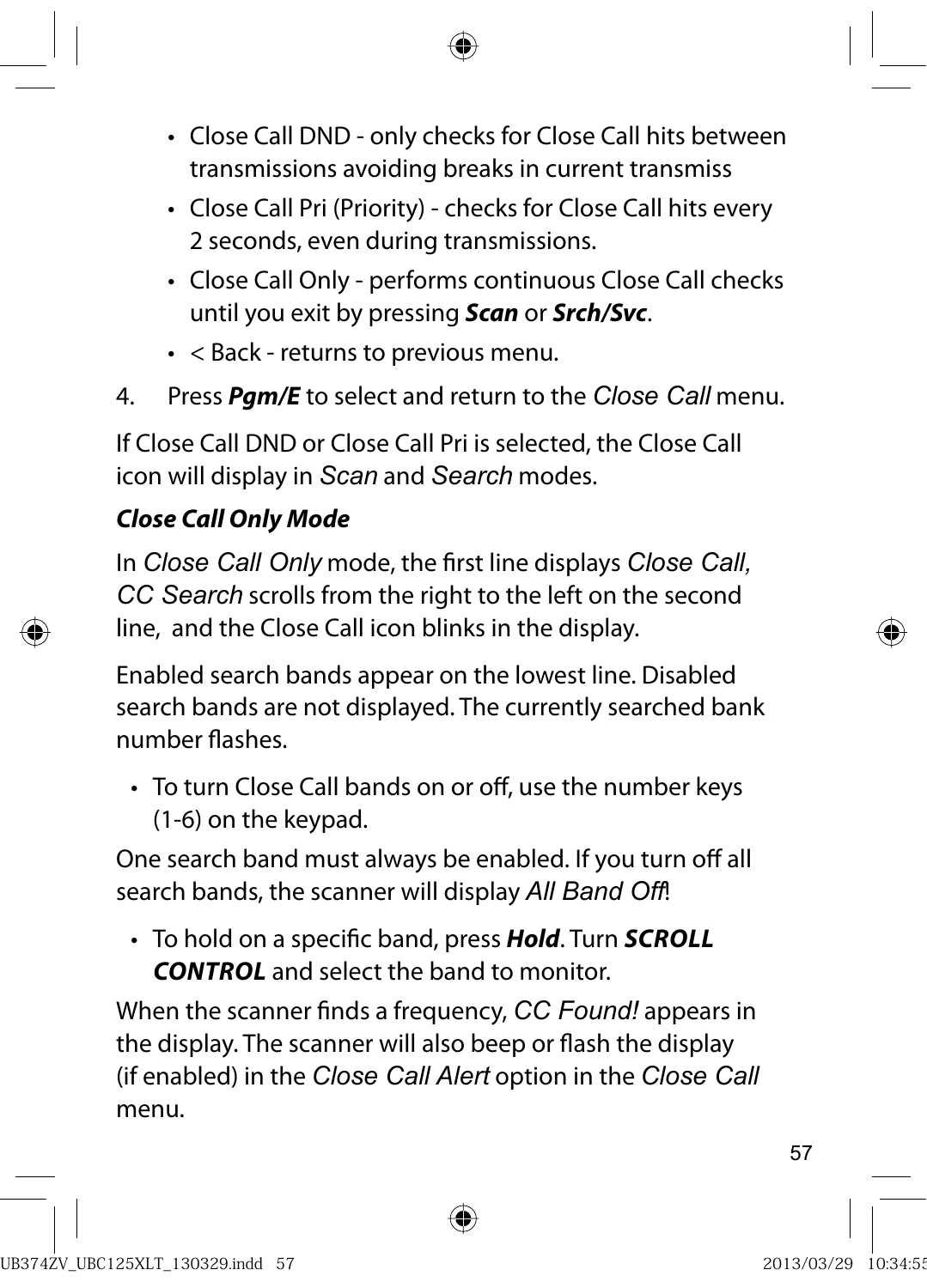• Press any key (other than *Hold*) to view the displayed frequency.

While monitoring a Close Call transmission, the scanner displays *Close Call* on first line and the monitoring frequency on the second line.

The modulation and any CTCSS/DCS received (if enabled) will also appear on the display.

Numbers at the bottom of the display show the enabled Close Call bands. The currently searched band number flashes.

When the transmission ends, the scanner resumes searching according to the delay setting.

To hold on a frequency, press *Hold*.

To start a Quick Search at the current frequency, turn the *SCROLL CONTROL* in *Hold* mode and press *Hold* to start searching.

To cancel the hit, turn the Scroll Control.

To temporarily lock out a frequency, press *L/O*.

To permanently lock out a frequency, press *L/O* twice quickly.

To store a frequency, press *Pgm/E*. See Storing Found Search Frequencies on page 52.

To exit *Close Call Only* mode, press *Scan*.

The following paragraphs describe Delay, CTCSS/DCS, Alert Settings, Setting Close Call Bands, and reviewing/unlocking frequencies.

⊕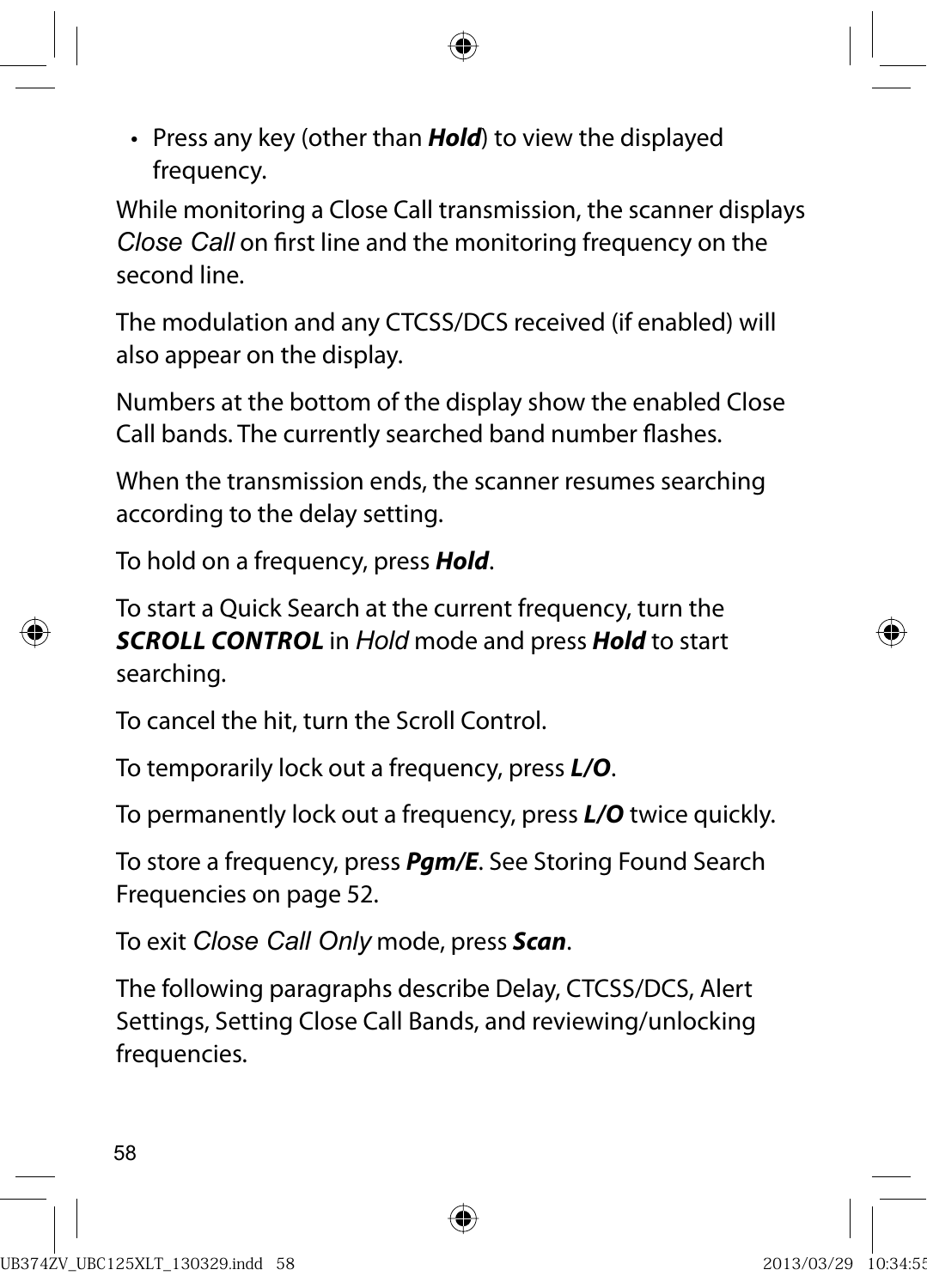### *Set Close Call Bands*

This setting allows you to select the bands searched for all *Close Call* modes.

- 1. Press *Func* then *Hold* to view the *Close Call* menu.
- 2. Scroll to *Close Call Bands* and press *Pgm/E*.
- 3. Scroll to each band you want to enable/disable and press *Pgm/E*.
- 4. Scroll to select *C-Call Band On or Off* and press *Pgm/E*.
	- 25-88 VHF-Low-VHF Low Band (25 88 MHz)
	- 108-137 Air Air Band (108 137 MHz)
	- 137-174 VHF-High VHF High Band (137 174 MHz)
	- 225-320 MIL-Air Military Aircraft Band (225 320 MHz)
	- 320-512 UHF UHF Band (320 512 MHz)
	- 806-960 800MHz 800 MHz Band (806 960 MHz)
	- Back returns to previous menu.
- 5. Press *.Clr* (or scroll to *Back* and press *Pgm/E)* to return to the *Close Call* menu.

### *Close Call Alert*

This setting controls the Alert Beep and Alert Light settings used during Close Call operation. (Default  $=$  On for both)

- 1. Press *Func* then *Hold* to view the *Close Call* menu.
- 2. Scroll to *Close Call Alert* and press *Pgm/E*. Select from the following options:
	- Alert Beep Controls whether the scanner sounds an alert beep when Close Call detects a signal.

⊕

59

′€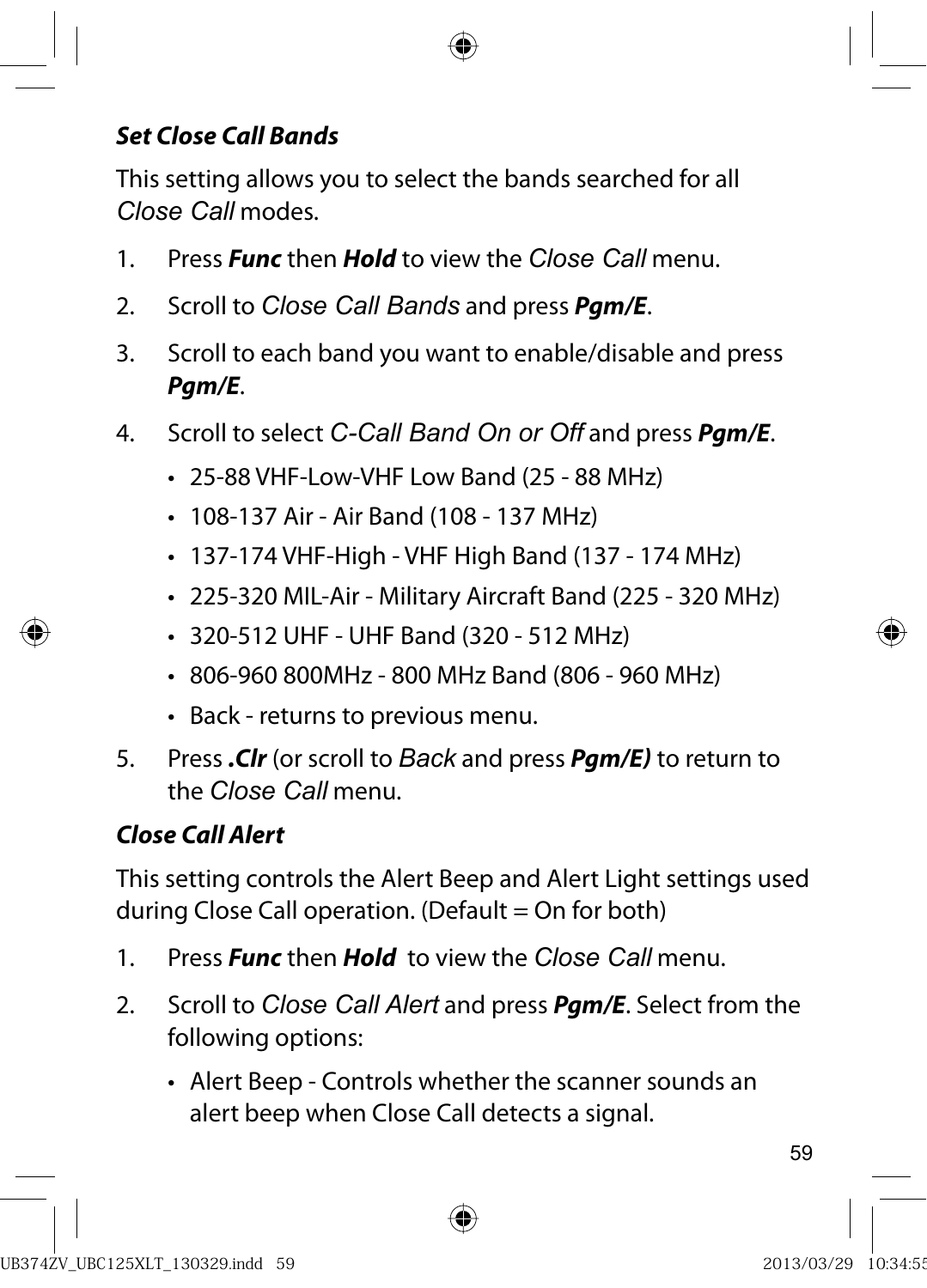- Alert Light Controls whether the scanner flashes the display backlight when Close Call detects a signal.
- Back returns to previous menu.
- 3. Scroll to any option you want to enable/disable and press *Pgm/E*.
- 4. Scroll to *On* or *Off* and press *Pgm/E*
- 5. Press *.Clr* (or scroll to *Back* and press *Pgm/E*) to return to the *Close Call* menu.

### *Close Call Hits Bank*

The scanner saves the last 10 Close Call hits into the Close Call temporary store bank named "Close Call Hits."

This setting turns the bank on or off during *Scan* mode. (Default  $=$  Off  $)$ 

- 1. Press *Func* then *Hold* to view the *Close Call* menu.
- 2. Scroll to *Scan Hits* and press *Pgm/E*.
- 3. Scroll to *Scan Hits On or Off* and press *Pgm/E* to save and return to the *Close Call* menu. (Default = Off)

You can also store these temporary frequencies into channel storage banks when you receive them in *Scan* mode and scroll to them in *Scan Hold* mode.

See also Storing Found Search Frequencies on page 52.

### *Close Call Delay*

This setting controls how long the scanner stays on the frequency after a transmission ends before resuming Close Call operation. If you select a minus delay time, the scanner stops

⊕

60

₩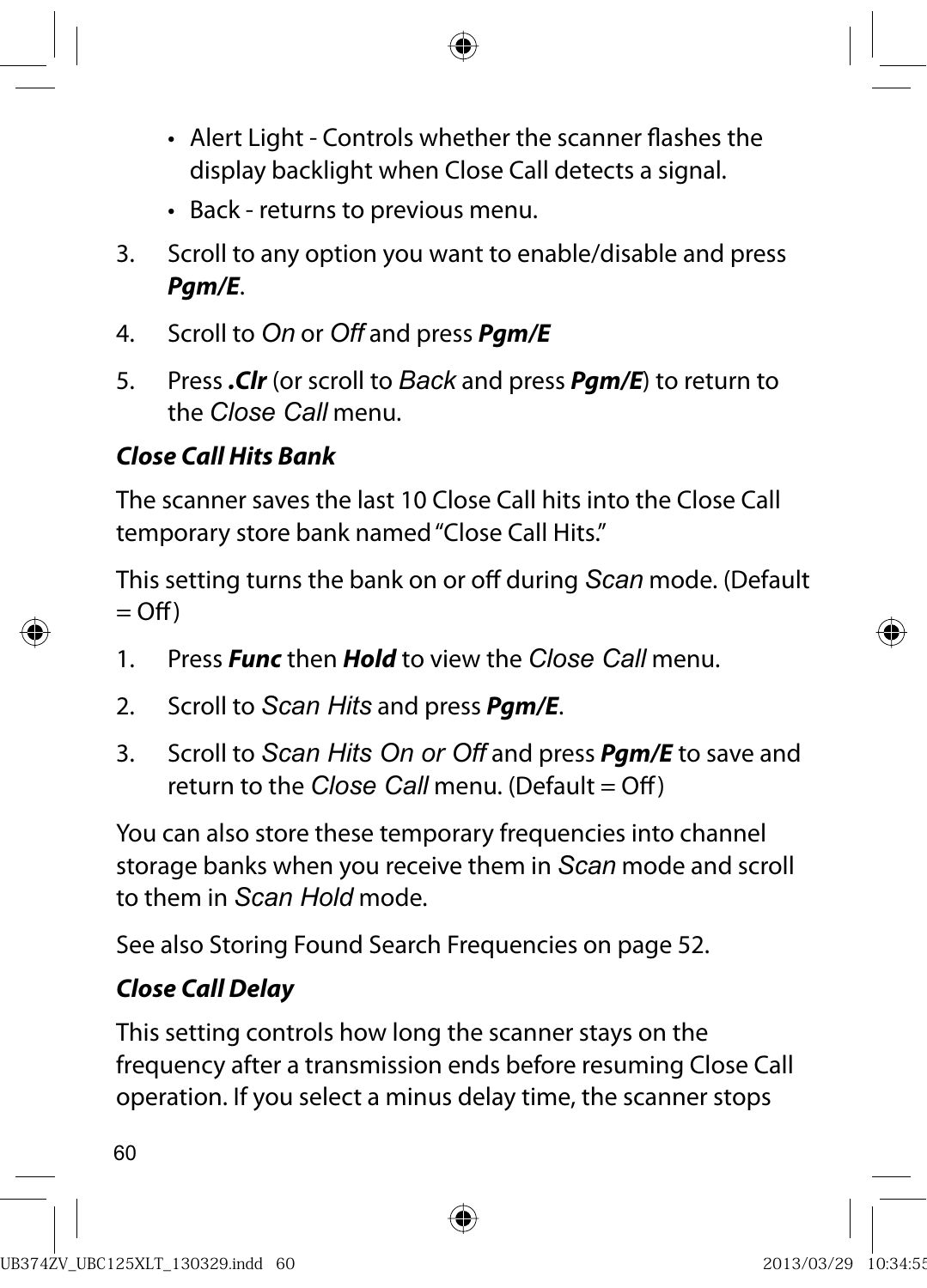on the transmission for the preset time and then automatically resumes scanning. (Default  $= 2$  seconds). This setting affects both Search and Close Call.

- 1. Press *Func* then *Hold* to view the *Close Call* menu.
- 2. Scroll to *Set Delay* and press *Pgm/E*.
- 3. Scroll to select the delay time from following options:
	- -10 sec resumes after 10 seconds.
	- -5 sec resumes after 5 seconds.
	- 0 sec resumes immediately.
	- 1 sec waits 1 second for a reply then resumes.
	- 2 sec waits 2 seconds for a reply then resumes.
	- 3 sec waits 3 seconds for a reply then resumes.
	- 4 sec waits 4 seconds for a reply then resumes.
	- 5 sec waits 5 seconds for a reply then resumes.
- 4. Press *Pgm/E* to save and return to the *Close Call* menu.

### *Close Call CTCSS/DCS Search*

This setting controls whether the scanner will search for a subaudible tone when it stops on a transmission during Close Call operation. (Default = On). This setting affects both Search and Close Call.

- 1. Press *Func* then *Hold* to view the *Close Call* menu.
- 2. Scroll to *CTCSS/DCS Search* and press *Pgm/E*.
- 3. Scroll to select one of the following options:
	- Search Off
	- Search On
- 4. Press *Pgm/E* to save and return to the *Close Call* menu.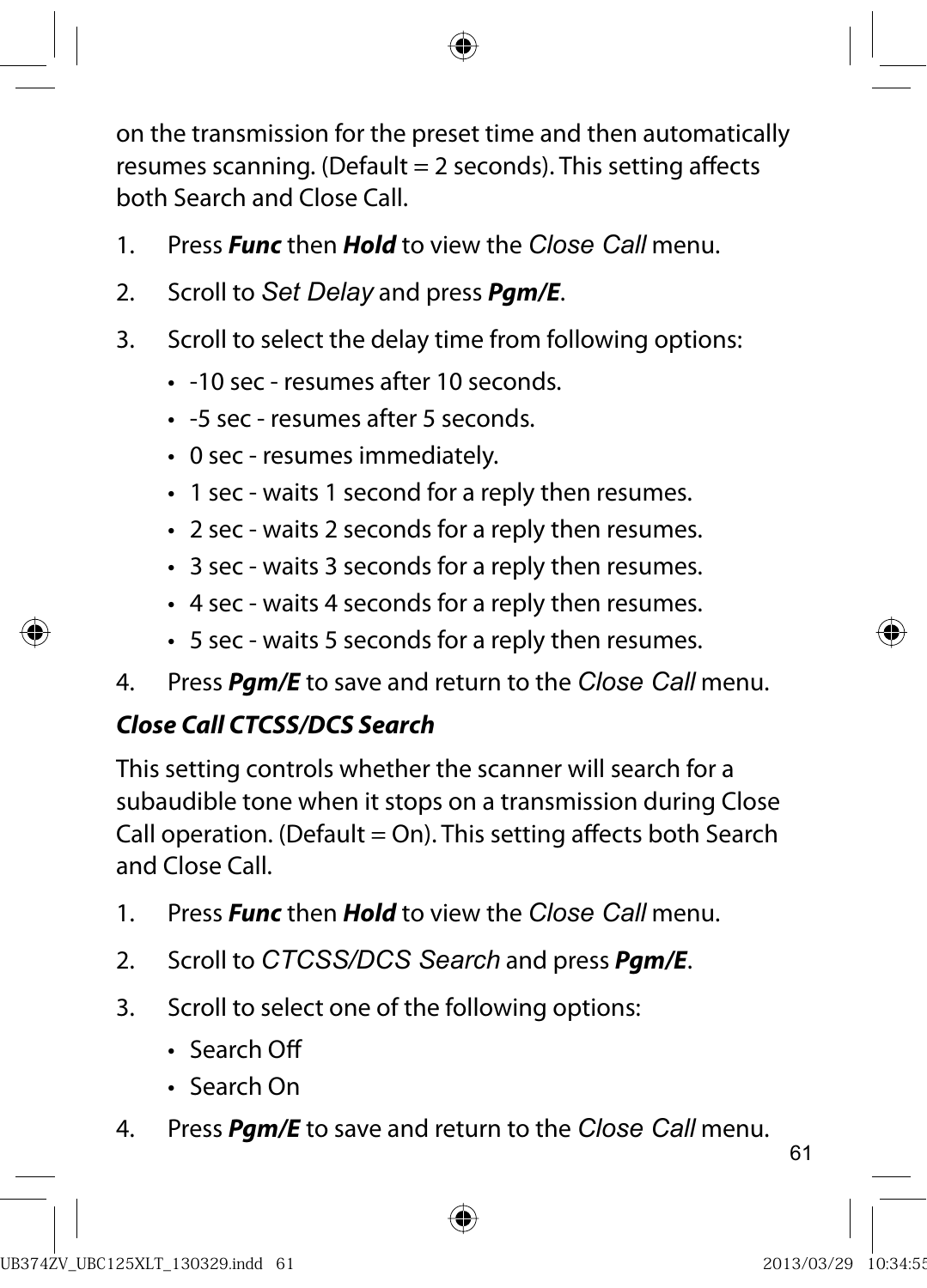# ◈

# **TECHNICAL SPECIFICATIONS**

| Size: 67mm(W) x 32.7mm(D) x 115mm(H)           |                                                                           |  |  |  |
|------------------------------------------------|---------------------------------------------------------------------------|--|--|--|
| Weight: 175g (without antenna and battery)     |                                                                           |  |  |  |
| Operating Temperature: $-20$ °C to +60°C       |                                                                           |  |  |  |
| Close Call                                     | $-10$ ° C to + 50°C                                                       |  |  |  |
| Power Requirements:                            | 2 AA Rechargeable Ni-MH Batteries<br>(2.4VDC)                             |  |  |  |
|                                                | 2 AA Alkaline Batteries (3.0V DC)                                         |  |  |  |
|                                                | Connect to AC adapter or                                                  |  |  |  |
|                                                | PC with USB cable (5.0V DC 500mA)                                         |  |  |  |
|                                                | LCD Display: 64 X 128 Full Dot Matrix LCD with orange-color<br>backlight. |  |  |  |
|                                                | Internal Speaker: 24ohm, 32mm diameter, Dynamic Type, 0.8W<br>Max.        |  |  |  |
| Scan Banks: 10 banks                           |                                                                           |  |  |  |
| Scan Channels: 500 Channels (50 Channels/Bank) |                                                                           |  |  |  |
| Service Searches: 7 Bands                      |                                                                           |  |  |  |
| Emergency                                      |                                                                           |  |  |  |
| Freenet                                        |                                                                           |  |  |  |
| <b>PMR</b>                                     |                                                                           |  |  |  |
| Marine                                         |                                                                           |  |  |  |
| Aircraft                                       |                                                                           |  |  |  |
| CB radio                                       |                                                                           |  |  |  |
| <b>HAM</b> radio                               |                                                                           |  |  |  |
| 62                                             |                                                                           |  |  |  |

 $\bigoplus$ 

UB374ZV\_UBC125XLT\_130329.indd 62 B374ZV\_UBC125XLT\_130329.indd 2013/03/29 10:34:5 013/03/29 10:34:55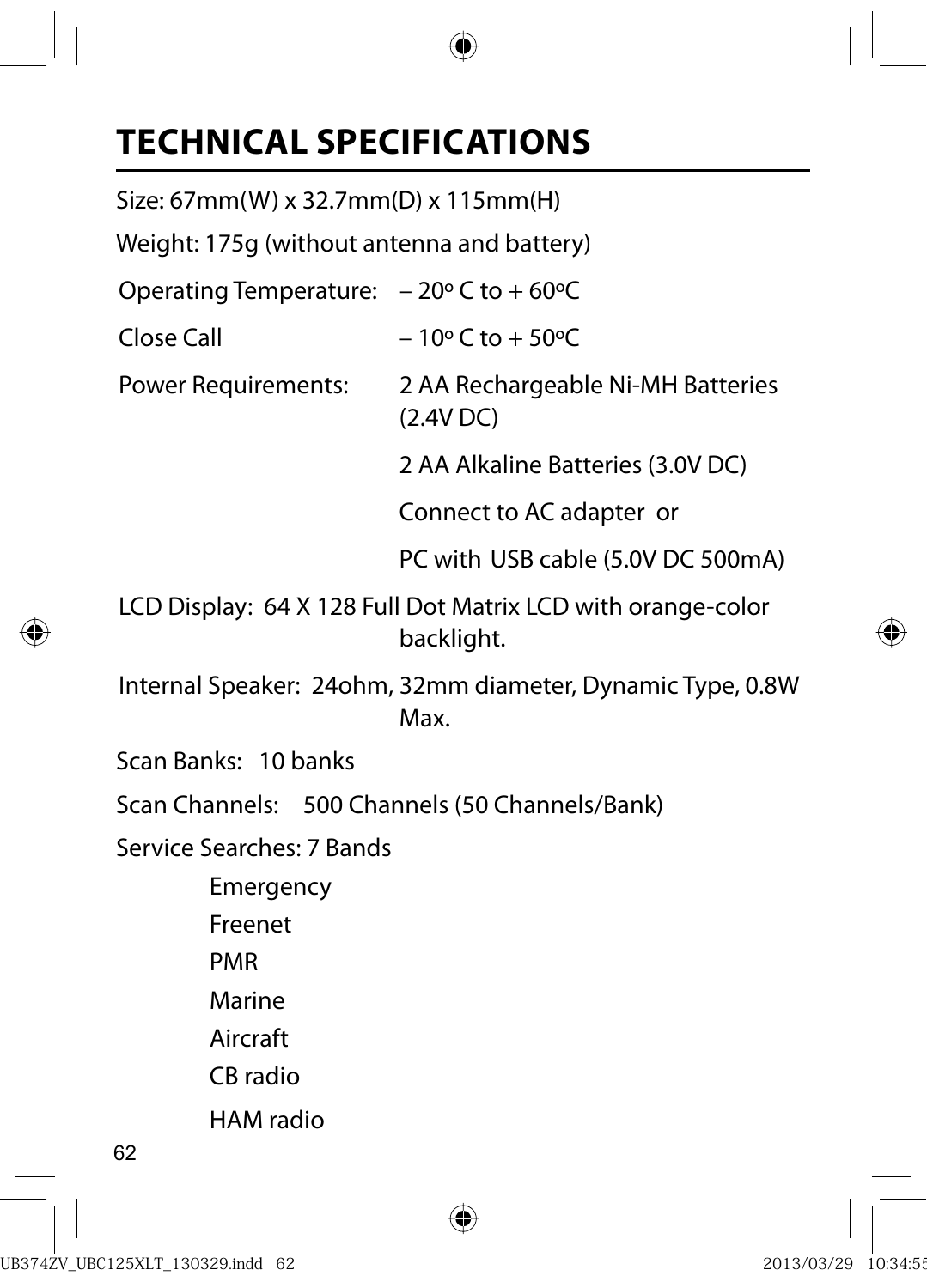| Custom Searches: 10 Bands        |  |                                                    |                                  |  |  |
|----------------------------------|--|----------------------------------------------------|----------------------------------|--|--|
| Search Band:                     |  | 25 searchable bands                                |                                  |  |  |
| Scan Rate:                       |  | 80 channels/second                                 |                                  |  |  |
| Search Rate:                     |  | 90 steps/second<br>270 steps/second<br>(5kHz step) |                                  |  |  |
| Scan Delay:                      |  | 2 seconds (default)                                |                                  |  |  |
| Audio Output Power:              |  | (24ohm)                                            | Internal Speaker - 360mW nominal |  |  |
|                                  |  | (32ohm)                                            | Headphone (L-ch) 4mW nominal     |  |  |
| Antenna:                         |  | 50 ohms (Impedance)                                |                                  |  |  |
| Sensitivity (12dB SINAD) Nominal |  |                                                    |                                  |  |  |
|                                  |  |                                                    |                                  |  |  |
| VHF Low Band                     |  |                                                    |                                  |  |  |
| (AM)                             |  | 25.005 MHz                                         | 0.4 uV                           |  |  |
| (FM)                             |  | 54.050 MHz                                         | 0.2 uV                           |  |  |
| (FM)                             |  | 86.275 MHz                                         | 0.2 uV                           |  |  |
| <b>Aircraft Band</b>             |  |                                                    |                                  |  |  |
| (AM)                             |  | 118,800 MHz                                        | 0.4 uV                           |  |  |
| (AM)                             |  | 127.175 MHz                                        | $0.4$ uV                         |  |  |
| (AM)                             |  | 135,500 MHz                                        | 0.4 uV                           |  |  |
| VHF High 1 Band                  |  |                                                    |                                  |  |  |
| (FM)                             |  | 138.150 MHz                                        | $0.2$ uV                         |  |  |
| (FM)                             |  | 161.9875 MHz                                       | 0.2 uV                           |  |  |

 $\bigoplus$ 

63

 $\overline{\phantom{a}}$ 

 $\bigcirc$ 

 $\bigoplus$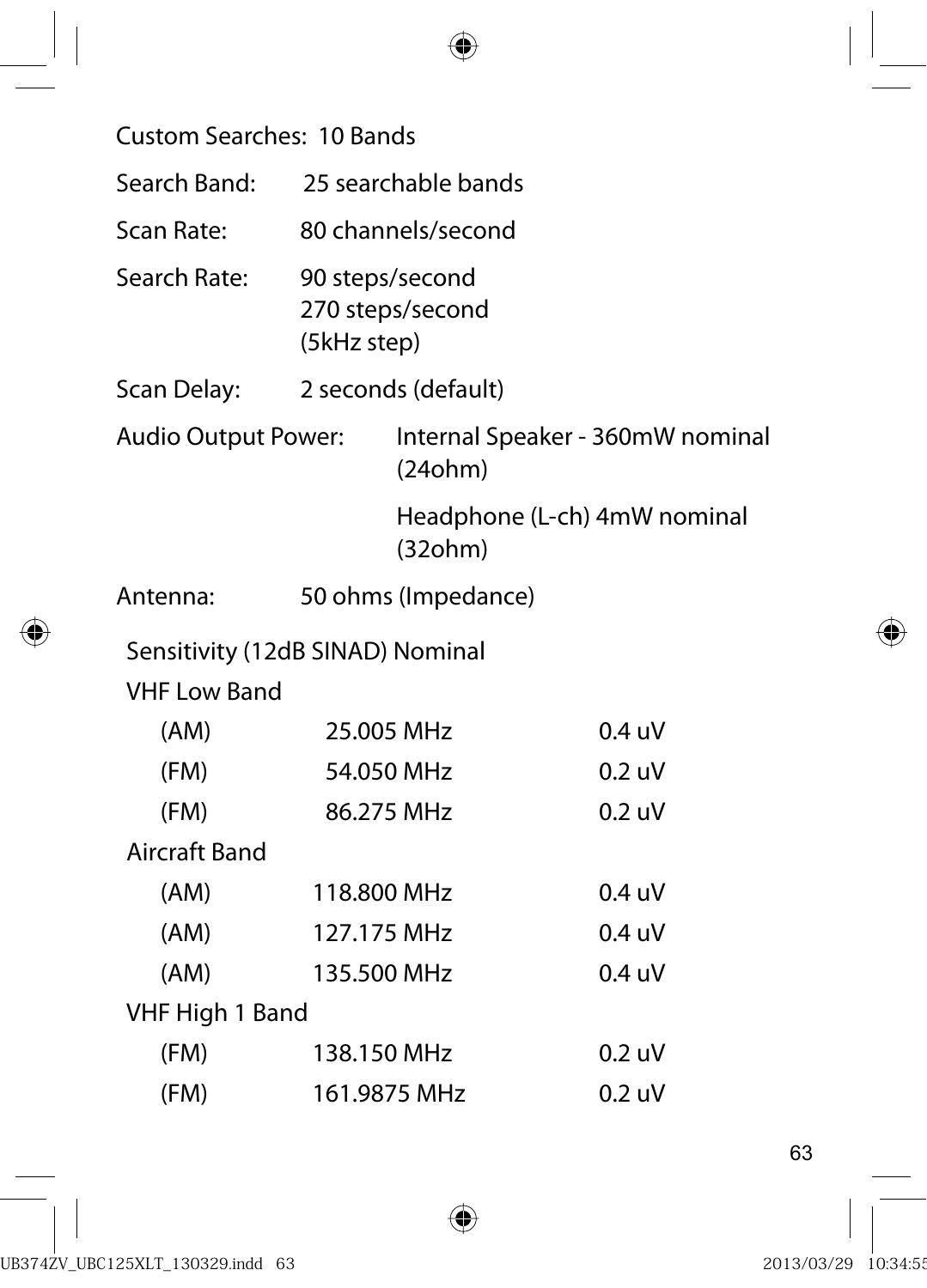| (FM)                                            | 173.225 MHz  | $0.2$ uV         |  |  |
|-------------------------------------------------|--------------|------------------|--|--|
| VHF High 2 Band                                 |              |                  |  |  |
| (AM)                                            | 225.050 MHz  | $0.4$ uV         |  |  |
| (AM)                                            | 272.950 MHz  | $0.4$ uV         |  |  |
| (AM)                                            | 315.050 MHz  | $0.4$ uV         |  |  |
| <b>UHF Band</b>                                 |              |                  |  |  |
| (AM)                                            | 325.050 MHz  | $0.4$ uV         |  |  |
| (FM)                                            | 406.875 MHz  | $0.3$ uV         |  |  |
| (FM)                                            | 511.9125 MHz | 0.3 uV           |  |  |
| <b>Public Service Band</b>                      |              |                  |  |  |
| (FM)                                            | 806,000 MHz  | 0.3 <sub>u</sub> |  |  |
| (FM)                                            | 857.150 MHz  | 0.3 <sub>u</sub> |  |  |
| (FM)                                            | 954.9125 MHz | 0.3 <sub>u</sub> |  |  |
| Close Call Sensitivity (No Modulation, Nominal) |              |                  |  |  |
| <b>VHF Low Band</b>                             |              |                  |  |  |
| (FM)                                            | 54.050 MHz   | 320 uV           |  |  |
| Aircraft Band                                   |              |                  |  |  |
| (AM)                                            | 127.175 MHz  | 130 uV           |  |  |
| VHF High 1 Band                                 |              |                  |  |  |
| (FM)                                            | 161.9875 MHz | 100 uV           |  |  |
| VHE High 2 Rand                                 |              |                  |  |  |

 $\bigoplus$ 

VHF High 2 Band (AM) 272.950 MHz 140 uV UHF Band

 $\bigoplus$ 

64

€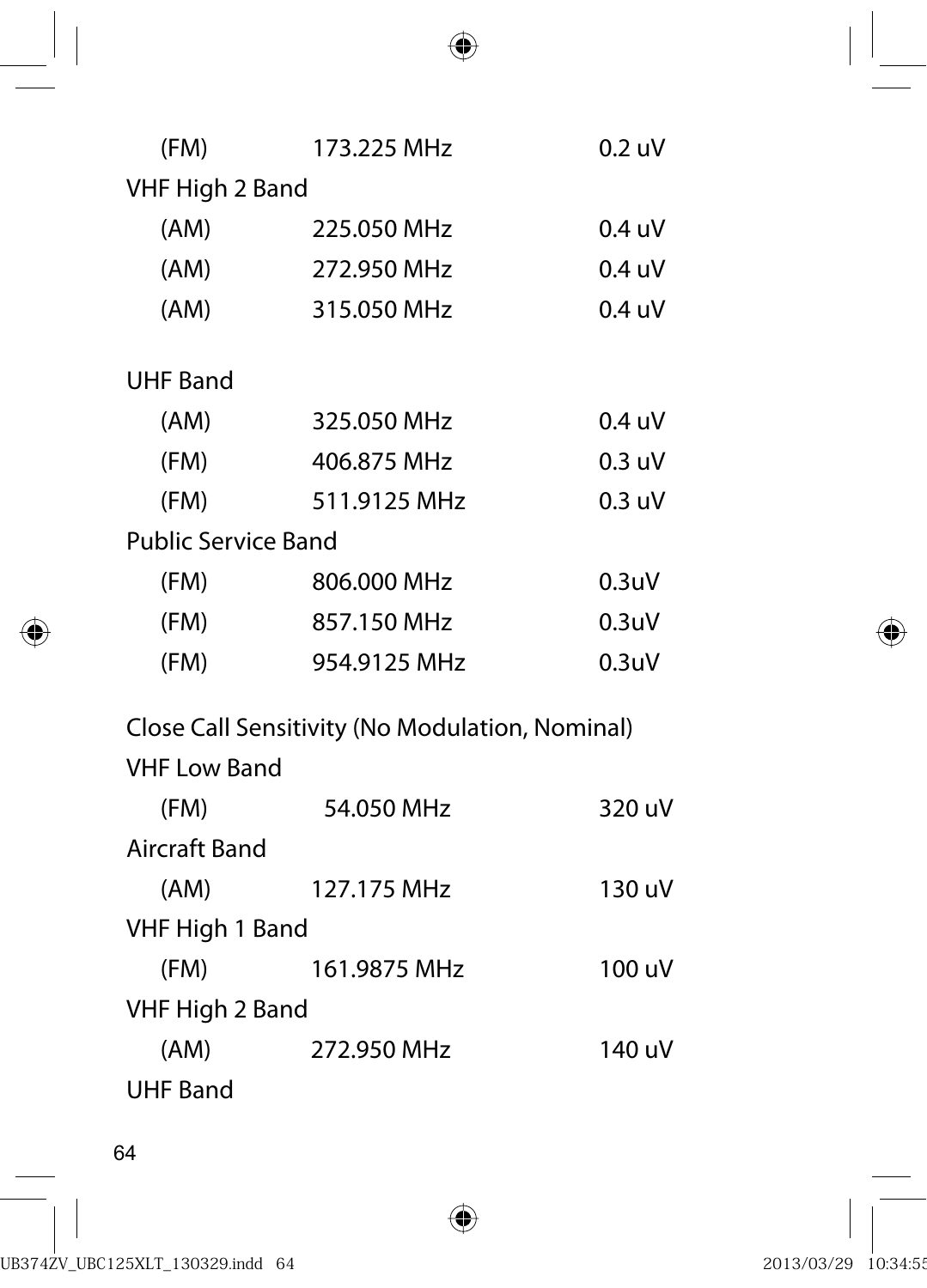| (FM)            | 406.875 MHz                  | 180 uV |
|-----------------|------------------------------|--------|
| (FM)            | 857.150 MHz                  | 280uV  |
|                 |                              |        |
|                 | Signal Noise Ratio (nominal) |        |
| VHF Low Band    |                              |        |
| (AM)            | 25.0050 MHz                  | 46dB   |
| (FM)            | 54.050 MHz                   | 42dB   |
| Aircraft Band   |                              |        |
| (AM)            | 127.175 MHz                  | 47dB   |
| VHF High 1 Band |                              |        |
| (FM)            | 161.9875 MHz                 | 42dB   |
| VHF High 2 Band |                              |        |
| (AM)            | 272.950 MHz                  | 46dB   |
| UHF Band        |                              |        |
| (AM)            | 325,050 MHz                  | 48dB   |
| (FM)            | 406.875 MHz                  | 41dB   |
| (FM)            | 857.150 MHz                  | 42dB   |

Features, specifications, and availability of optional accessories are all subject to change without notice.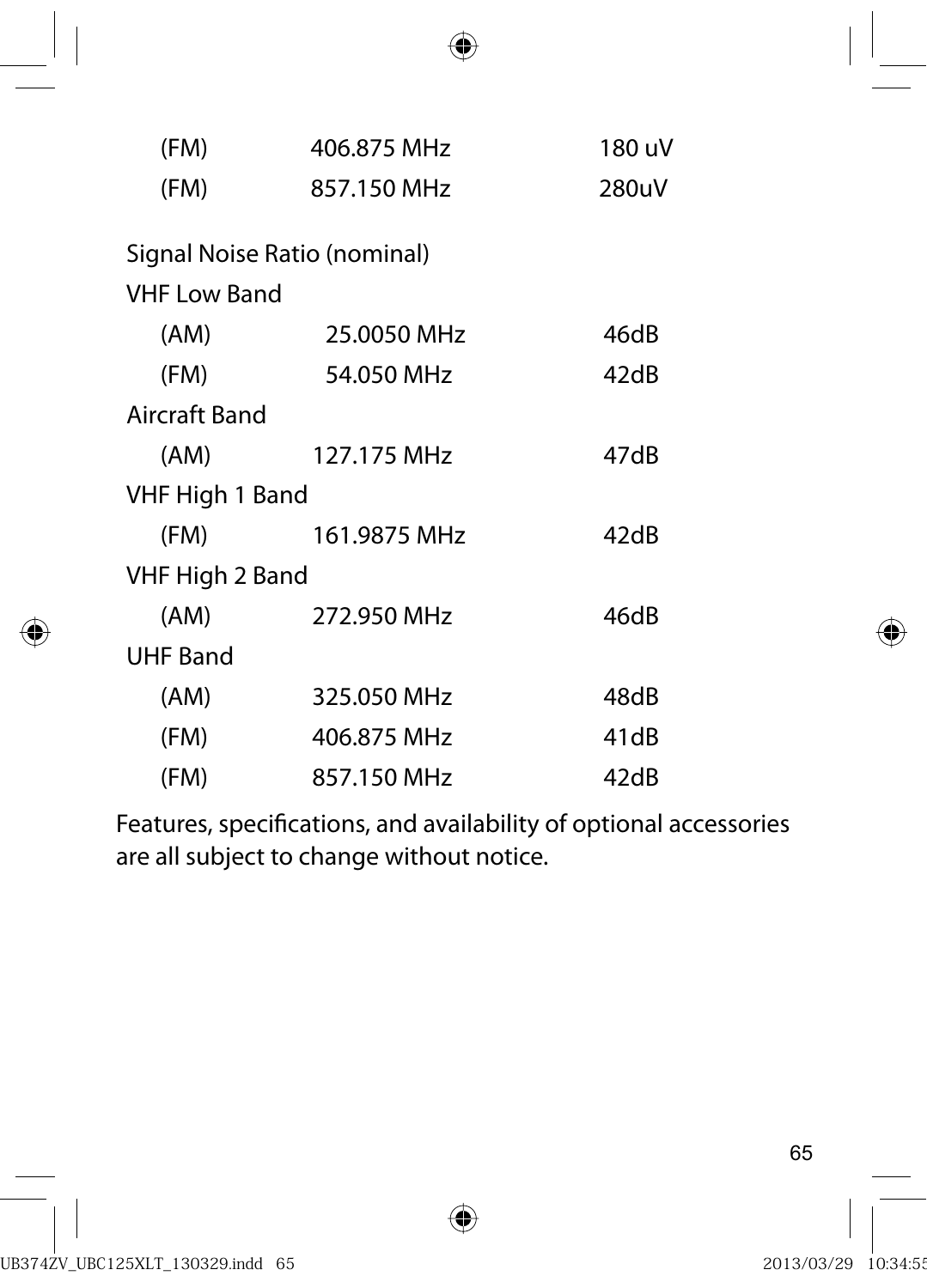# **REFERENCES**

# **CTCSS FREQUENCIES**

| 67.0  | 69.3  | 71.9  | 74.4  | 77.0  | 79.7  |
|-------|-------|-------|-------|-------|-------|
| 82.5  | 85.4  | 88.5  | 91.5  | 94.8  | 97.4  |
| 100.0 | 103.5 | 107.2 | 110.9 | 114.8 | 118.8 |
| 123.0 | 127.3 | 131.8 | 136.5 | 141.3 | 146.2 |
| 151.4 | 156.7 | 159.8 | 162.2 | 165.5 | 167.9 |
| 171.3 | 173.8 | 177.3 | 179.9 | 183.5 | 186.2 |
| 189.9 | 192.8 | 196.6 | 199.5 | 203.5 | 206.5 |
| 210.7 | 218.1 | 225.7 | 229.1 | 233.6 | 241.8 |
| 250.3 | 254.1 |       |       |       |       |

⊕

◈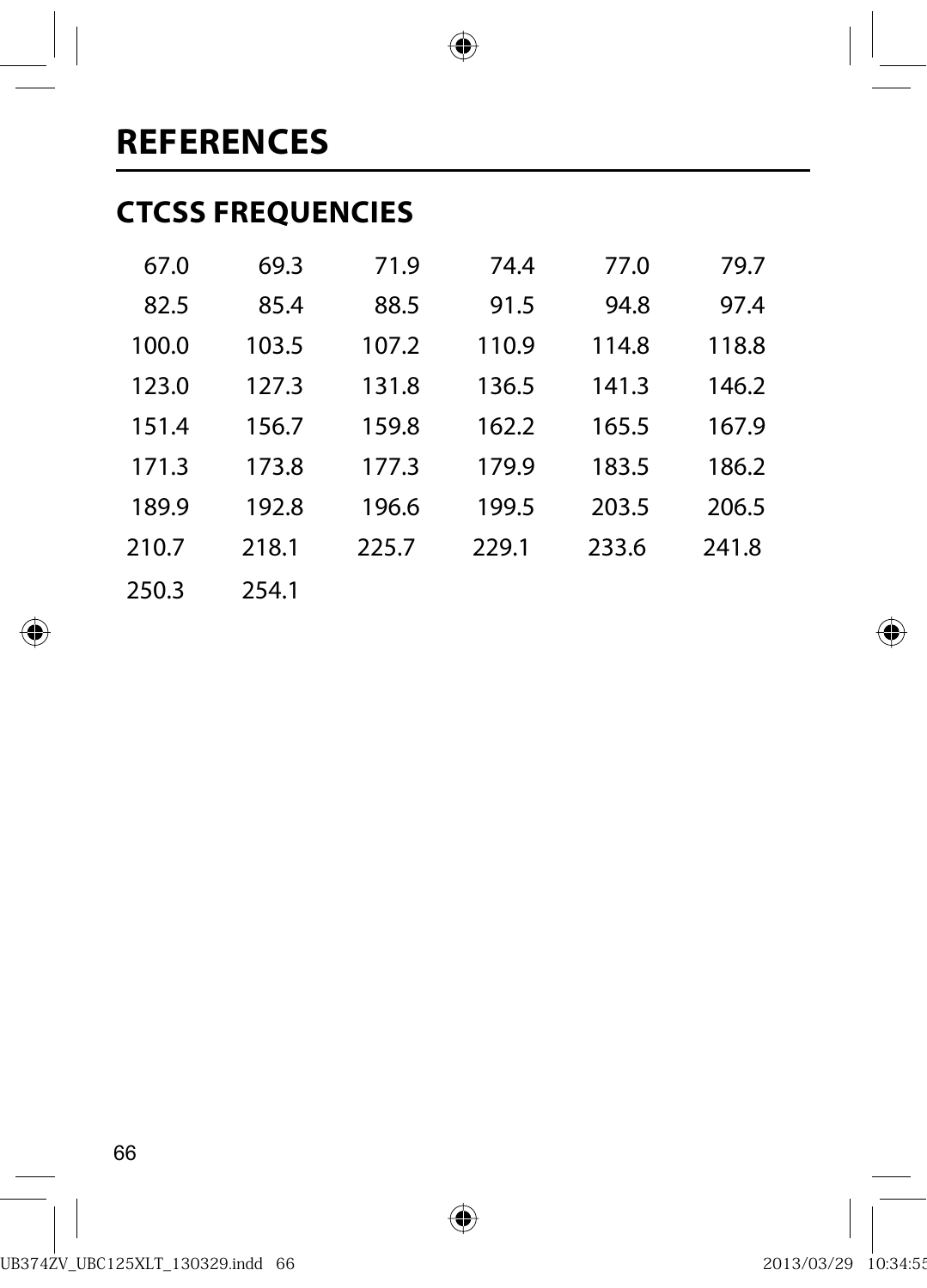## **DCS CODES**

| 023 | 025 | 026 | 031 | 032 | 036 | 043 | 047 |
|-----|-----|-----|-----|-----|-----|-----|-----|
| 051 | 053 | 054 | 065 | 071 | 072 | 073 | 074 |
| 114 | 115 | 116 | 122 | 125 | 131 | 132 | 134 |
| 143 | 145 | 152 | 155 | 156 | 162 | 165 | 172 |
| 174 | 205 | 212 | 223 | 225 | 226 | 243 | 244 |
| 245 | 246 | 251 | 252 | 255 | 261 | 263 | 265 |
| 266 | 271 | 274 | 306 | 311 | 315 | 325 | 331 |
| 332 | 343 | 346 | 351 | 356 | 364 | 365 | 371 |
| 411 | 412 | 413 | 423 | 431 | 432 | 445 | 446 |
| 452 | 454 | 455 | 462 | 464 | 465 | 466 | 503 |
| 506 | 516 | 523 | 526 | 532 | 546 | 565 | 606 |
| 612 | 624 | 627 | 631 | 632 | 654 | 662 | 664 |
| 703 | 712 | 723 | 731 | 732 | 734 | 743 | 754 |

### **BIRDIES**

All radios can receive "birdies" (undesired signals). If your scanner stops during Scan mode and no sound is heard, it might be receiving a birdie. Birdies are internally generated signals inherent in the electronics of the receiver. Birdies are especially present at the 16MHz multiple (ex. 32 MHz, 480 MHz) - (Internal CPU clock).

⊕

You can skip the birdies to lock out the frequency.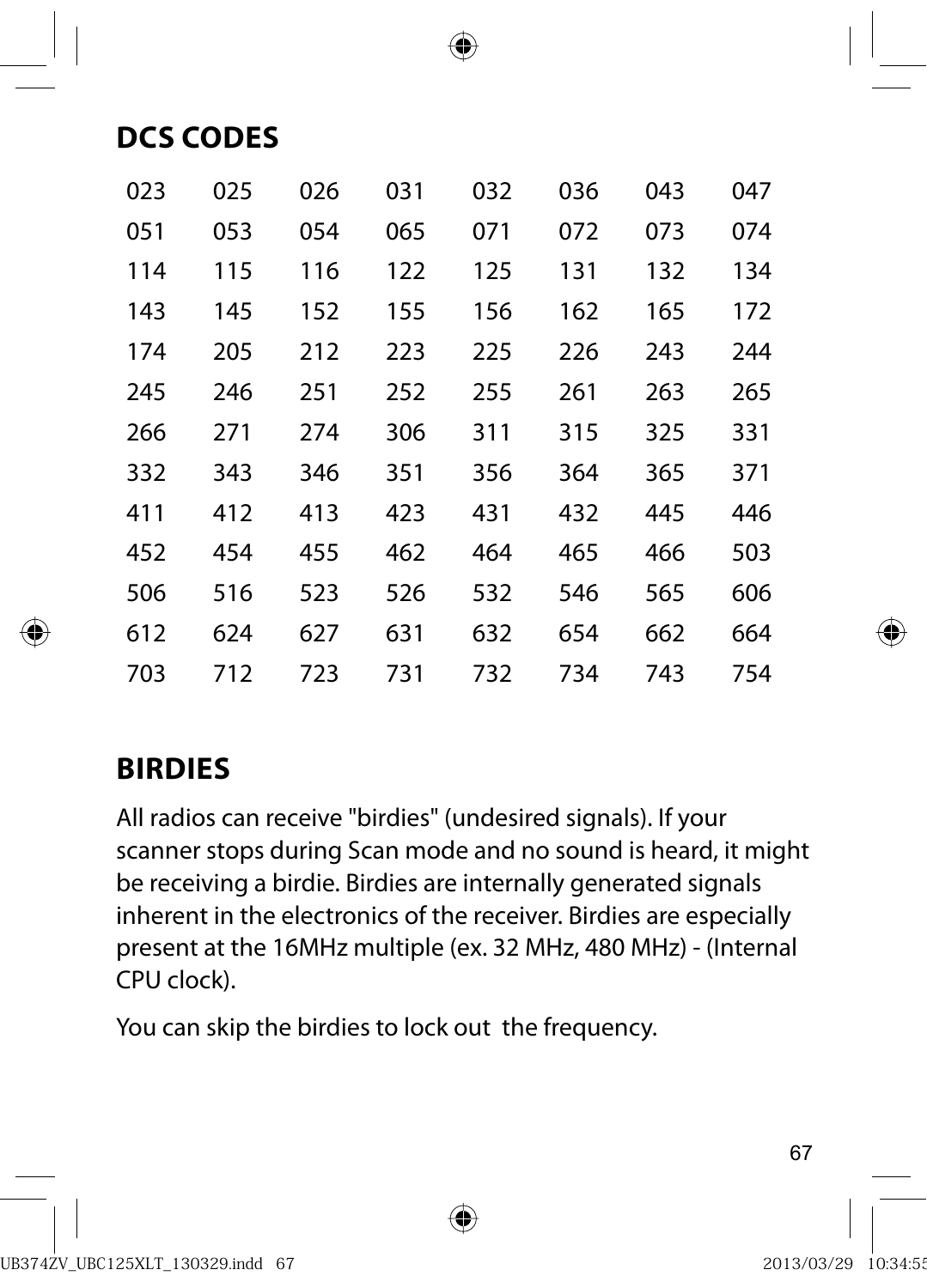

# **DECLARATION OF CONFORMITY**

We: Uniden Corporation 2-12-7 Hatchobori Chuo-Ku, Tokyo 104-8512 Japan

declare, under our sole responsibility, that this equipment:

Uniden Bearcat model UBC125XLT is in compliance with the essential requirements and other relevant provisions of the Council Directive1999/5/EC.

The product is in conformity with the following European Standards and/or normative documents:

| Radio:             | EN 300-220-1, EN 300-220-2          |
|--------------------|-------------------------------------|
| EMC :              | EN 301 489-1, EN 301 489-3          |
| Electrical Safety: | EN 60950-1:2006/A11:2009 + A12:2011 |

⊕

 $\epsilon$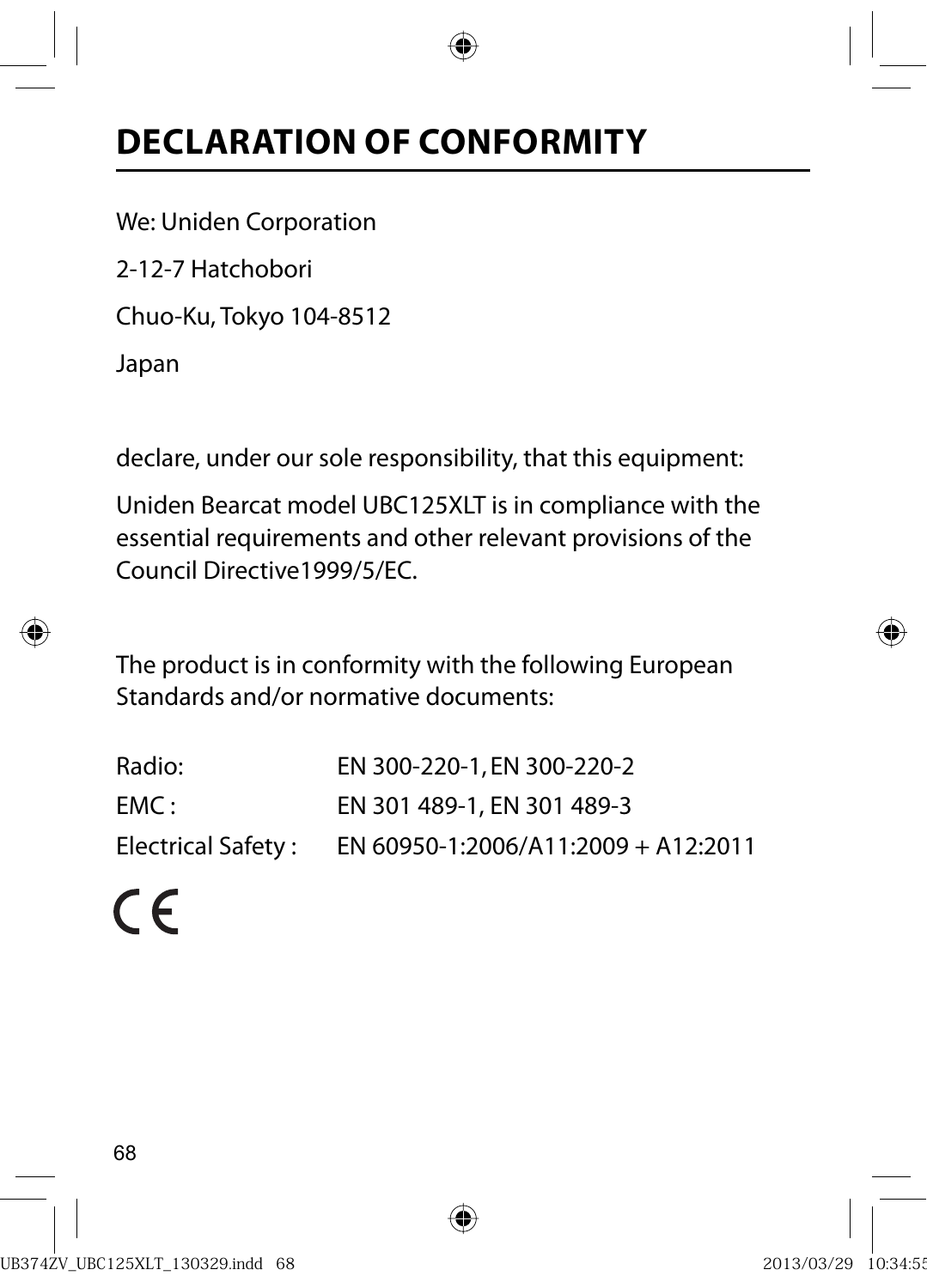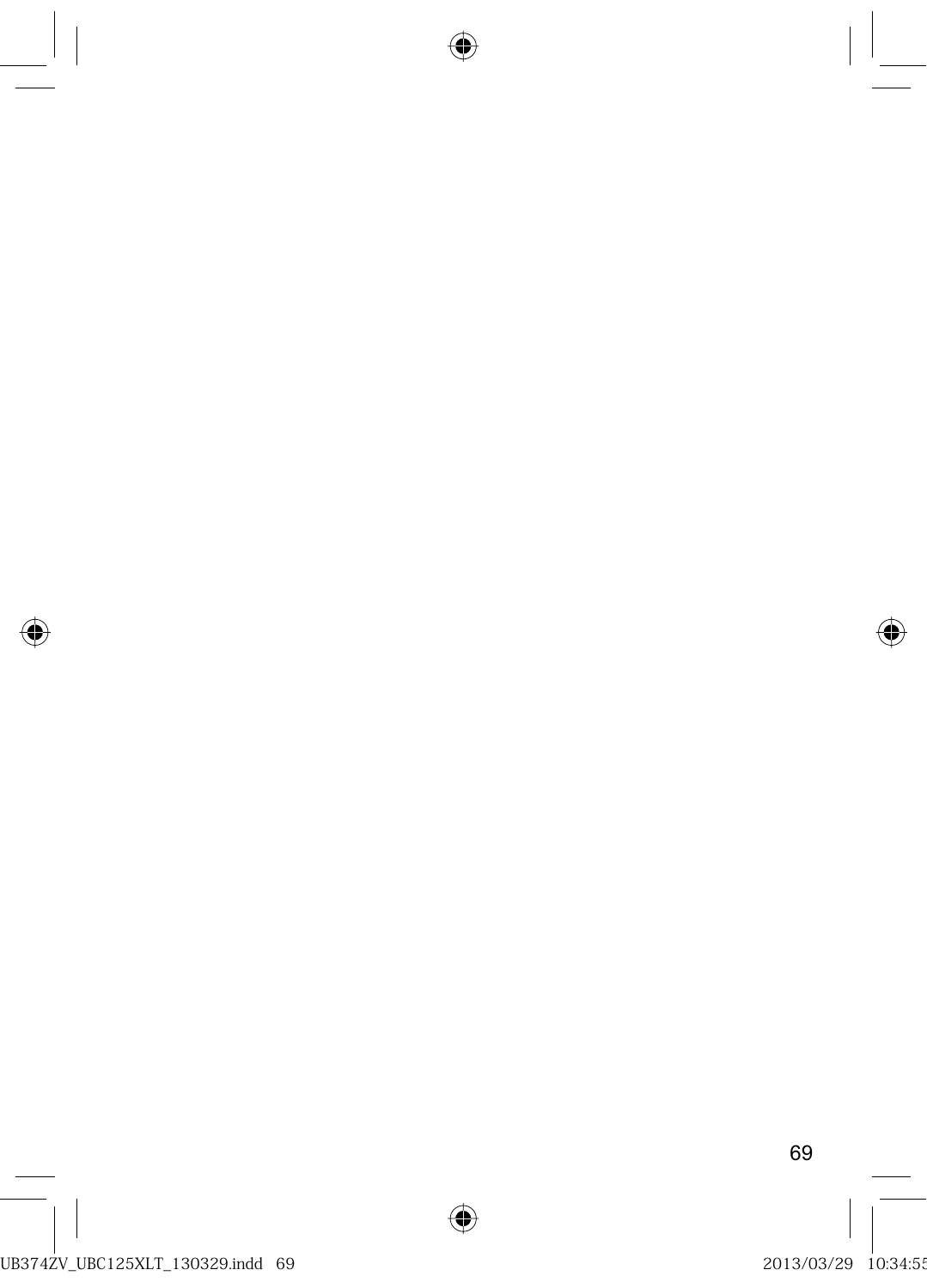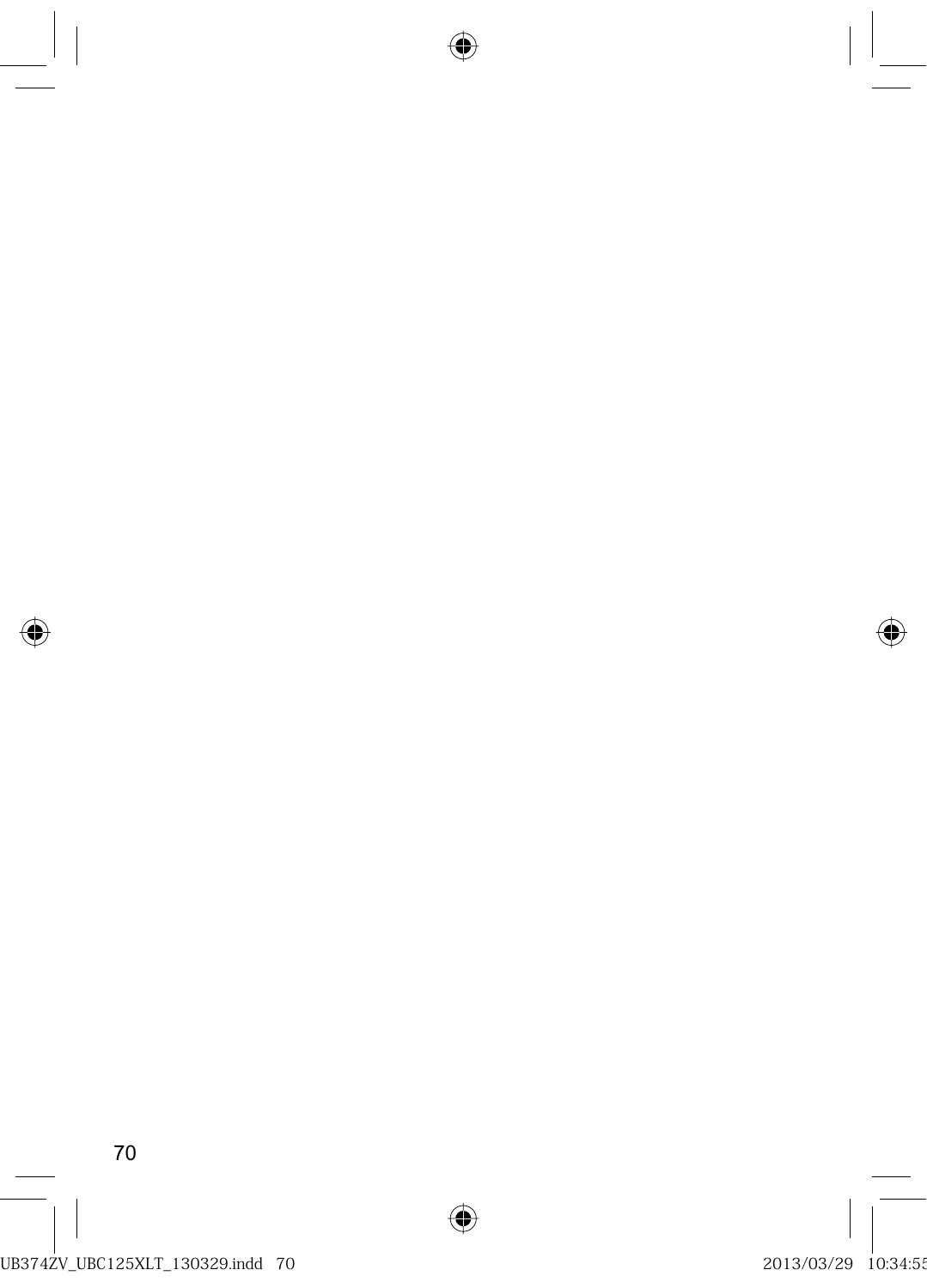